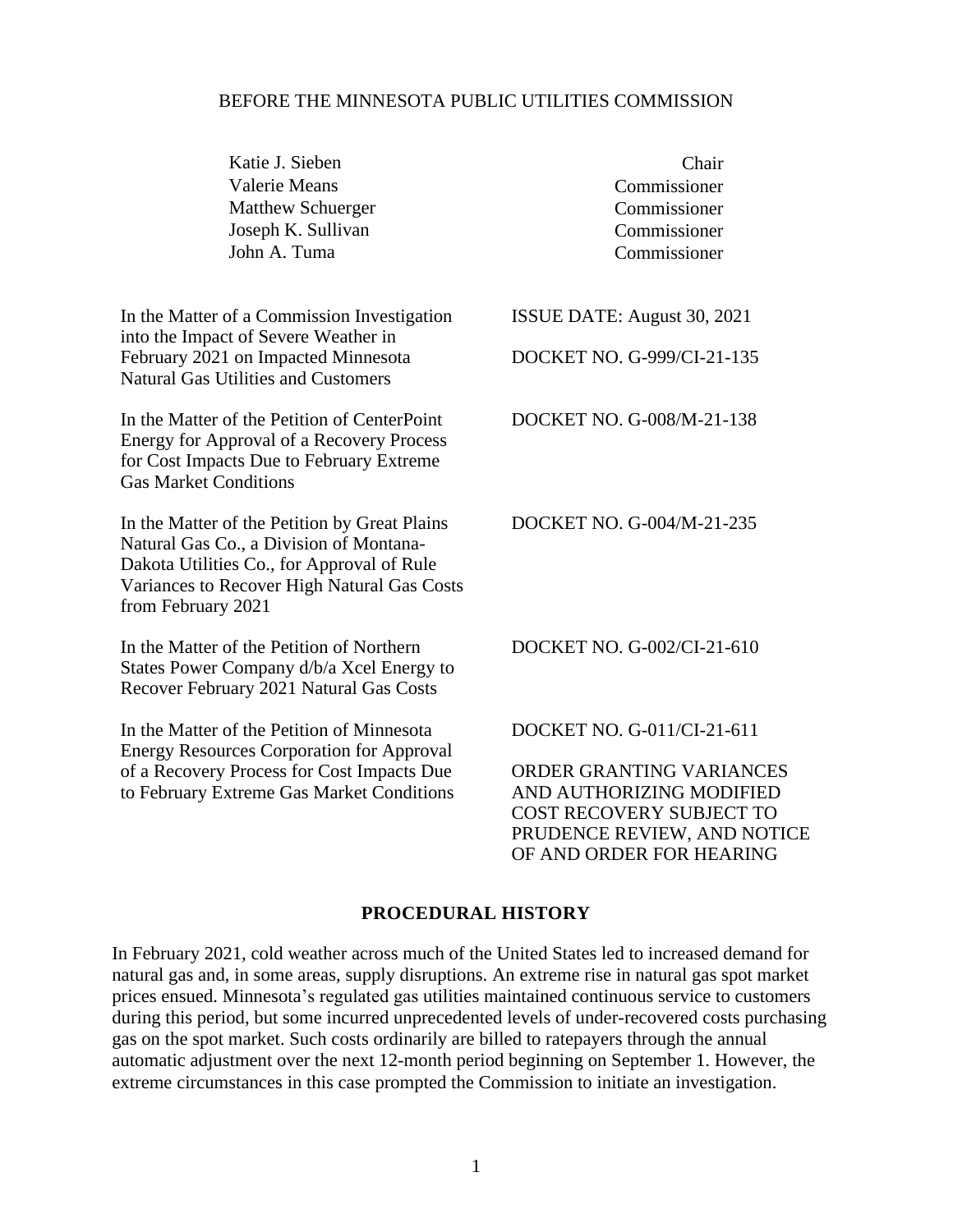On February 23, 2021, the Commission heard comments from regulated natural gas utilities;<sup>1</sup> the Department of Commerce, Division of Energy Resources (the Department); and the Office of the Attorney General—Residential Utilities Division (OAG) at a special planning meeting.

On March 2, 2021, the Commission issued an order opening an investigation into impacts of the event and directing impacted rate-regulated natural gas utilities<sup>2</sup> to make filings.<sup>3</sup>

On March 10, 2021, the Commission issued a notice of comment period requiring initial filings from regulated gas utilities and requesting stakeholder comments regarding reliability planning and purchasing strategies, impacts of extreme events, utilities' responses to the February 2021 event, customer impacts, mitigation, recommended regulatory action, and related issues.

On March 16, 2021, in Docket No. G-008/M-21-138, CenterPoint filed a petition for variances from automatic-adjustment rules to allow modified recovery of an estimated \$500 million in February 2021 gas costs through a fixed surcharge over an extended two-year period.

On March 30, 2021, in Docket No. G-004/M-21-235, Great Plains petitioned for rule variances to allow modified recovery of \$11 million in February 2021 gas costs over a 28-month period.

On April 9, 2021, CenterPoint, Xcel, MERC, and Great Plains made initial filings in Docket No. G-999/CI-21-135 pursuant to Commission notices and the March 2, 2021 order.

On May 10, 2021, the Department filed comments recommending modified recovery of February 2021 costs, requesting further information on the impacted utilities' actions, and recommending disallowance of certain costs as imprudently incurred. The Department also recommended a broader ongoing investigation into potential policy changes to minimize future impacts.

Also on May 10, 2021, Energy CENTS Coalition (ECC) and Citizens Utility Board of Minnesota (CUB) filed joint comments addressing the impacted utilities' recovery proposals and recommending low-income exemptions, a prudence investigation, and a separate investigation of strategies to better navigate future extreme weather or economic events.

On May 19, 2021, the Commission issued a notice of comment period regarding the appropriate mechanism for impacted utilities to recover extraordinary natural gas costs and other issues.

On July 6, 2021, the impacted utilities filed joint and individual comments, OAG filed comments recommending disallowance of certain costs, and ECC and CUB filed joint comments.

<sup>&</sup>lt;sup>1</sup> Minnesota's rate-regulated natural gas utilities are CenterPoint Energy Resources Corp. (CenterPoint); Northern States Power Company d/b/a Xcel Energy (Xcel); Minnesota Energy Resources Corporation (MERC); Great Plains Natural Gas Co. (Great Plains); and Greater Minnesota Gas, Inc.

 $2$  In this order, the impacted utilities (or Gas Utilities) are CenterPoint, Xcel, MERC, and Great Plains.

<sup>3</sup> *In the Matter of a Commission Investigation into the Impact of Severe Weather in February 2021 on Impacted Minnesota Natural Gas Utilities and Customers*, Docket No. G-999/CI-21-135, Order Opening Investigation (March 2, 2021).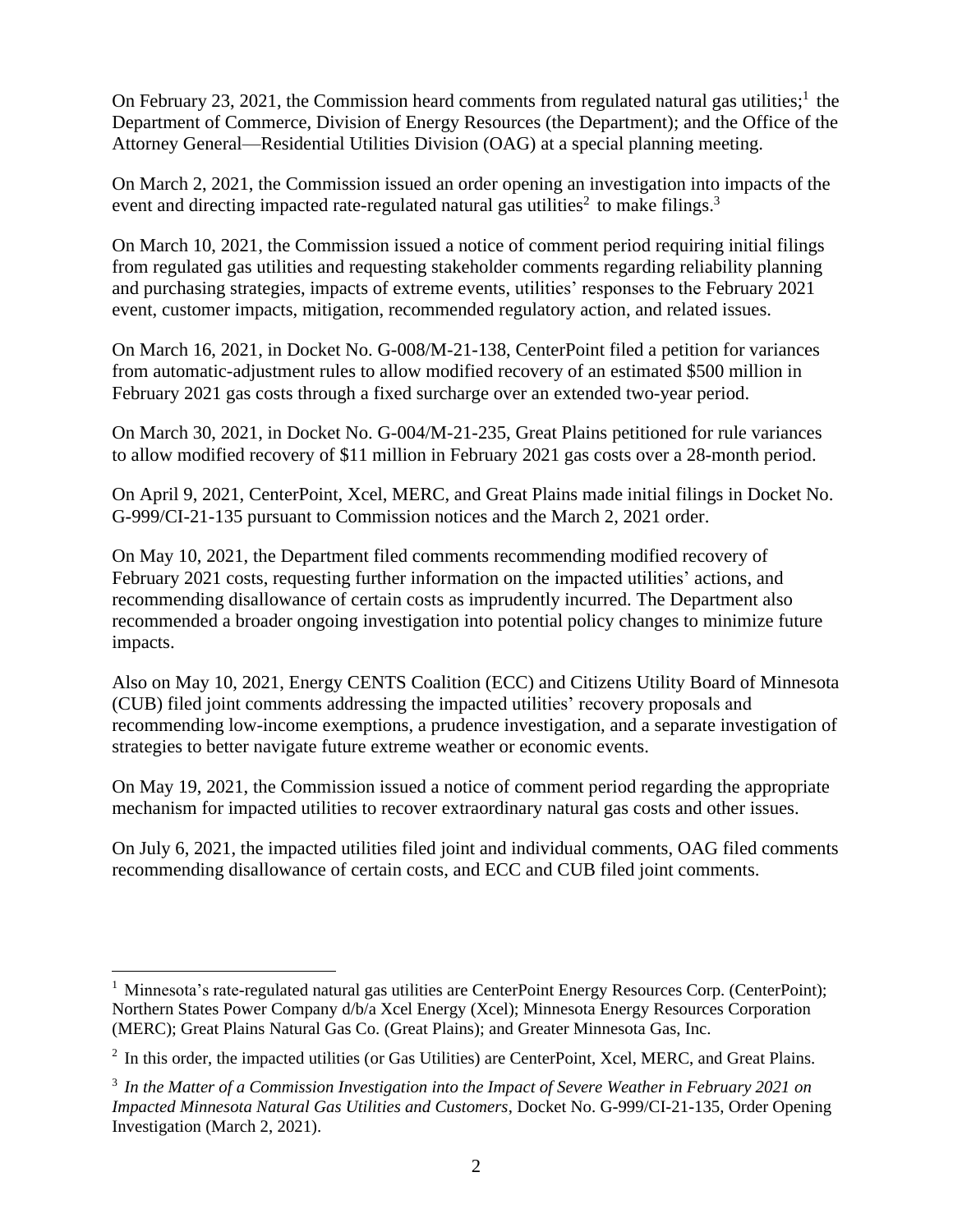On July 19, 2021, the impacted utilities filed joint and individual reply comments opposing the disallowance recommendations and requesting a contested case. ECC and CUB, the Department, the Suburban Rate Authority, and the City of Minneapolis also filed reply comments.

On August 4 and 5, 2021, the Commission met to consider the matters.

## **FINDINGS AND CONCLUSIONS**

#### $\mathbf{I}$ . **Summary of Commission Action**

In this order, the Commission will find that CenterPoint, Xcel, MERC, and Great Plains have not proven that they acted prudently before and during the February 2021 event to protect ratepayers from the risk of extreme gas price increases, and will refer issues of prudence to the Office of Administrative Hearings for contested-case proceedings.

Additionally, the Commission will (1) vary its rules to prevent the impacted utilities from recovering extraordinary costs of the February 2021 event through the annual automatic adjustment; (2) authorize the impacted utilities to recover extraordinary costs over a 27-month period beginning September 1, 2021, using volumetric, seasonally adjusted, stepped surcharge rates, pending prudence review; and (3) affirm that the Commission may disallow recovery or order the refund of any February-event costs found unjust or unreasonable based on the prudence review. In this recovery plan, the Commission will deny recovery of financing costs and require the impacted utilities to exempt certain customer groups from extraordinary-cost surcharges. Further, the Commission will order the impacted utilities to pursue offsets and sales-tax exemptions and will require various compliance filings.

Finally, the Commission will direct the Executive Secretary to convene a stakeholder group to examine whether prospective changes to natural gas supply planning are appropriate.

#### **II. Prudence**

## **A. Legal Standard**

Every rate made, demanded, or received by a public utility must be just and reasonable.<sup>4</sup> The burden to prove a rate is just and reasonable is on the utility seeking the change, and any doubt as to reasonableness will be resolved in favor of the consumer.<sup>5</sup> In incurring costs necessary to provide service, utilities are expected to act prudently to protect ratepayers from unreasonable risks. Utilities that fail to do so will not be allowed to recover the costs of those failures.

<sup>4</sup> Minn. Stat. § 216B.03.

<sup>5</sup> *Id.*; Minn. Stat. § 216B.16, subd. 4.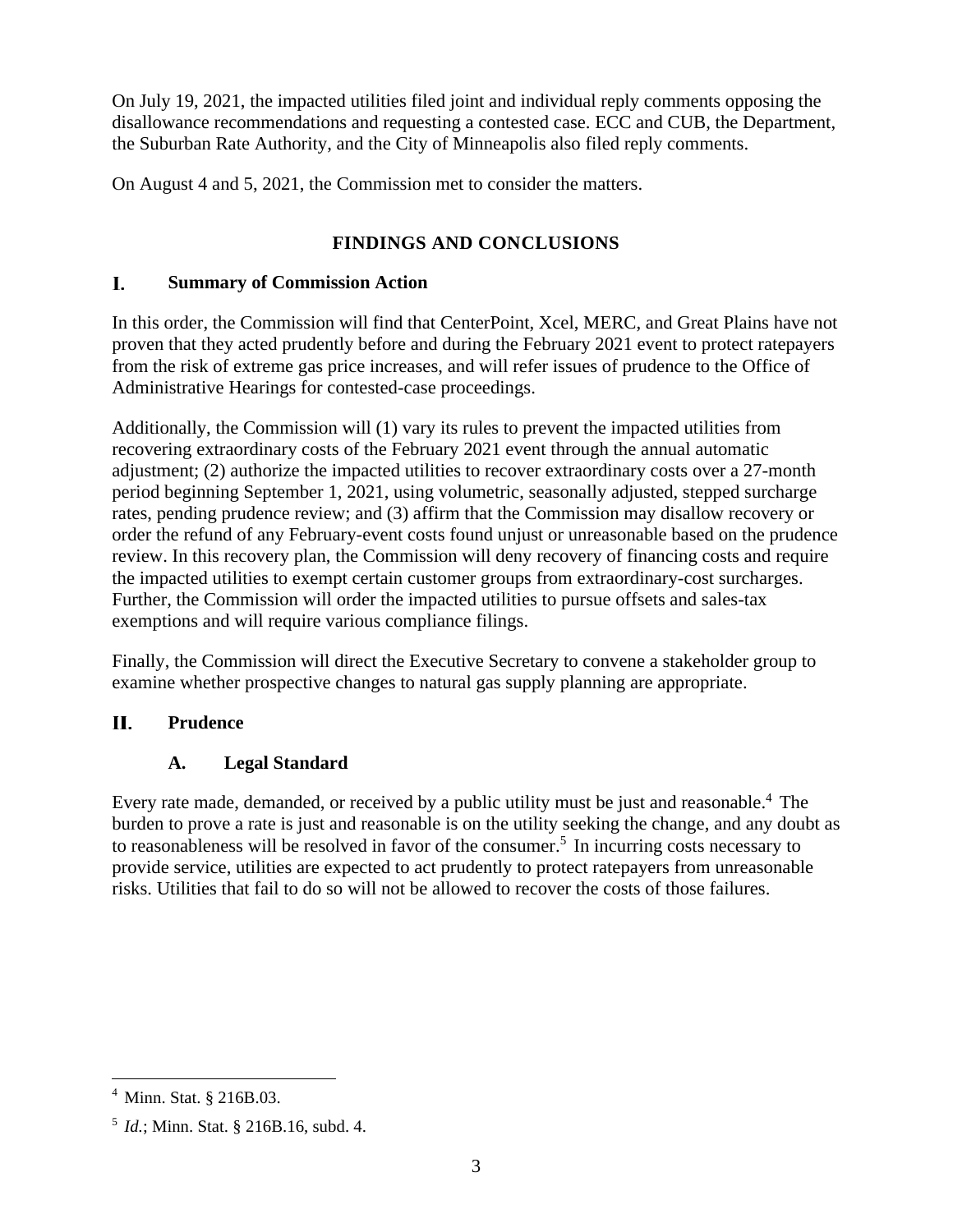## **B. Comments**

## **1. The Department**

In reviewing the impacted utilities' requests to recover natural gas costs from the February 2021 severe-weather and price-spike event, the Department indicated a need for further investigation regarding the reasonableness and prudence of impacted utilities' actions and costs.

However, the Department concluded that each impacted utility, to varying degrees, acted unreasonably in not fully deploying available storage gas, in light of the weather forecasts and observed increases in spot gas prices leading into President's Day weekend and the amount of storage that was available relative to the late timing in the heating season.

Because it concluded that the impacted utilities unreasonably failed to utilize available storage to protect ratepayer interests, the Department recommended that the Commission disallow recovery of the difference between the costs each utility actually incurred and costs it would have incurred had it deployed maximum available storage volumes. Applying this formula, the Department recommended the following disallowance amounts: \$47,831,374 for CenterPoint; \$20,464,474 for Xcel; \$21,219,372 for MERC; and \$673,248 for Great Plains.

## **2. OAG**

OAG argued that public weather data and internal emails and chat logs show that, leading into President's Day weekend, the utilities knew about the impending cold weather and its potential to disrupt natural gas supply, had observed price increases, and were aware of extreme market volatility likely to cause even higher prices through the holiday weekend. Based on this alleged knowledge, OAG argued that the impacted utilities acted imprudently in following their usual procurement strategies and purchasing daily spot priced gas at unreasonable levels.

OAG contended that the impacted utilities should have diversified their natural gas purchasing to better protect ratepayers from excessive pricing before and during the event. To reduce marketvolatility risks, OAG argued, the utilities should have had more geographic diversity in their spot market procurement strategies so they could take advantage of lower prices at unaffected hubs during extreme market events. Additionally, OAG argued that the utilities should have pursued more fixed-price contracts to reduce reliance on index priced gas in the days and weeks leading to the weather event, when weather forecasts and other information predicted market volatility.

OAG also contended that impacted utilities imprudently failed to fully deploy mitigation measures such as storage, peaking resources, curtailment, and conservation messaging to customers, which could have reduced the amount of gas purchased during the price-spike event.

OAG analyzed the individual actions of each impacted utility and calculated gas costs they should have avoided through prudent actions before and during the event. Based on these calculations, OAG recommended that the Commission disallow recovery in the following amounts: \$290.7 million for CenterPoint; \$45.4 million for MERC; \$34.2 million for Xcel; and \$9.5 million for Great Plains.

OAG emphasized that the impacted utilities, which posted strong profits for shareholders in the first quarter of 2021, should not pass imprudent costs on to ratepayers who had no opportunity to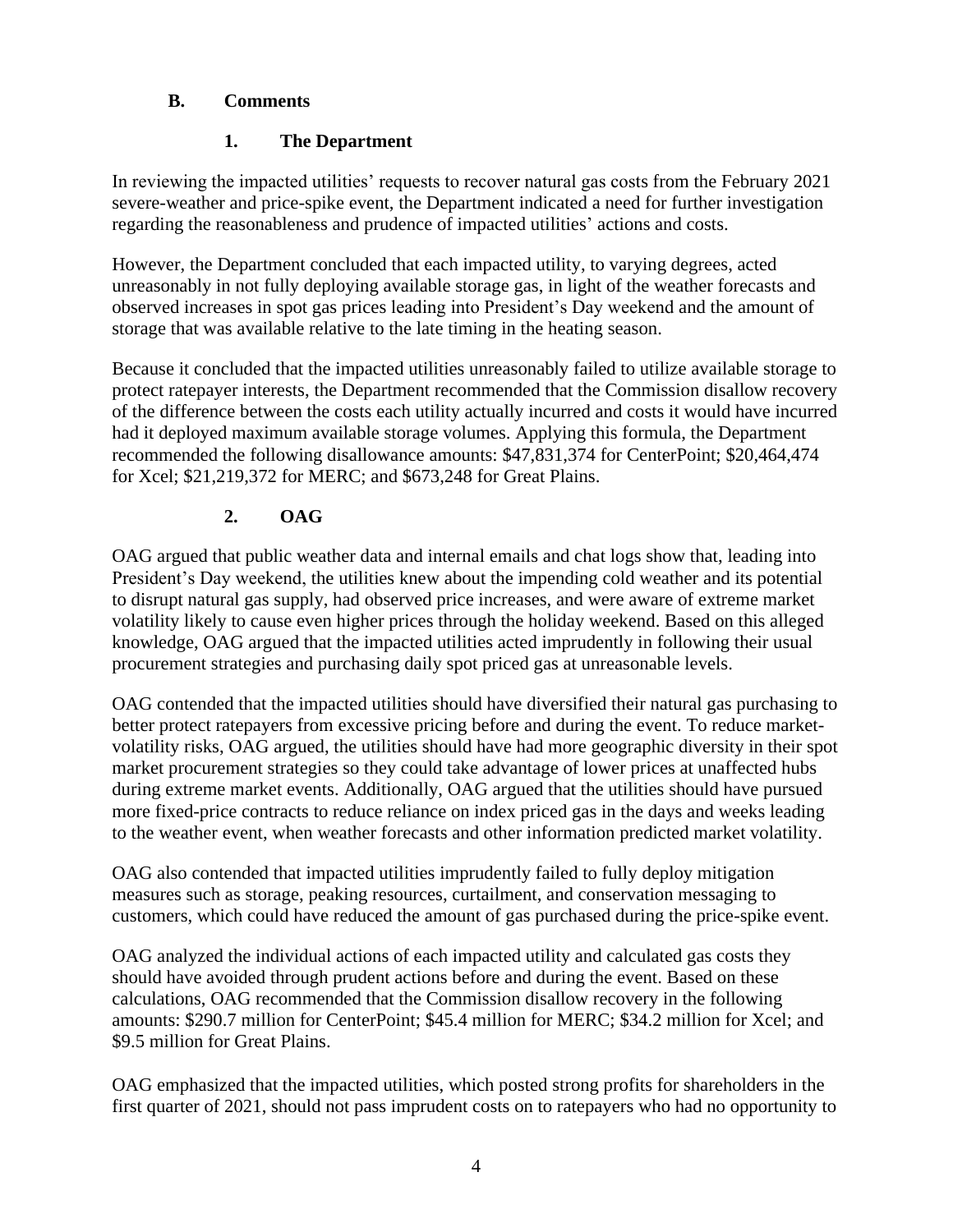avoid the costs and who, in many cases, have been struggling to pay utility bills and to recover from pandemic-related hardships even without the added burden of extraordinary gas costs.

OAG did not oppose other parties' requests for further record development regarding prudence.

# **3. City of Minneapolis**

The City of Minneapolis agreed with OAG's analysis and recommendation that the Commission should disallow recovery of \$290.7 million in costs imprudently incurred by CenterPoint.

# **4. Suburban Rate Authority**

The Suburban Rate Authority argued that evidence of impacted utilities' imprudence before and during the February 2021 event requires further review and possible disallowance of cost recovery. It expressed particular concern about whether Xcel and CenterPoint appropriately used storage and peaking capacity, curtailment, and conservation messaging.

# **5. CUB and ECC**

CUB and ECC recommended further record development to evaluate the prudence of the impacted utilities' costs and actions during and surrounding the February 2021 event. They specifically questioned the impacted utilities' use of storage, peaking resources, curtailment, and financial hedging before and during the event, and their post-event efforts to pursue legal or regulatory actions to recover possible overpayments to gas suppliers and seek compensation for any improper price gouging or market manipulation.

# **6. Public Comments**

The Commission received more than 90 public comments. Most contended that the February 2021 gas costs are unreasonably high, that utilities incurred the costs imprudently, and that the utilities' shareholders—not ratepayers—should absorb the costs. Several commenters stated that utilities failed to notify them of price increases or encourage conservation before or during the event. Many commenters argued that utilities should be precluded from charging customers interest or should allow the option to pay upfront to avoid carrying charges. Some commenters stated that it will be difficult to pay a higher gas bill given their personal financial circumstances.

# **7. Impacted Utilities**

Each impacted utility argued that it acted reasonably and prudently and is entitled to recover all gas costs incurred. In response to the disallowance recommendations, the utilities argued that they have a right to further process to justify their claimed costs.

# **C. Commission Action**

Based on the current record and the arguments presented, the Commission concludes that the impacted utilities have not substantiated their claims that they acted prudently before and during the February 2021 event, and they have not met their burdens to prove that gas costs incurred during the event are just, reasonable, and recoverable from ratepayers.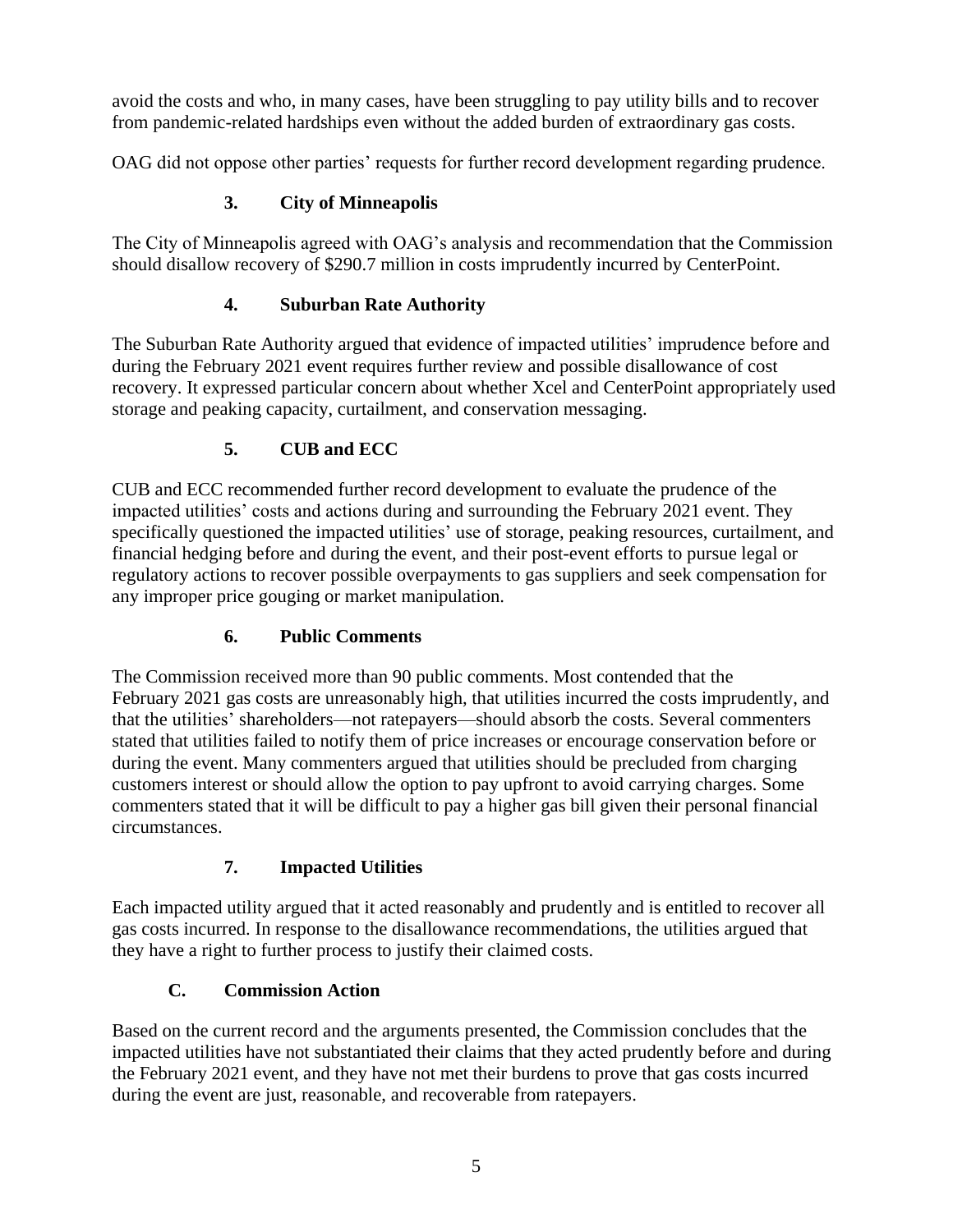Further process is necessary to develop a complete record upon which the Commission may evaluate the complex, multifaceted questions of prudence that will govern the recoverability of costs incurred by the impacted utilities during the February 2021 event. The Commission therefore will order further proceedings following the procedures and guidelines set forth below.

#### III. **Procedure for Prudence Review**

## **A. Establishment of Utility-Specific Dockets**

Some parties initially recommended investigating the calculation and prudence of each impacted utility's February 2021 costs and reviewing their recovery proposals in four separate, utilityspecific dockets. However, by the time of the August 4 meeting, the parties generally concurred that it would be reasonable to proceed either with utility-specific dockets or with a joint docket.

The Commission finds it reasonable to investigate each impacted utility's request for recovery of costs from the February 2021 event in a separate docket and, therefore, has opened new dockets for investigations specific to Xcel (Docket No. G-002/CI-21-610) and MERC (Docket No. G-011/CI-21-611). The recovery requests of CenterPoint (Docket No. G-008/M-21-138) and Great Plains (Docket No. G-004/M-21-235) will proceed in their utility-specific dockets. The broader, prospective investigation discussed below will continue in Docket No. G-999/CI-21-135.

This approach will facilitate clarity and efficiency in navigating the complex, fact-specific investigations into each impacted utility's unique actions, while allowing flexibility to prioritize and focus on the various retrospective and prospective issues in these dockets as appropriate.

## **B. Notice-and-Comment or Contested-Case Proceedings**

## **1. Legal Standard**

The Commission will refer a matter to the Office of Administrative Hearings for contested-case proceedings if it finds that all significant issues have not been resolved to its satisfaction or if the proceeding involves contested material facts and there is a right to a hearing.<sup>6</sup>

## **2. Comments**

The impacted utilities contended that a contested case is required under Minn. R. 7829.1000. First, they argued there are contested material facts regarding each utility's knowledge, opportunity, and actions underlying the disallowance recommendations. Second, they argued that Minn. R. 7825.2920, subp. 3, creates a right to a hearing before the Commission may fix, discontinue, or modify automatic purchased-gas adjustments. The utilities also argued that a contested case is appropriate to provide due process and ensure a complete factual record.

CUB and ECC requested a Commission notice-and-comment process rather than a contested case. They argued that it would be difficult for them to participate in a contested case with their limited resources, particularly because it would likely overlap with contested-case proceedings in rate cases multiple utilities plan to initiate this fall. The Suburban Rate Authority and the City of Minneapolis shared these concerns and supported a Commission notice-and-comment process.

 $6$  Minn. R. 7829.1000.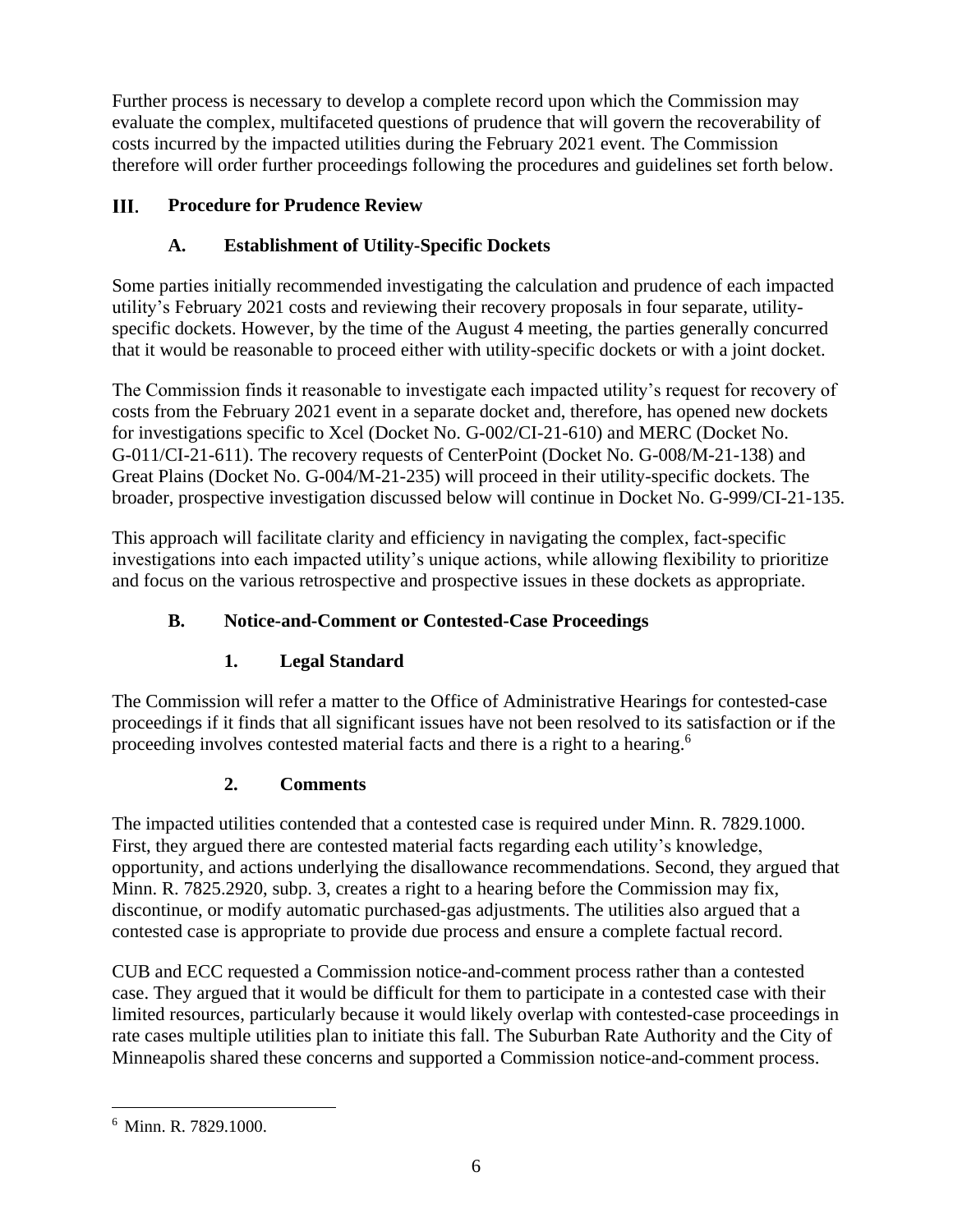The Department and OAG initially supported CUB and ECC's request for a Commission noticeand-comment process to enable CUB and ECC to fully participate in the prudence review. At the August 4 Commission meeting, however, the Department and OAG agreed that they would not oppose referral to a contested case.

The utilities argued that stakeholders' resource concerns could be mitigated by holding a joint contested case focused narrowly on the contested fact issues material to the proposed disallowances. Additionally, in response to concerns about limited time and staffing, the utilities agreed to work with the other parties to coordinate the scheduling of this contested case and the anticipated upcoming rate cases to accommodate overlapping deadlines. Further, at the Commission meeting, the utilities agreed to explore the possibility of offering CUB and ECC voluntary material assistance that would allow their full participation in the contested case.

## **3. Commission Action**

## **a. Referral to Contested Case**

As discussed above, the impacted utilities have not met their burdens to prove the prudence of their actions or to justify the costs they seek to recover. Multiple significant issues have not been resolved to the Commission's satisfaction. Therefore, referral to the Office of Administrative Hearings for a contested case is appropriate. Contested-case proceedings offer a thorough, efficient, and transparent method to develop a robust record and fully explore all relevant issues, helping the Commission to reach a sound decision. Although the recovery proposals will proceed in separate, utility-specific dockets, the Commission will request consolidated contested-case proceedings to avoid redundancy and to capture efficiencies as appropriate given the likelihood of overlapping facts, technical issues, and industry standards at issue in all four cases.

To allow the Commission time to fully consider the report and recommendations of the administrative law judge (ALJ) and reach a final decision before year two of recovery begins, the Commission respectfully requests that the ALJ provide a report by May 4, 2022.

### **b. Issues to Be Addressed**

In the course of this case, the Commission expects the parties will thoroughly develop a full record addressing, at a minimum, the following issues:

- A. Did the individual Gas Utilities act prudently before, during, and after the February Event, $<sup>7</sup>$  and are costs related to the February Event reasonable to</sup> recover from ratepayers?
- B. Should the Commission disallow recovery of any costs for each utility?
- C. If there are any disallowances for imprudent or unreasonable action, how should these costs be calculated?
- D. The specific prudence questions raised so far, including but not limited to:

 $^7$  As discussed in further detail below, "the February Event" is February 13–17, 2021.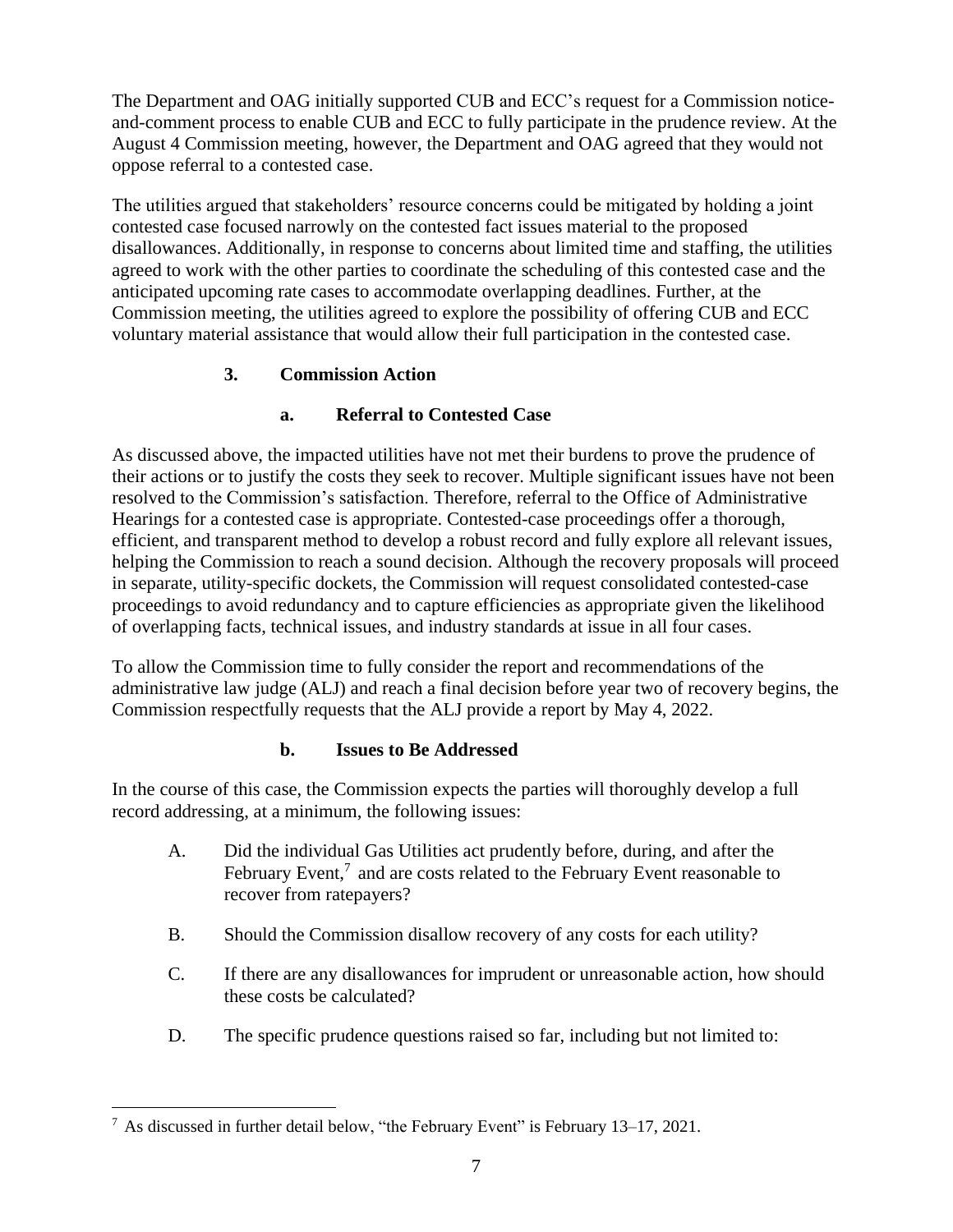- i. When and to what extent did Gas Utilities become aware of the potential for extreme weather during the February Event, and did they respond prudently and reasonably?
- ii. Did the Gas Utilities have enough geographic diversity of gas supply and, if not, what was the potential financial impact?
- iii. Should the Gas Utilities have had additional fixed-price contracts and, if so, what was the potential financial impact?
- iv. Did the Gas Utilities maximize use of storage capacity and, if not, what was the potential financial impact?
- v. Did the Gas Utilities maximize use of peaking capacity and, if not, what was the potential financial impact? Has Xcel's maintenance and operation of its Wescott, Sibley, and Maplewood facilities resulted in financial impact?
- vi. Should the Gas Utilities have made more robust conservation efforts and, if so, what was the potential financial impact?
- vii. Did the gas utilities timely and appropriately pursue recovery through insurance, federal regulatory actions, market rules, contract enforcement, and other available legal actions such that they have not missed deadlines or become barred from possible recovery on behalf of ratepayers and, if not, what is the potential financial impact?
- viii. Are there any other issues or actions related to prudence and, if so, what is the potential financial impact?
- E. Is it possible to assign extraordinary costs to customers or customer classes based on their consumption during the February Event and, if so, would it be reasonable to do so?

The Commission will ask the ALJ to make findings specific to each individual utility.

This issue list is not exhaustive; rather, the Commission requests the development of any additional issues that may be relevant to the prudence of the impacted utilities' actions or costs relating to the February Event, whether previously raised or arising in the future.

### **c. Additional Considerations**

The Commission recognizes the consumer advocates' concerns that the complexity and cost of a contested case may impede their ability to participate fully in the ongoing prudence review, particularly considering the cumulative resource demands of simultaneous participation in anticipated rate cases. Consumer advocacy organizations serve a valuable role in representing the interests of ratepayers and particularly vulnerable Minnesotans. To help ensure these voices are represented as fully as feasible in these proceedings, the Commission encourages the impacted utilities to explore the possibility of a voluntary agreement to provide material assistance to enable CUB and ECC to participate fully in the contested case. Within 10 days, the impacted utilities shall make a compliance filing regarding these discussions and any resultant agreements.

To further reduce the cumulative burdens of overlapping participation in multiple contested cases, per the parties' agreement, the Commission will require the impacted utilities to work with the Department, OAG, and the other participants to initiate the prudence contested case in the fall of 2021 and coordinate its scheduling to accommodate the deadlines of other contested cases.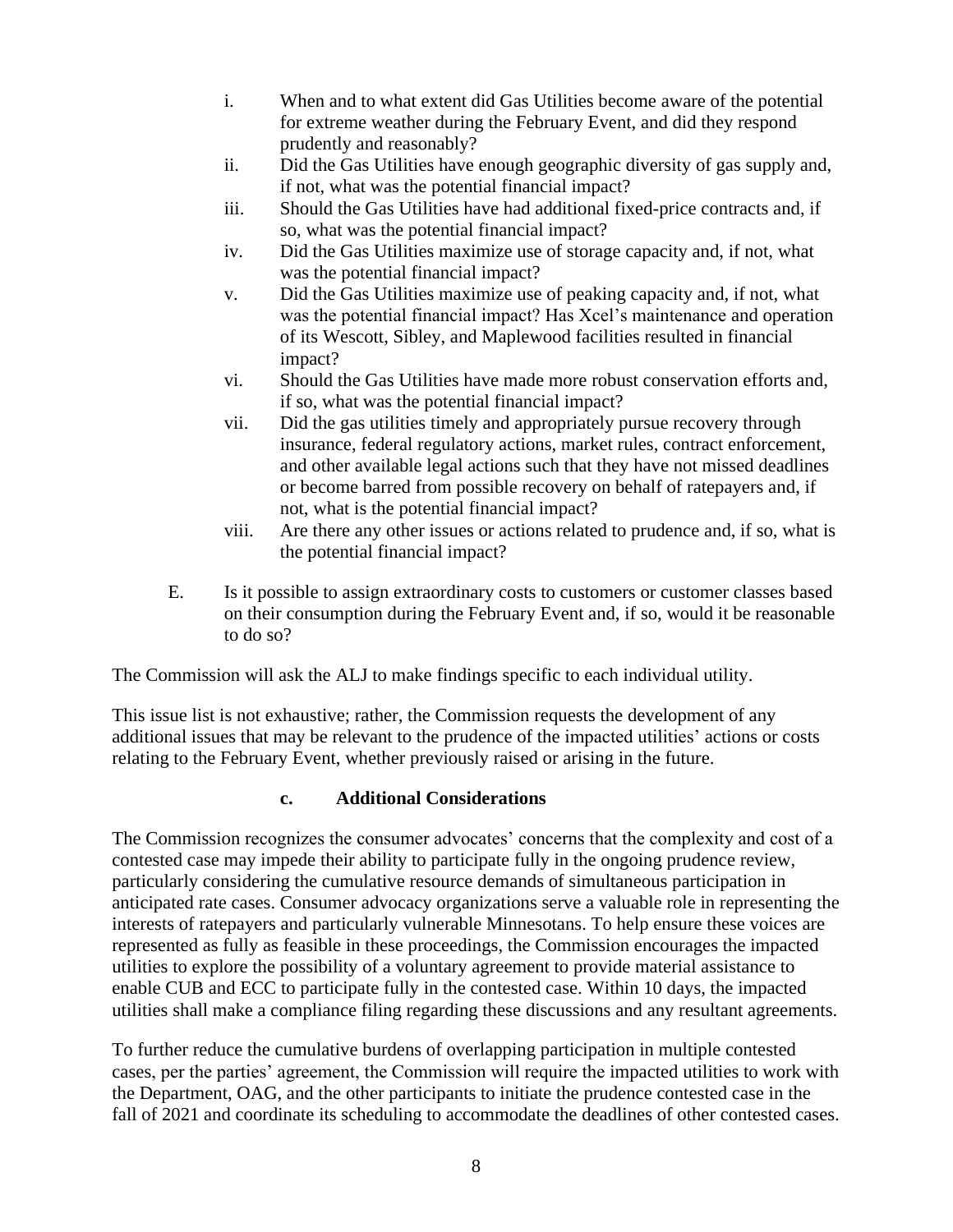Expert testimony will be highly valuable to help the Commission analyze the substantial record and reach well-informed conclusions on the multiple complex issues necessary to determine the prudence of costs sought in these dockets. At the Commission meeting, the Department stated that it had not yet requested proposals for necessary experts due to staffing issues coming out of a pandemic-related hiring freeze. Given the importance of expert analysis in this investigation, the Commission requests that the Commissioner of Commerce seek authorization from the Commissioner of Management and Budget to incur costs for specialized technical and professional services and personnel to investigate the impacted utilities' requests for cost recovery, storage prudence, Xcel's operation and maintenance of peak shaving facilities, and all stakeholder proceedings related to these dockets.

#### IV. **Procedural Outline for Contested Case**

## **A. Administrative Law Judge**

The ALJs assigned to this case are Jessica Palmer-Denig and Barbara Case. Their address is: Office of Administrative Hearings, 600 North Robert Street, St. Paul, Minnesota. Their mailing address is P.O. Box 64620, St. Paul, Minnesota 55164-0620. The ALJs can be reached through their legal assistant, Michelle Severson, at 651-361-7874 or Michelle.Severson@state.mn.us.

# **B. Hearing Procedure**

## • *Controlling Statutes and Rules*

Hearings in this matter will be conducted in accordance with the Minnesota Administrative Procedure Act, Minn. Stat. §§ 14.57–14.62; the rules of the Office of Administrative Hearings, Minn. R. 1400.5100–1400.8400; and, to the extent that they are not superseded by those rules, the Commission's Rules of Practice and Procedure, Minn. R. 7829.0100–7829.4000.

These rules and statutes can be accessed free of charge through the State of Minnesota's website at [www.revisor.mn.gov/pubs.](http://www.revisor.mn.gov/pubs) Copies of these rules and statutes may also be purchased from the Print Communications Division of the Department of Administration, 660 Olive Street, St. Paul, Minnesota 55155; (651) 297-3000.

The Office of Administrative Hearings conducts contested-case proceedings in accordance with the Minnesota Rules of Professional Conduct and the Professionalism Aspirations adopted by the Minnesota State Bar Association.

• *Right to Counsel and to Present Evidence*

In these proceedings, parties may be represented by counsel, may appear on their own behalf, or may be represented by another person of their choice, unless otherwise prohibited as the unauthorized practice of law. They have the right to present evidence, conduct crossexamination, and make written and oral argument. Under Minn. R. 1400.7000, they may obtain subpoenas to compel the attendance of witnesses and the production of documents.

Parties should bring to the hearing all documents, records, and witnesses necessary to support their positions.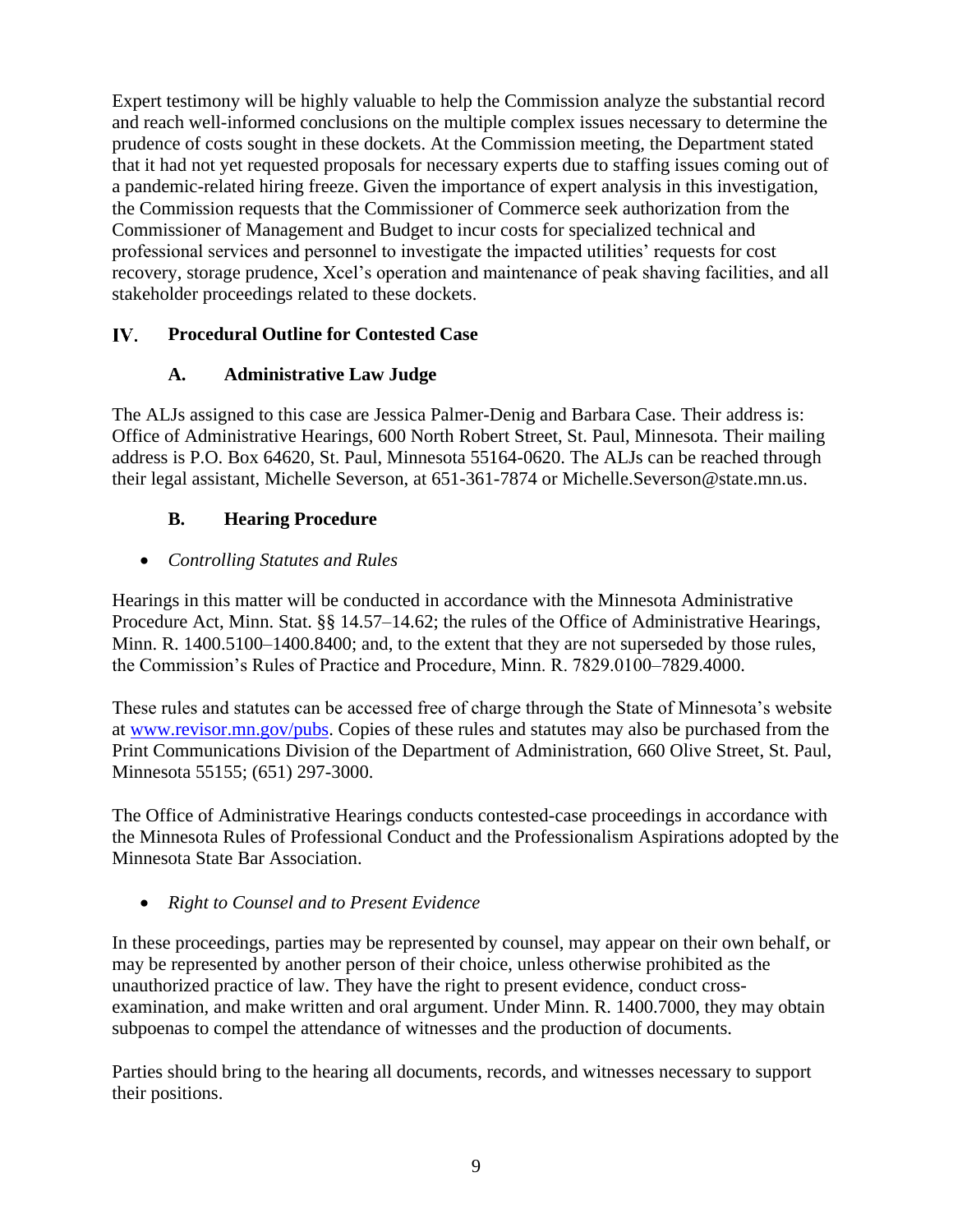• *Discovery and Informal Disposition*

Any questions regarding discovery under Minn. R. 1400.6700–1400.6800 or informal disposition under Minn. R. 1400.5900 should be directed to Jorge Alonso at 651-201-2258 or Jorge.Alonso@state.mn.us, or Minnesota Public Utilities Commission, 121 7th Place East, Suite 350, St. Paul, Minnesota 55101-2147.

• *Protecting Not-Public Data*

State agencies are required by law to keep some data not public. Parties must advise the ALJ if not-public data is offered into the record. They should take note that any not-public data admitted into evidence may become public unless a party objects and requests relief under Minn. Stat. § 14.60, subd. 2.

• *Accommodations for Disabilities; Interpreter Services*

At the request of any individual, this agency will make accommodations to ensure that the hearing in this case is accessible. The agency will appoint a qualified interpreter if necessary. Persons must promptly notify the ALJ if an interpreter is needed.

• *Scheduling Issues*

The times, dates, and places of public and evidentiary hearings in this matter will be set by order of the ALJ after consultation with the Commission and intervening parties.

• *Notice of Appearance*

Any party intending to appear at the hearing must file a notice of appearance (attached) with the ALJ within 20 days of the date of this Notice of and Order for Hearing.

• *Sanctions for Non-Compliance*

Failure to appear at a prehearing conference, a settlement conference, or the hearing, or failure to comply with any order of the ALJ, may result in facts or issues being resolved against the party who fails to appear or comply.

### **C. Parties and Intervention**

The current parties to this case are CenterPoint, Xcel, MERC, Great Plains, the Department, and OAG. Other persons wishing to become formal parties shall promptly file petitions to intervene with the ALJ and serve copies of such petitions on all current parties and on the Commission.<sup>8</sup>

The Commission values the participation of all stakeholders, particularly in this matter of extraordinary consequence to Minnesotans. Accordingly, if any organizations that have filed comments in this proceeding request to intervene as parties in the contested case, the Commission respectfully requests that the ALJ grant those intervention requests.

<sup>8</sup> Minn. R. 1400.6200.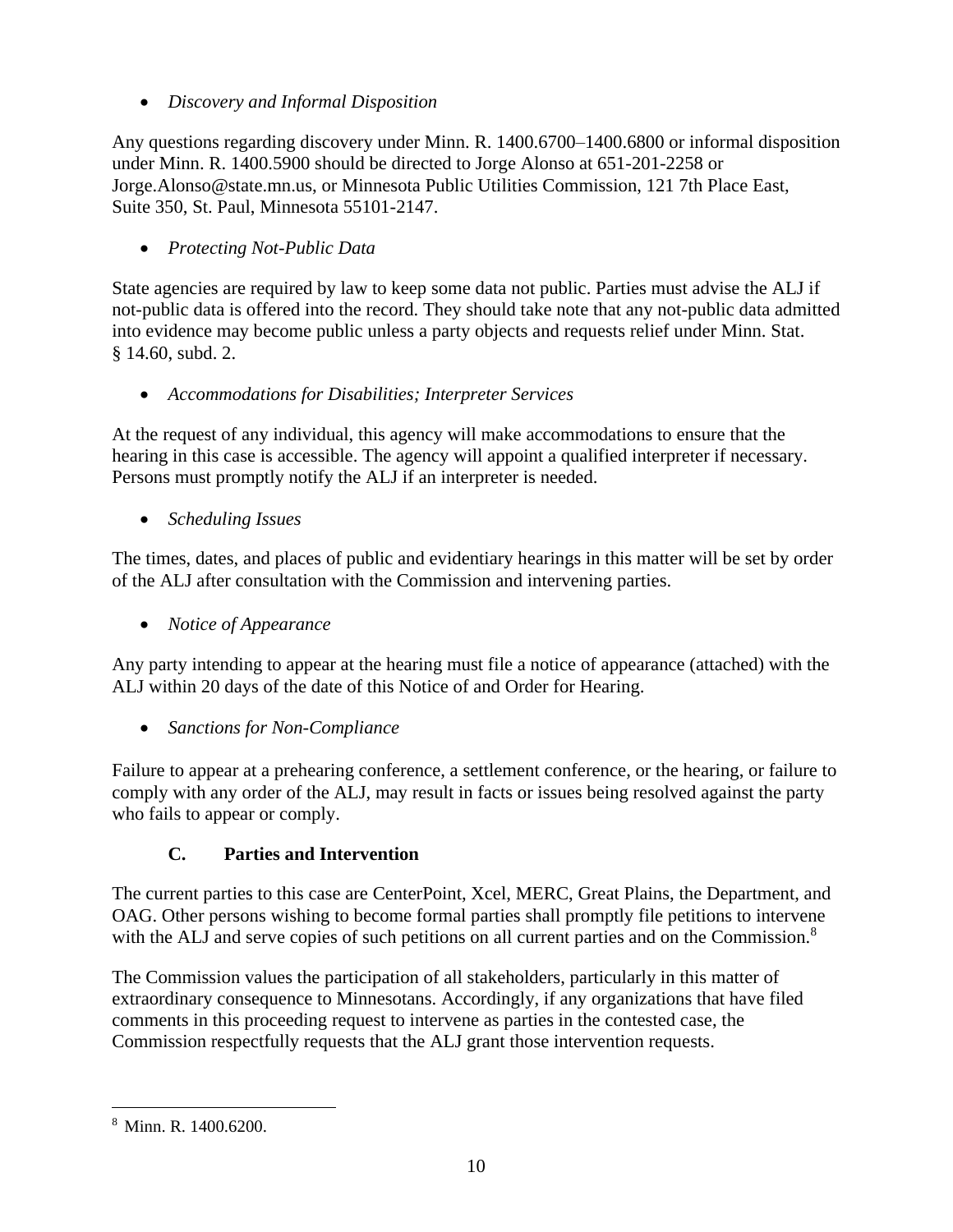## **D. Prehearing Conference**

A prehearing conference will be held on **Monday, September 13, at 11:00 a.m.**, via telephone, using the following call-in information: (888) 742-5095; conference code 396 255 8115#.

Persons participating in the prehearing conference should be prepared to discuss time frames, scheduling, discovery procedures, and similar issues. Potential parties are invited to attend the pre-hearing conference and to file their petitions to intervene as soon as possible.

# **E. Ex Parte Communications**

Restrictions on ex parte communications with Commissioners and reporting requirements regarding such communications with Commission staff apply to this proceeding from the date of this order. Those restrictions and reporting requirements are set forth at Minn. R. 7845.7300– 7845.7400, which all parties are urged to consult.

#### $V_{-}$ **Defining the February Event and Extraordinary Costs**

# **A. Comments**

In initial filings, CenterPoint defined the pricing event as February 12–22, 2021, but Xcel and MERC used February 13–17. The Department recommended using February 13–17 based on its analysis of daily pricing. The Department stated that prices immediately before and after those dates were higher than usual, but not so extraordinary as to require potentially varying the automatic adjustment rules for a longer purchasing period. At the August 4 meeting, all parties and participants agreed that the February Event should be defined as February 13–17, 2021.

To determine which costs are considered "extraordinary" and therefore may be appropriate for exclusion from automatic recovery, the Department analyzed the daily gas prices immediately before and after the February Event and concluded that amounts below \$20 per dekatherm (Dth) could reasonably be considered "normal" under-recovery appropriate for inclusion in the automatic adjustment mechanism. The Department recommended using the margin between \$20/Dth and the actual average daily price experienced by the utilities during the February Event as "extraordinary costs" to be recovered through an alternative mechanism. The Department's recommendation was unopposed at the time of the Commission meeting.

Applying the Department's definition of extraordinary costs to the February 13–17 period, the impacted utilities calculated the following revised extraordinary gas costs: \$408,755,953 for CenterPoint; \$178,978,695 for Xcel; \$64,975,882 for MERC; and \$8,827,249 for Great Plains.

# **B. Commission Action**

The Commission agrees with the parties that February 13–17, 2021, reasonably represents the period when gas prices were elevated to such a degree as to potentially warrant an alternative recovery mechanism. Therefore, for purposes of these dockets, the Commission will define "the February Event" as February 13–17, 2021.

The Commission also agrees with the Department's analysis of the line between ordinary and extraordinary daily gas prices and finds it reasonable to define extraordinary costs for purposes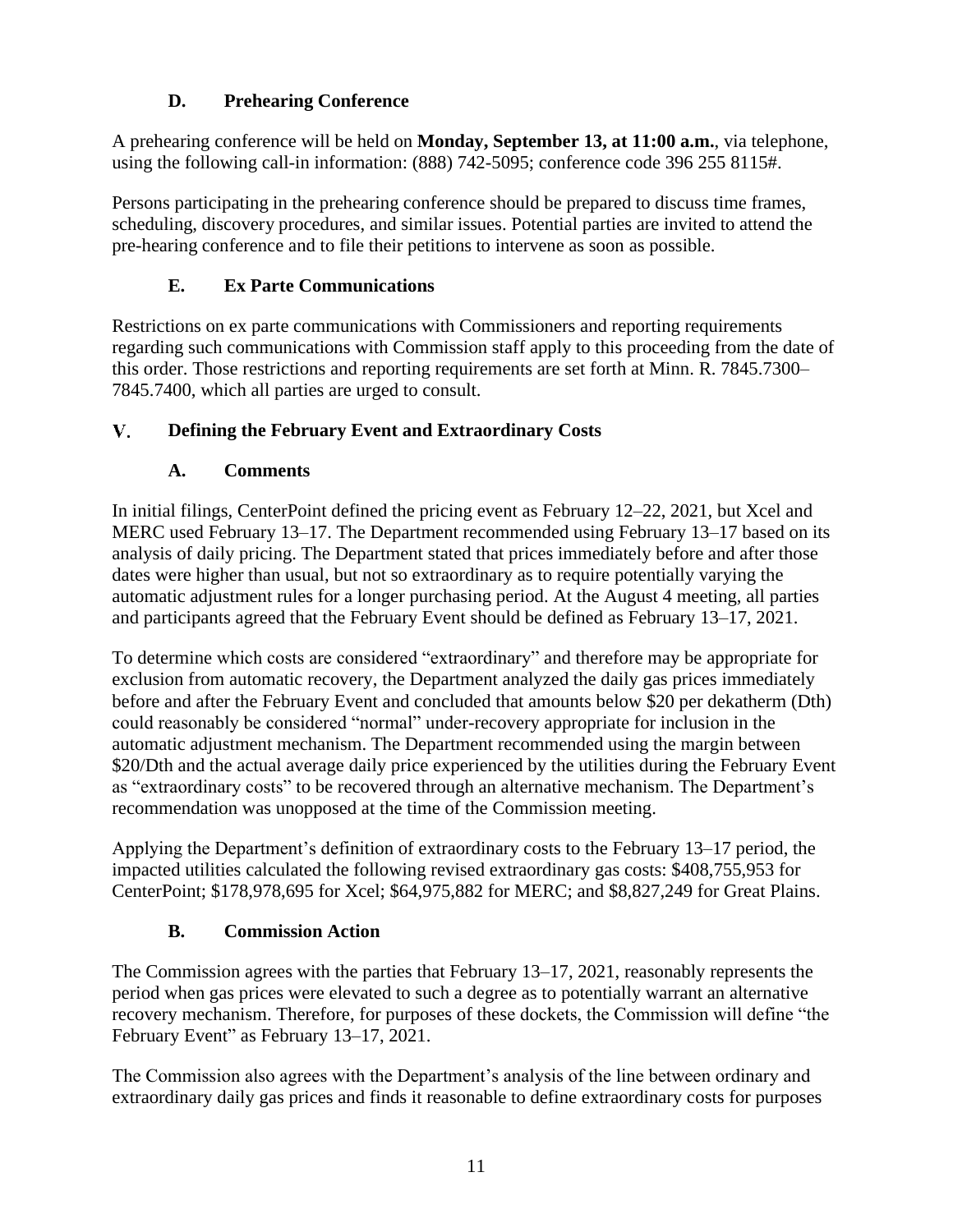of these dockets as the margin between \$20/Dth and the actual average daily price experienced by the utilities during the February Event.

The Commission will also accept the revised extraordinary-cost amounts that the impacted utilities calculated by applying this extraordinary-cost definition within the February Event dates. However, those amounts remain subject to prudence review, and the impacted utilities will be required to justify the reasonableness and prudence of any costs they seek to recover.

#### VI. **Variances from Automatic-Adjustment Rules**

Under Minn. R. 7825.2390–7825.2920, rate-regulated utilities may adjust their rates between general rate cases to reflect fluctuations in certain energy costs paid by the utility. These adjustments are called automatic adjustments because they ordinarily take effect without prior Commission approval.<sup>9</sup>

Total annual gas costs are reviewed when utilities file their annual automatic adjustment (AAA) reports by September 1 each year. AAA reports include detailed information about all automatic adjustments made in the 12-month period from July 1 of the previous year to June 30 of the reporting year.<sup>10</sup> The reports show, by customer class, the difference between gas costs actually incurred and those collected from ratepayers, and include a proposed plan to reconcile (true-up) this difference by increasing or refunding rates over the next  $12$ -month billing cycle.<sup>11</sup>

Given the magnitude of under-recovered costs reportedly incurred during the February 2021 event, impacted utilities and consumer advocates raised concerns that recovering these costs through the existing AAA true-up mechanism would cause dramatic rate increases and, thus, potentially severe financial impacts to customers. To reduce the likelihood of rate shock and to mitigate customer impacts, the impacted utilities proposed to track their extraordinary costs related to the February 2021 event separately and recover those costs over an extended period of 24 to 28 months, using a surcharge separate from the AAA true-up mechanism.

# **A. Variance Standard**

Under Minn. R. 7829.3200, subp. 1, the Commission will grant a variance from its rules when the following criteria are met: (1) enforcing the rule would impose an excessive burden upon the applicant or others affected by the rule, (2) granting the variance would not adversely affect the public interest, and (3) granting the variance would not conflict with standards imposed by law.

## **B. Comments**

The parties and participants expressed general consensus that the public interest requires varying Commission rules to prevent the automatic recovery of extraordinary February Event gas costs through the impacted utilities' AAA true-up mechanisms. The impacted utilities, the Department, OAG, CUB, ECC, the City of Minneapolis, and the Suburban Rate Authority agreed that recovery of extraordinary costs over a 12-month period would cause dramatic rate increases that would significantly impact ratepayers, particularly in the coming year as Minnesotans continue

<sup>9</sup> Minn. R. 7825.2500.

<sup>&</sup>lt;sup>10</sup> Minn. R. 7825.2810; Minn. R. 7825.2910, subp. 4.

<sup>&</sup>lt;sup>11</sup> Minn. R. 7825.2700, subp. 7; Minn. R. 7825.2810; Minn. R. 7825.2910, subp. 4.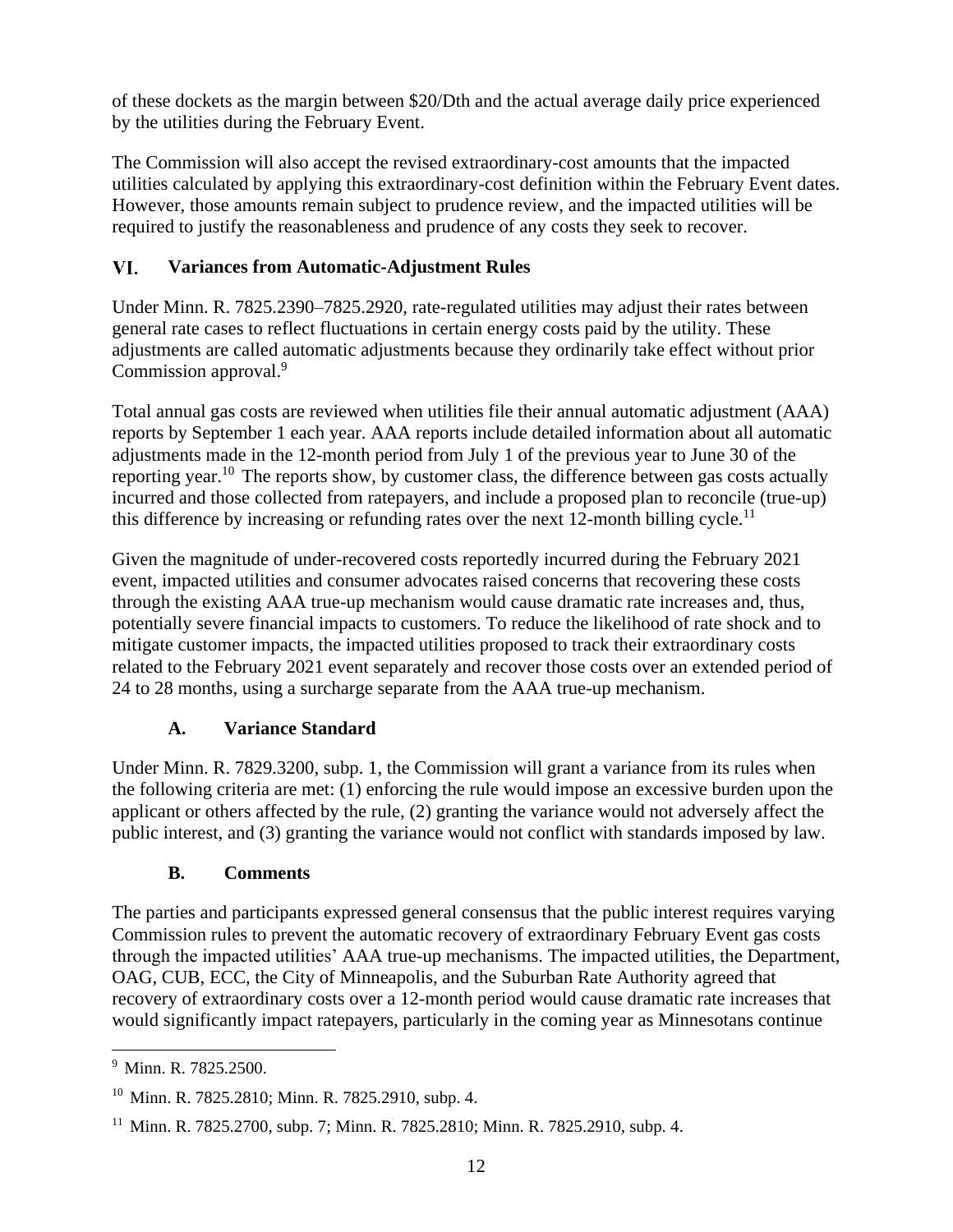to face hardships from the COVID-19 pandemic. Similar concerns about the impacts of severe bill increases were also noted in multiple public comments.

In addition to varying the 12-month recovery period, some parties and participants argued that variances are appropriate to adjust the month-to-month distribution of extraordinary costs over the course of the year. Recovery through the AAA true-up mechanism would result in even more extreme bill increases when gas usage is higher, thus impacting customers more severely in the winter months when they already have higher gas bills and rely more on gas for heating needs. Parties therefore argued that extraordinary costs should be removed from the AAA mechanism to allow for a smoother distribution of costs to reduce ratepayer impacts in the winter.

## **C. Commission Action**

The Commission finds that the Minn. R. 7829.3200 criteria are present to justify variances from Minn. R. 7825.2500; Minn. R. 7825.2700, subp. 7; Minn. R. 7825.2810; and Minn. R. 7825.2910, subp. 4, to prevent CenterPoint, Xcel, MERC, and Great Plains from recovering extraordinary costs through the AAA true-up mechanism.

The Commission agrees with the parties and participants that enforcing the existing rules, thus allowing automatic recovery of extraordinary February Event costs within the 12-month period beginning on September 1, 2021, would impose an excessive burden on ratepayers through dramatic rate increases, compounding the challenges Minnesotans are already facing related to the COVID-19 pandemic and its far-reaching impacts. The public interest would be better served in this case by varying the automatic-adjustment rules to remove extraordinary February Event costs from the automatic adjustment mechanism so that any recovery of prudent extraordinary costs may occur through an alternative mechanism designed to mitigate immediate impacts to ratepayers. No party has identified any legal standard in conflict with these requested variances.

The Commission therefore will vary its rules to prevent CenterPoint, Xcel, MERC, and Great Plains from recovering extraordinary costs through the automatic adjustment for 27 months.

Subject to prudence review, non-extraordinary February Event costs may be recovered through the automatic adjustment in the utilities' AAA true-up dockets as authorized by the Commission.

#### VII. **Mechanism for Recovery of Extraordinary Costs**

# **A. Proposal and Comments**

The initial proposals and comments recommended extended recovery periods ranging from 24 to 28 months, instead of the automatic period of 12 months, with the goal of mitigating ratepayer impacts by reducing the size of each monthly surcharge. The Department noted that the benefit of reducing price increases should be weighed against the risk of intergenerational inequities from extending the out-of-period adjustment period. However, based on the magnitude of underrecovery and likely ratepayer impacts, all parties and participants at the August 4, 2021 meeting agreed that a 27-month period is appropriate for recovering extraordinary February Event costs.

CenterPoint initially proposed a fixed surcharge to level out bill impacts throughout the year, avoid severe bill increases in cold-weather months, and protect high-usage customers from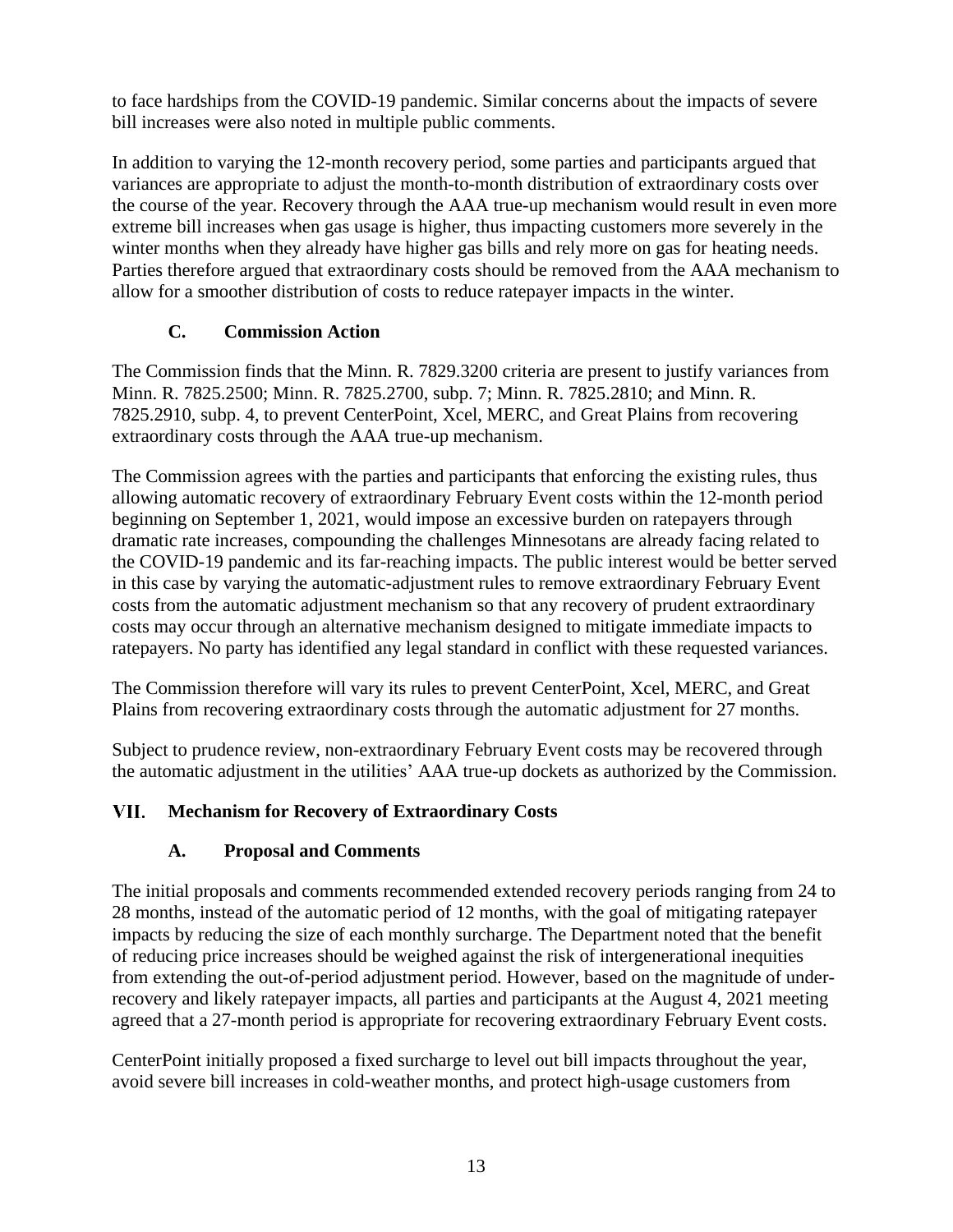extremely high surcharges. Xcel and Great Plains separately proposed volumetric recovery,<sup>12</sup> recognizing that lower-usage customers likely consumed less gas during the February Event. Xcel and Great Plains also proposed to adjust the surcharge rates seasonally, applying higher rates in the summer and lower rates in the winter, to smooth rate impacts throughout the year and protect ratepayers from even larger bill increases in the winter, when gas consumption is higher.

| <b>Months</b>       | <b>Rates in Effect</b>                              |
|---------------------|-----------------------------------------------------|
| Sept. $-$ Oct. 2021 | Year 1 Summer Rates (2.5 times Year 1 Winter Rates) |
| Nov. 2021-Apr. 2022 | Year 1 Winter Rates                                 |
| May-Oct. 2022       | Year 1 Summer Rates (2.5 times Year 1 Winter Rates) |
| Nov. 2022           | Year 1 Winter Rates                                 |
| Dec. 2022-Apr. 2023 | Year 2 Winter Rates (2 times Year 1 Winter Rates)   |
| May-Oct. 2023       | Year 2 Summer Rates (2 times Year 1 Summer Rates)   |
| Nov. 2023           | Year 2 Winter Rates (2 times Year 1 Winter Rates)   |

Following consultation with stakeholders, the impacted utilities agreed on the following joint proposal for a 27-month volumetric surcharge with seasonally adjusted, stepped rates:

Additionally, the impacted utilities proposed a year-two implementation plan under which the impacted utilities, the Department, OAG, ECC, and CUB would confer in July 2022 regarding the costs recovered to date and impacts of the recovery structure. By September 1, 2022, the impacted utilities would submit filings with year-two recovery rates incorporating updated information regarding the Commission's prudence review, cost recovery to date, rate mitigation and offsets, impacts of the recovery mechanism, and any proposed modifications.

All parties and participants at the August 4 meeting supported the utilities' joint recovery plan.

## **B. Commission Action**

## **1. Recovery Mechanism for Extraordinary Costs**

The Commission finds the joint proposal for extraordinary-cost recovery reasonable and will authorize the impacted utilities to implement it pending prudence review. On September 1, 2021,<sup>13</sup> CenterPoint, Xcel, MERC, and Great Plains may begin recovering extraordinary gas costs incurred during the February Event from all sales customer classes—with the exceptions discussed below—over a 27-month period. The recovery mechanism shall be a volumetric surcharge with seasonally adjusted, stepped rates, with lower rates in the first 15 months and higher rates in the last 12 months.

 $12$  Volumetric recovery would involve multiplying a surcharge rate by each customer's gas usage, resulting in higher surcharge amounts for customers who consume higher volumes of gas.

 $13$  Xcel indicated that its billing software may not be able to implement its extraordinary-cost surcharge until October 2021. The Commission will allow Xcel to do so provided that it maintains a 27-month recovery distribution as approved herein to preserve the mitigating effect of extended recovery with respect to ratepayer impacts. Xcel is not authorized to condense recovery into a shorter time period.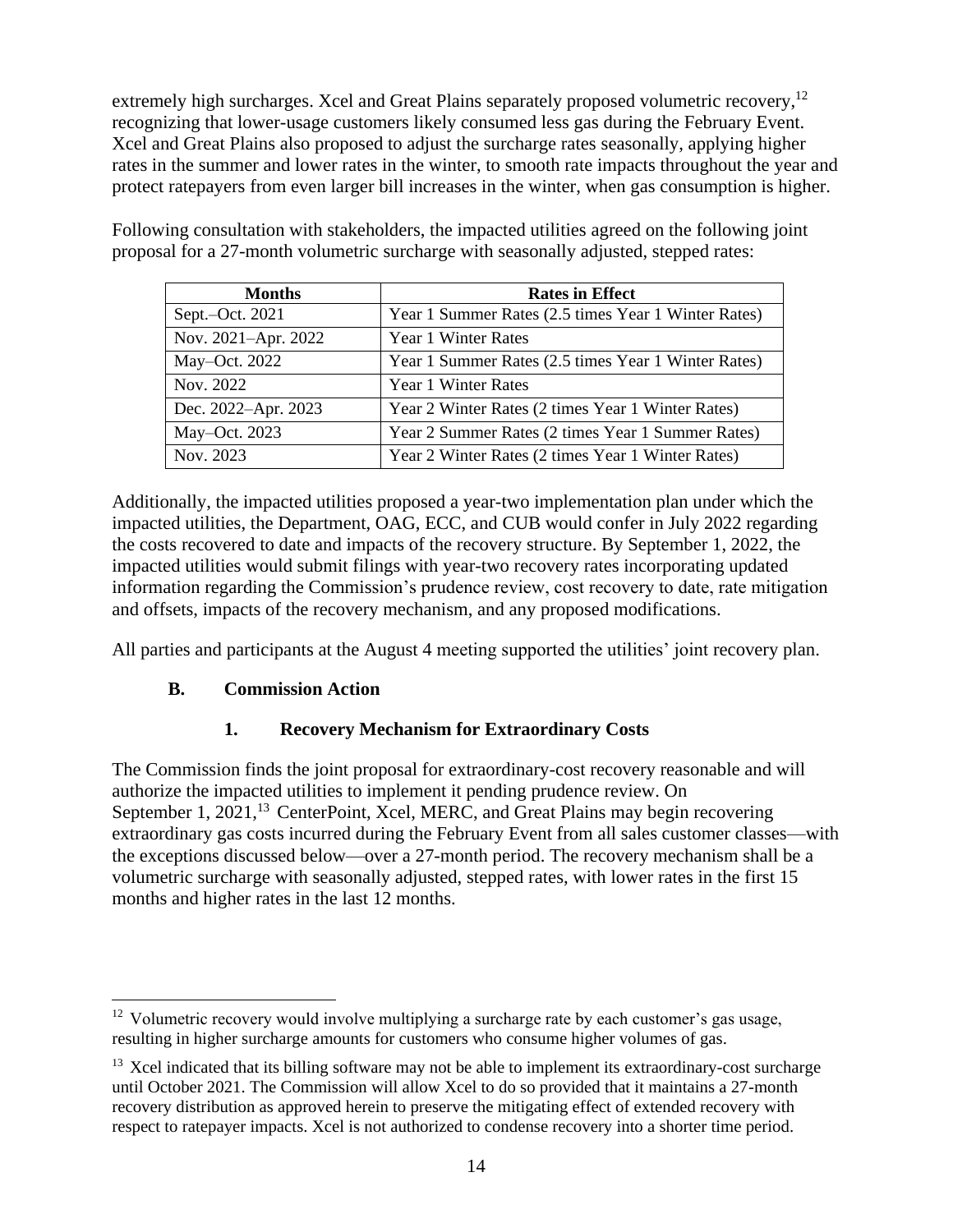Applying a volumetric rate will avoid the potential inequities of imposing disproportionate burdens on lower-usage customers and will avoid undermining the savings customers have achieved through energy-conservation investments, consistent with Minn. Stat. § 216B.03.

A volumetric natural gas surcharge is likely to be most burdensome in the winter, when heating load causes higher gas bills. To mitigate winter ratepayer impacts, the Commission will approve seasonal adjustments to apply lower rates in the winter and higher rates in the summer.

Applying a lower surcharge in the initial 15-month step of recovery will help to keep the added financial burden lower in the near term, as Minnesotans continue to recover from impacts of the COVID-19 pandemic. Additionally, the Commission anticipates that the prudence review will be completed within the initial 15-month step while lower surcharge rates are in effect, which should afford ratepayers protection against paying the higher year-two rates unless and until the utilities prove those costs are just and reasonable.<sup>14</sup>

The Commission will also adopt the year-two implementation plan outlined on page 7 of the utilities' joint July 6, 2021 filing (except to the extent it references possible finance charges, for the reasons discussed below). In the interest of transparency and clarity, it is reasonable to require the impacted utilities to confer with stakeholders, incorporate updated information into year-two rates, and submit a filing with the updates and any proposed modifications after the extraordinary-cost recovery mechanism has been implemented for a number of months and before recovery year two commences with higher surcharge rates.

Although the prudence and recoverability of February Event costs remain in dispute, the Commission finds reasonable the parties' proposal to begin recovery on September 1, 2021, extended over a 27-month period, pending prudence review. This approach strikes a reasonable balance between the utilities' right to recover costs of service and the goal to protect customers from unreasonable or inequitable rate increases. However, the approval of this recovery plan implies no judgment on the merits of whether the costs were prudently incurred, an issue that will be examined carefully through the contested-case proceedings described above.

The Commission appreciates the parties' and participants' extensive work and cooperation to reach agreement on a recovery plan that fully recognizes and preserves the Commission's authority to disallow future recovery and order refunds of costs already recovered from ratepayers to the extent that further review reveals imprudence.

## **2. Bills, Tariff Language, and Compliance and Tracking Filings**

CenterPoint, Xcel, MERC, and Great Plains must show the monthly extraordinary-cost surcharge as a separate line item on customer bills. Utilities may also provide a bill onsert or insert explaining the surcharge to customers. By August 10, 2021, each impacted utility shall file the proposed bill language and a sample bill for approval by the Commission's Executive Secretary.

 $14$  The Commission emphasizes, however, that any and all February Event costs found to be imprudent, unjust, or unreasonable will be subject to disallowance or, to the extent they have already been recovered from ratepayers, ordered refunded. The fact that a cost has been collected from ratepayers shall not affect the Commission's authority to find it imprudent and order the utility to refund that amount to ratepayers.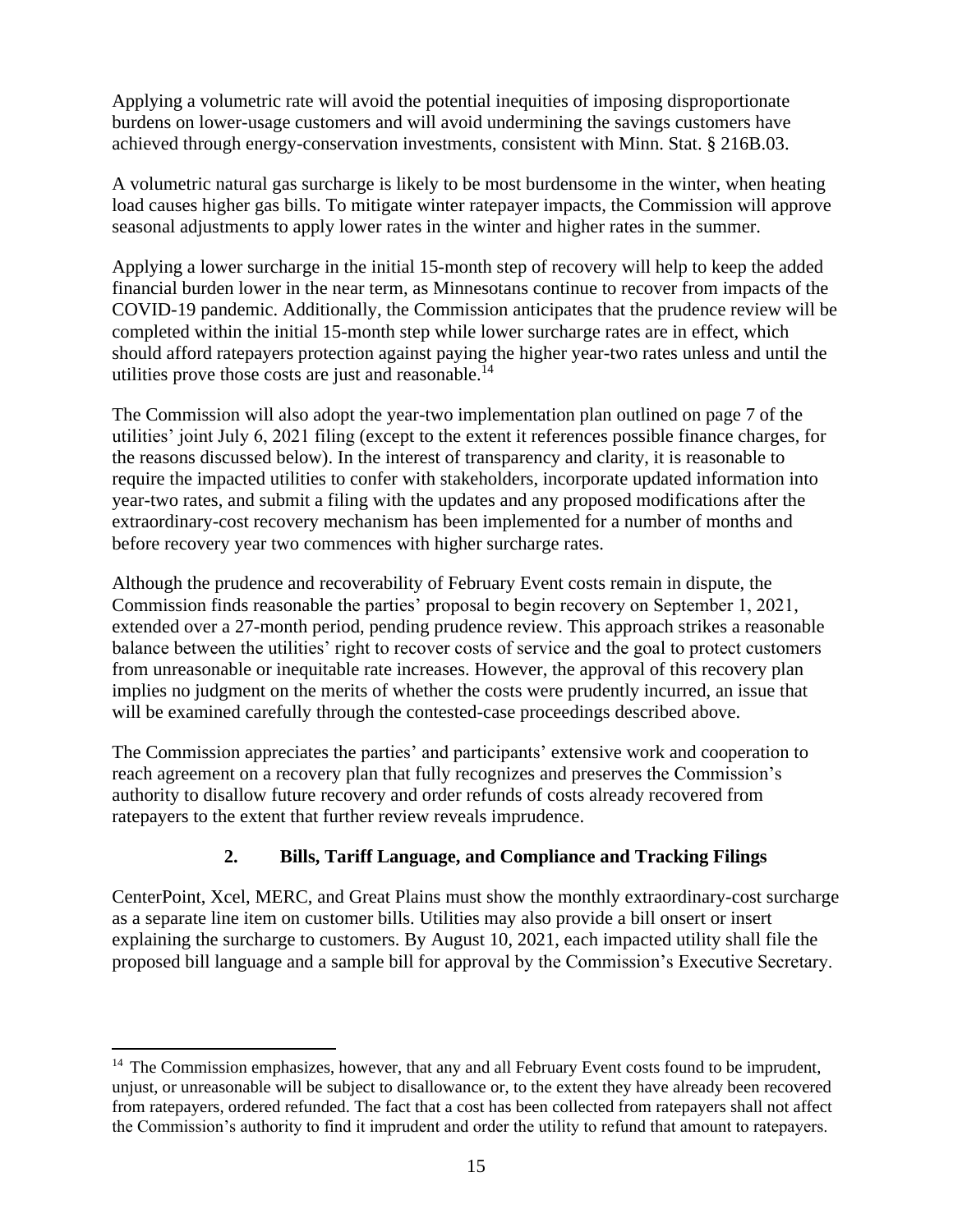By August 16, 2021, in their respective utility-specific recovery-request dockets, each impacted utility shall file tariff language and rates for the extraordinary cost surcharge mechanism for approval by the Executive Secretary.

Beginning on October 1, 2021, the impacted utilities in their respective dockets shall submit quarterly compliance and tracking filings for the extraordinary-cost surcharge mechanism.

# **Customer Exemptions**

# **A. Comments**

CUB and ECC recommended exempting certain vulnerable customers from extraordinary-cost surcharges related to the February Event. First, they recommended exempting all customers who currently or previously received assistance through the Low Income Home Energy Assistance Program (LIHEAP) during the heating seasons of 2019–2020 or 2020–2021. Additionally, they recommended exempting customers with gas bills that are 61 to 120 days past due to protect customers struggling to pay their utility bills who may not qualify for income-based assistance.

CUB and ECC acknowledged that any exemptions would require non-exempt customers to absorb some additional cost burden. To identify exemption parameters that appropriately balance the goals of protecting the most vulnerable customers without unduly impacting others, CUB and ECC analyzed the impact of their proposed exemptions on CenterPoint's customers. The analysis showed that the exemptions would increase the surcharge for very low-use customers (18 therms per month) by \$3.57 total over the two-year recovery period, and for very high-use customers (130 therms per month) by \$26.53. CUB and ECC argued that these minor impacts felt by nonexempt customers would not outweigh the benefits of exempting the most vulnerable customers.

CenterPoint, Xcel, and MERC proposed to expand CUB and ECC's low-income exemption to also include residential customers who currently or previously received LIHEAP assistance at any time during the 2021–22 or 2022–23 heating seasons. <sup>15</sup> CenterPoint, Xcel, and MERC also supported exempting customers with bills more than 60 days and fewer than 120 days past due. Additionally, recognizing that the groups of customers falling within these exemptions would vary over time, CenterPoint, Xcel, and MERC proposed a schedule to recalibrate their lists of exempt customers once every six months.

At the August 4 Commission meeting, all parties and participants supported these proposed exemptions and the utilities' plan for periodically updating the group of exempt customers.

# **B. Commission Action**

The Commission appreciates the collaborative efforts to reduce the impacts of this extreme event on the most vulnerable Minnesotans while considering the interests of all ratepayers. The exemption proposal brought forth by CUB and ECC, as refined by CenterPoint, Xcel, and MERC, will provide necessary relief for low-income customers and those struggling to pay significantly past-due bills. Therefore, the Commission finds the proposed exemptions from

<sup>&</sup>lt;sup>15</sup> Great Plains initially indicated it could not facilitate low-income exemptions with its existing billing system, but it revised its position and supported the exemptions at the August 4 Commission meeting.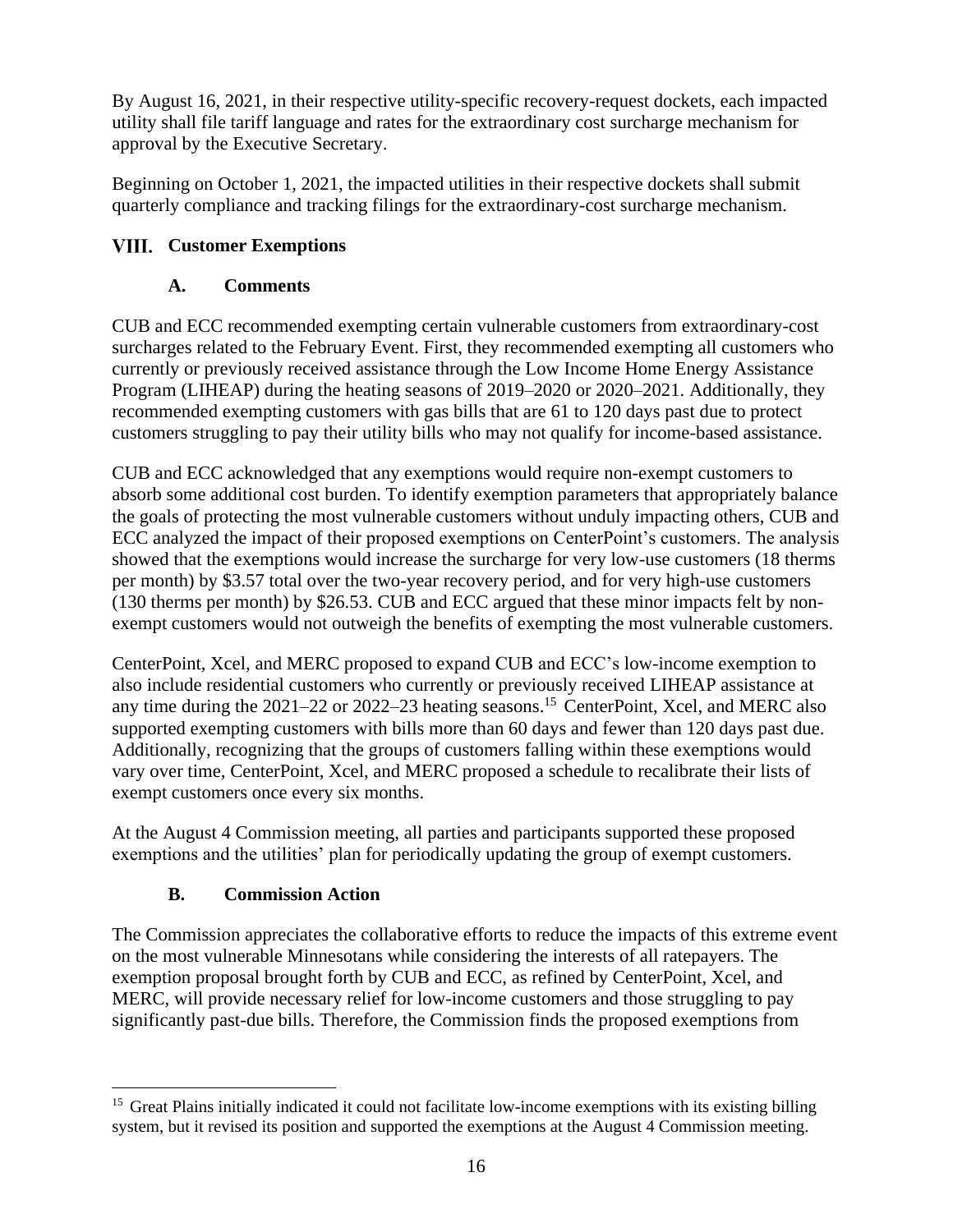extraordinary-cost surcharges reasonable and will require CenterPoint, Xcel, MERC, and Great Plains to implement them, as specified in the ordering paragraphs below.

The Commission recognizes that non-exempt ratepayers will absorb some additional costs to allow these exemptions. However, the Commission is persuaded by CUB and ECC's rate-impact analysis and agrees that the impact on each non-exempt customer will be minor compared to the likely harm of imposing the surcharge on the customers least able to afford it.

By August 16, 2021, in its utility-specific recovery docket, each impacted utility shall file tariff language on these exemptions for approval by the Executive Secretary.

Additionally, beginning on October 1, 2021, the utilities in their respective dockets shall submit quarterly compliance and tracking filings regarding the approved exemptions.

#### $IX.$ **Financing Costs and Bad Debt**

### **A. Comments**

## **1. CenterPoint**

CenterPoint initially sought to charge ratepayers a carrying charge or interest equal to its aftertax rate of return of 8.72% throughout the extended recovery period for extraordinary costs. CenterPoint later reduced this request to a 0.7% financing charge based on the actual cost of debt it secured to finance February Event costs. CenterPoint argued that recovery of this financing cost is necessary to ensure the financial health of the utility and that disallowing it would lead to higher costs of debt in the future, which in turn would lead to higher rates for customers.

Alternatively, if the Commission does not approve financing-cost recovery through the surcharge at this time, CenterPoint requested deferred accounting to track its financing costs from March 2021 through the recovery period for possible recovery in a future rate case. CenterPoint argued that deferred accounting would be appropriate because the financing costs are necessary to the provision of utility services to customers and are significant, unforeseen, and unusual due to the extraordinary size of February Event gas costs.

CenterPoint also requested authorization to track and defer to a regulatory asset any incremental bad-debt expense associated with the event, for possible recovery in a future proceeding.

## **2. Opposition to CenterPoint's Proposal**

The Department recommended that the Commission deny recovery or deferred accounting of financing costs because gas costs are a pass-through for which a utility is not entitled a rate of return. The Department rejected CenterPoint's argument that recovery of financing costs is necessary to the utility's financial health, arguing that this claim is factually unsupported and is contrary to CenterPoint's statements to investors that the February Event posed no significant financial risk to the company. Further, the Department stated that there was no justification to charge ratepayers interest for costs the ratepayers did not cause and had no way to mitigate.

CUB and ECC argued that CenterPoint had not demonstrated a need to recover financing costs and that allowing such recovery would unfairly impose significant burdens on ratepayers.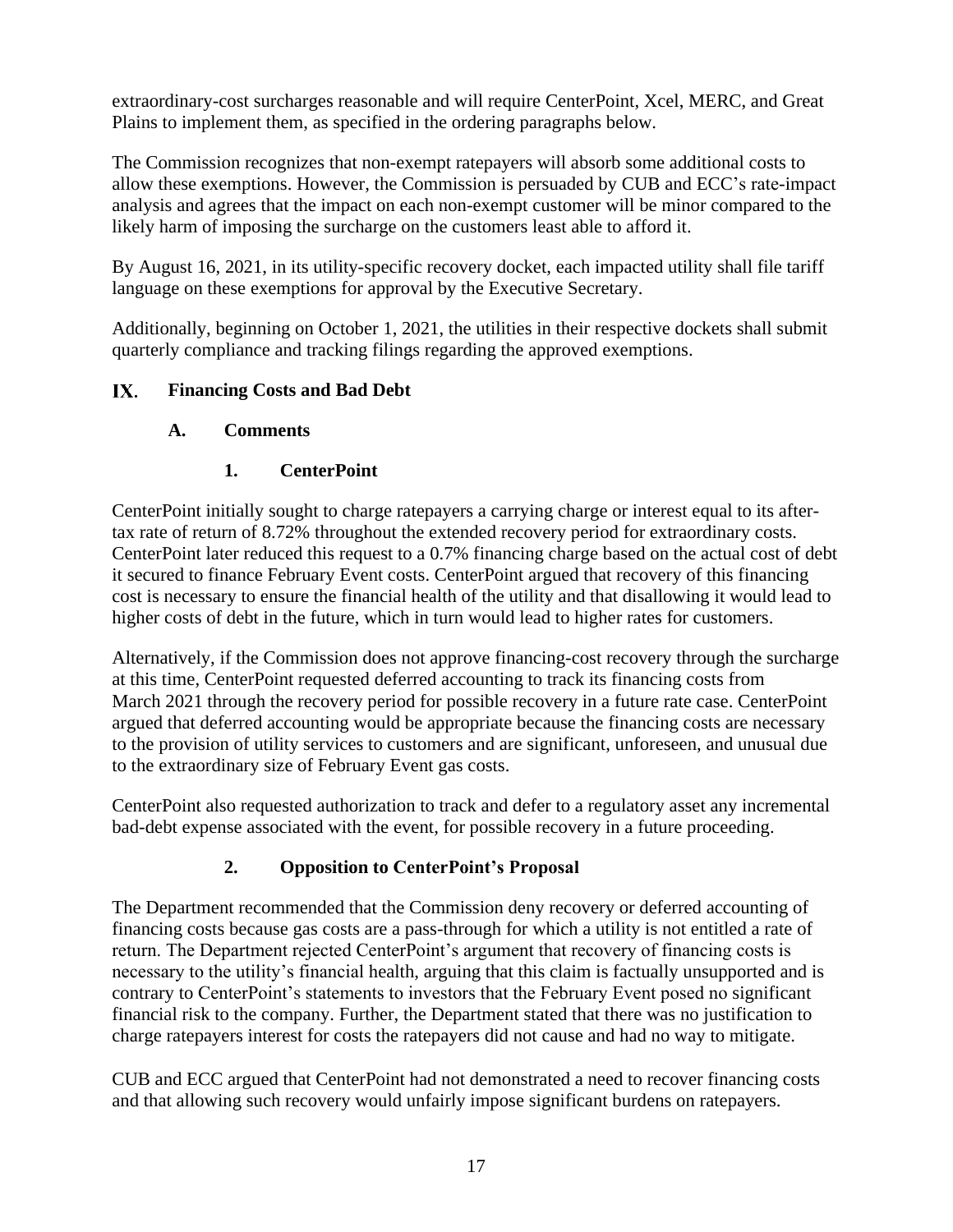OAG opposed allowing impacted utilities to collect carrying charges, financing costs, or other forms of interest on costs associated with the February Event, arguing that doing so would unjustly allow the utilities or their creditors to profit from the February Event at the expense of ratepayers who had no opportunity to mitigate the impacts of the event.

Additionally, OAG opposed allowing utilities to track and defer incremental bad-debt expense stemming from the price spike because utilities already recover bad-debt expenses in their base rates, there has been no showing that any bad-debt expenses utilities may incur as a result of the February Event meet the high standard for deferred accounting, and it may not be practically possible to distinguish bad debt attributable to the February Event from other bad debt.

## **B. Commission Action**

The Commission agrees with the analyses of the Department, CUB and ECC, and OAG, and will therefore deny CenterPoint's requests for recovery or deferred accounting of financing costs and bad-debt expense associated with the February Event. CenterPoint has not demonstrated sufficient justification to impose these additional, unusual burdens on ratepayers.

#### $\mathbf{X}$ . **Ongoing Mitigation Efforts**

# **A. Comments**

CUB and ECC recommended that the Commission require the impacted utilities to pursue any contractual or legal remedies with suppliers and participate in regulatory investigations that could result in reimbursement of some of the February Event costs, and require ongoing reporting on such efforts. CUB and ECC expressed concern that, absent an order requiring the utilities to pursue offsets from other sources, the utilities' interest in pursuing remedies may diminish if and when they are allowed to begin recovering February Event costs from ratepayers.

The Department and OAG also supported requiring impacted utilities to make all reasonable efforts to pursue offsets and file periodic progress reports. No one opposed these proposals.

At the Commission meeting, the impacted utilities generally indicated that they were evaluating possible offset opportunities but—other than a dispute between CenterPoint and a supplier over whether small volumes of gas were undelivered during the February Event—none of the utilities had identified any viable claims to offset February Event costs. The impacted utilities stated that they will monitor any relevant investigations by the Federal Energy Regulatory Commission and other regulatory agencies and consider whether intervention is appropriate. However, at the time of the meeting, the impacted utilities had not commenced or joined any litigation and were not aware of any findings of improper conduct that may lead to recoupment of February Event costs.

# **B. Commission Action**

The Commission agrees with CUB and ECC and finds it reasonable and in the public interest to require the impacted utilities to make all reasonable efforts to mitigate the costs they seek to recover from ratepayers related to the February Event. Therefore, the Commission will require the impacted utilities to make such efforts, which may include litigation, negotiation, or any other offset possibilities. For accountability and transparency, the Commission will require the impacted utilities to file quarterly reports on their progress with these efforts.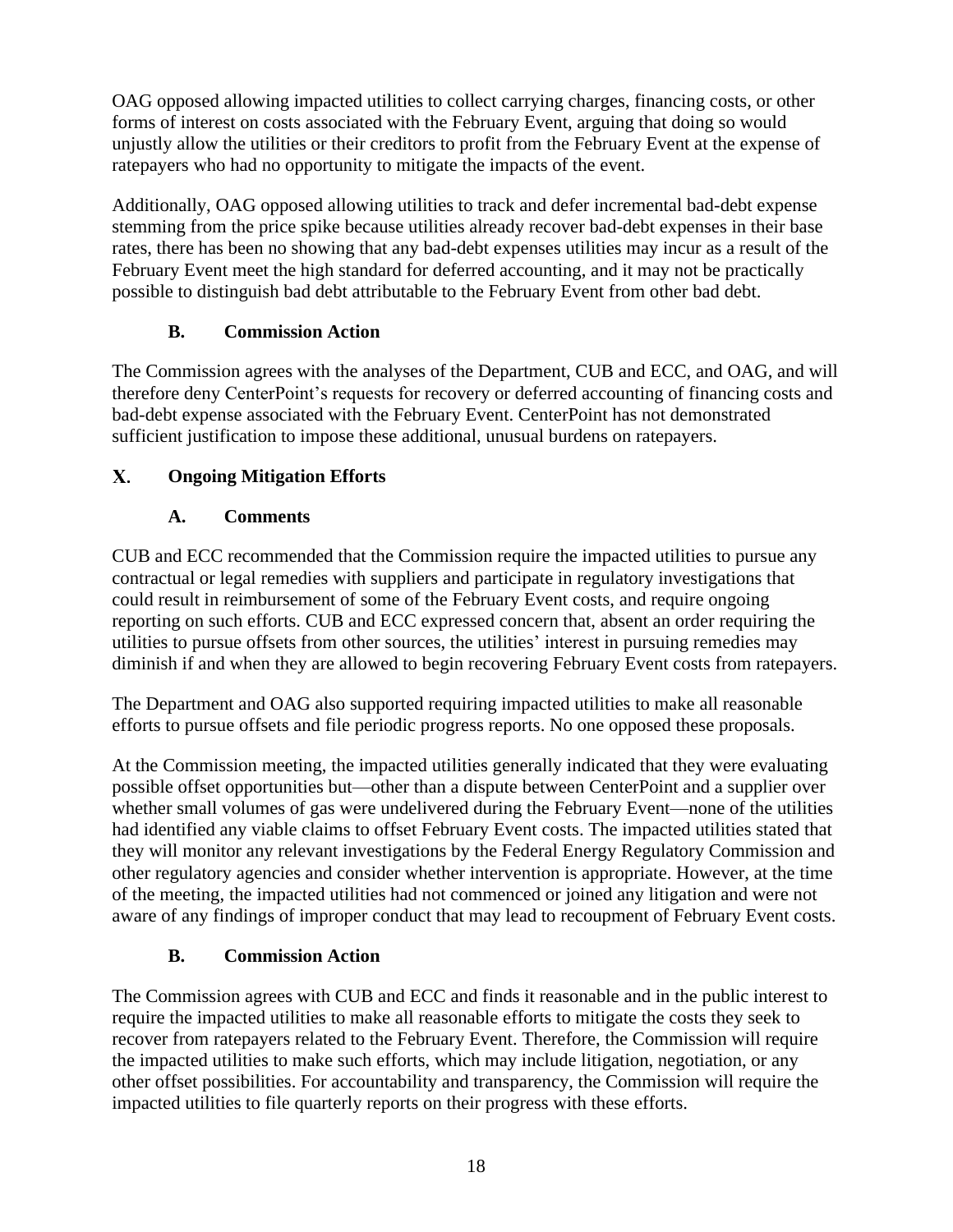If a utility obtains an offset of any amount of February Event costs outside of the 27-month recovery period, the utility within 30 days must file a proposal to refund the offset to ratepayers.

#### XI. **Sales-Tax Exemptions**

In public comments, John Purdy recommended that any gas-cost surcharge be timed to take advantage of the seasonal sales-tax exemption on residential heating fuels available from November through April under Minn. Stat. § 297A.67, subd. 15. The Commission appreciates Mr. Purdy's contribution and agrees that it would be reasonable to seek a sales-tax exemption for gas costs incurred during the February Event.

The Commission will require the impacted utilities to pursue from the Minnesota Department of Revenue or, if necessary, the Legislature, a sales tax exemption for all February Event costs, and refund any difference to ratepayers as soon as practicable. The utilities shall file an update on these efforts within 30 days and, if necessary, before April 15, 2022. At the August 4 meeting, CenterPoint, Xcel, MERC, and Great Plains stated that they do not object to this requirement.

#### XII. **Prospective Investigation**

Acknowledging the significant impacts of the February Event on Minnesotans and the observed and anticipated increase in frequency of extreme weather events, all parties and participants in these dockets supported convening a broader, prospective inquiry into issues such as gas utility supply planning, practices to mitigate risks of market volatility, and regulatory oversight, and whether any changes may be appropriate to prevent or reduce impacts of future extreme weather and market events on Minnesota's ratepayers and regulated natural gas utilities.

The Executive Secretary will convene a stakeholder group beginning no later than August 2022 to examine these prospective issues. To make these efforts as comprehensive and productive as possible, the stakeholder group should coordinate this inquiry with work on the Natural Gas Innovation Act to the extent appropriate, as coordinated by the Executive Secretary. The stakeholder group should include Minnesota's rate-regulated natural gas utilities and other interested parties, including but not limited to the Department, OAG, CUB, and ECC.

The Commission will delegate authority to the Executive Secretary to establish timelines, comment periods, and procedures for the prospective inquiry as appropriate. The Executive Secretary will also determine whether the group should be facilitated by a third-party expert and, if so, select the expert.

As an initial step toward the prospective changes mentioned above, the Commission finds it reasonable to require each impacted utility to develop a plan for communicating with customers about future price spikes. Throughout these proceedings, multiple public commenters expressed frustration with the lack of communication from utilities during and preceding the February Event to alert customers to potential price increases or encourage conservation. Commenters asserted that proactive communication from utilities would have enabled customers to make informed decisions to reduce their gas consumption and mitigate bill impacts.

To address this issue in case of future price spikes, the Commission will require the impacted utilities, by November 1, 2021, to file communication plans for approval. The plans should include multiple means of customer outreach, including phone calls, text messages, emails, and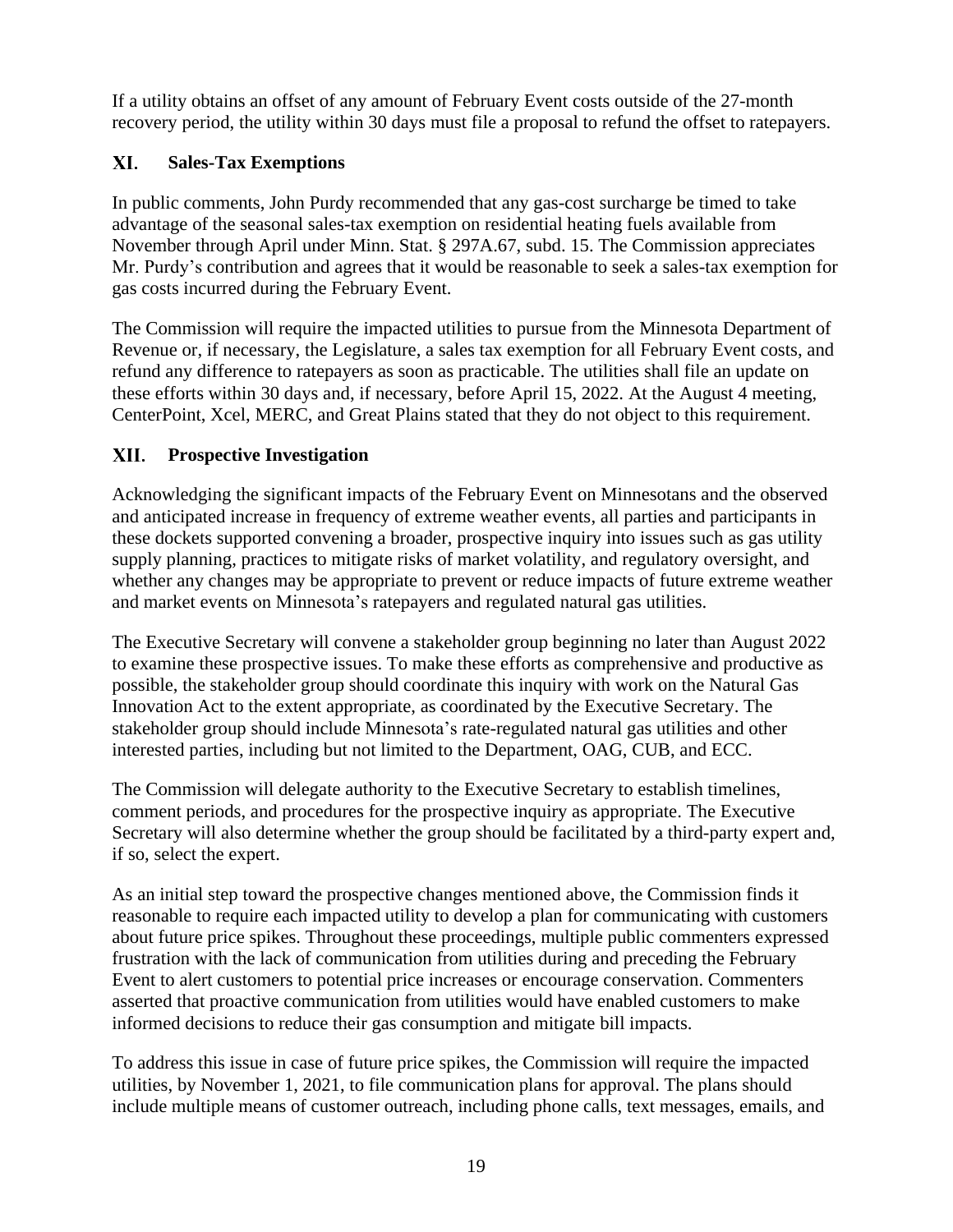social media. The Commission will delegate authority to the Executive Secretary to review and approve communication plans.

### **ORDER**

- 1. The Commission finds that the Gas Utilities have not proven that they acted prudently before and during the February Event to protect ratepayers from the risk of extreme price increases, and that further process is required. The Commission reaffirms that the Gas Utilities have the burden to prove that they acted prudently and produce evidence that justifies cost recovery, that other parties are not required to prove imprudence, that all doubts about whether the utilities have met their burden must be resolved in favor of ratepayers, that utilities are expected to act prudently and reasonably to protect ratepayers from risks, and that utilities that fail to do so should not recover the costs of those failures.
- 2. The February Event dates for all utilities are defined to be February 13–17, 2021.
- 3. February Event extraordinary costs are defined as the margin between \$20/dekatherm and the actual average price experienced by the utilities.
- 4. Subject to prudence review, the Commission accepts the revised extraordinary costs for CenterPoint Energy Resources Corp. (\$408,755,953); Northern States Power Company d/b/a Xcel Energy (\$178,978,695); Minnesota Energy Resources Corporation (\$64,975,882); and Great Plains Natural Gas Co. (\$8,827,249).
- 5. Subject to prudence review, CenterPoint, Xcel, MERC, and Great Plains may recover nonextraordinary costs through the automatic adjustment in the annual true-up filing dockets for each utility beginning on September 1, 2021, as authorized by the Commission.
- 6. The Commission hereby varies Minn. R. 7825.2500; Minn. R. 7825.2700, subp. 7; Minn. R. 7825.2810; and Minn. R. 7825.2910, subp. 4, to prevent CenterPoint, Xcel, MERC, and Great Plains from recovering extraordinary costs through the automatic adjustment for a period of 27 months.
- 7. The Gas Utilities are authorized to recover February Event extraordinary costs starting on September 1, 2021, through a surcharge mechanism as established herein. If a utility starts after that date, it still must maintain the rate-mitigation distribution of the payments at 15 months for the first payment cycle and 12 months for the second payment cycle.
- 8. The Gas Utilities are authorized to recover February Event extraordinary costs from all sales customer classes, with the exception of low-income customers as defined in this order, over a 27-month period.
- 9. The Gas Utilities are authorized to recover February event extraordinary costs using a volumetric charge with seasonally adjusted and stepped surcharge rates, with lower rates applied over the first 15 months and higher rates in the last 12 months.
- 10. CenterPoint, Xcel, MERC, and Great Plains must show the monthly surcharges for these extraordinary costs as a separate line item on customer bills. The Commission delegates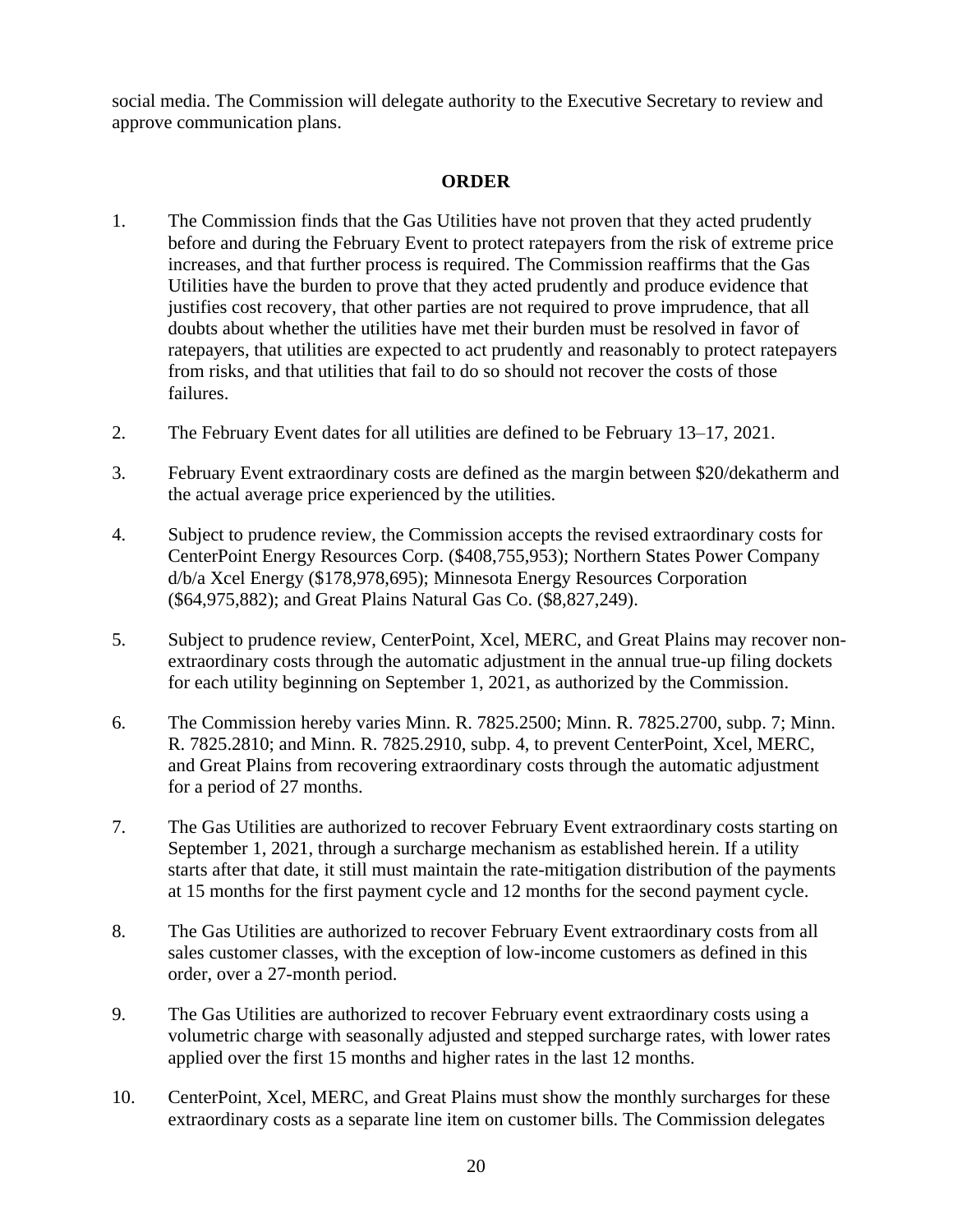authority to the Executive Secretary to approve the bill language for a bill onsert or insert, which explains the surcharge. CenterPoint, Xcel, MERC, and Great Plains shall file the proposed bill language and a sample bill by August 10, 2021.

- 11. The Commission adopts the Gas Utilities' year-two implementation plan as outlined in page 7 of their joint July 6 filing, except for the recommendation regarding possible finance charges.
- 12. CenterPoint, Xcel, MERC, and Great Plains must exempt low-income residential customers who receive or previously received Low Income Home Energy Assistance Program assistance during 2019–2020, 2020–2021, 2021–2022, or 2022–2023, as well as those residential customers who are 60 to 120 days in arrears on their natural gas bills, from the extraordinary cost surcharge established in this order. The Gas Utilities are authorized to recalibrate the customers covered by this exemption once every six months—exempting any new customers who have received LIHEAP or who fall within the category of being greater than 60 days and less than 120 days in arrears on a goingforward basis and removing customers who are no longer greater than 60 days and less than 120 days in arrears. The Gas Utilities will set exempted customers based on arrears and current or previous LIHEAP status as of June 30, 2021. These exemptions will be adjusted effective March 1, 2022, based on arrears and new LIHEAP enrollments as of January 31, 2022; September 1, 2022, based on arrears and new LIHEAP enrollments as of July 31, 2022; and March 1, 2023, based on arrears and new LIHEAP enrollments as of January 31, 2023.
- 13. The Gas Utilities shall make all reasonable efforts to pursue recovery or offsets related to the February Event and to make quarterly compliance filings beginning on September 1, 2021, to report progress on any litigation, negotiations, or other offset possibilities.
- 14. The Gas Utilities shall file refund proposals within 30 days of any offsets that were not included in the 27-month recovery period.
- 15. The Gas Utilities shall pursue a sales tax exemption from the Minnesota Department of Revenue or, if necessary, the Legislature, for all February Event costs, and refund any difference as soon as practicable. The Gas Utilities shall provide a status update in a compliance filing within 30 days of this order and, if necessary, before April 15, 2022.
- 16. Recovery of any financing costs is denied.
- 17. The Gas utilities are not authorized to track and defer to a regulatory asset any incremental bad debt expense associated with the February Event.
- 18. CenterPoint (in Docket No. G-008/M-21-138), Xcel (in Docket No. G-002/CI-20-610), MERC (in Docket No. G-011/CI-21-611), and Great Plains (in Docket No. G-004/M-21-235) shall submit compliance filings including tariff language and rates for the extraordinary cost surcharge mechanism and low-income exemptions approved in this order by August 16, 2021. The Commission delegates authority to the Executive Secretary to approve the compliance filings.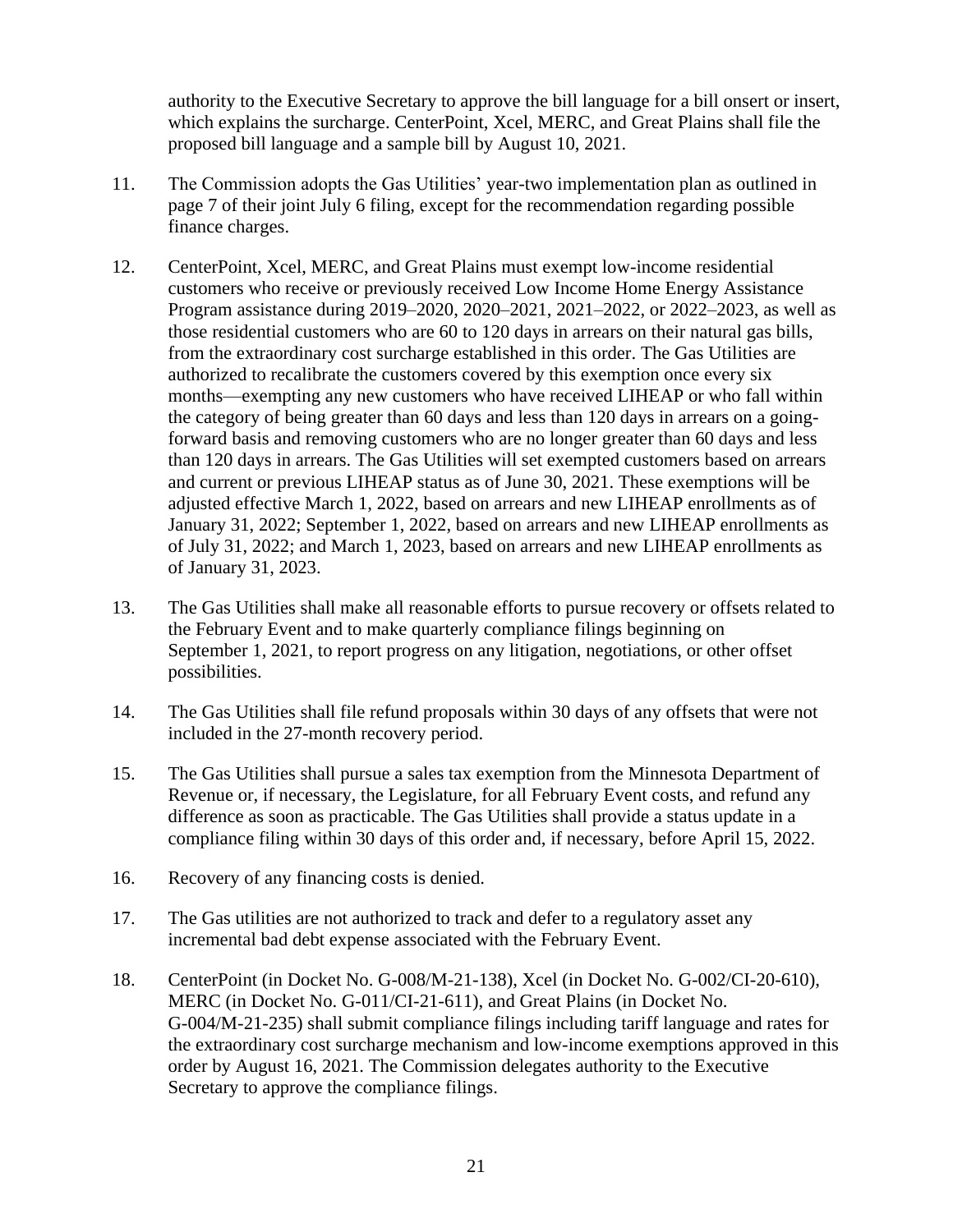- 19. CenterPoint (in Docket No G-008/M-21-138), Xcel (in Docket No. G-002/CI-21-610), MERC (in Docket No. G-011/CI-21-611), and Great Plains (in Docket No. G-004/M-21-235) shall submit quarterly compliance and tracking filings beginning on October 1, 2021, for the extraordinary cost surcharge mechanism and low-income exemptions approved in this order.
- 20. The Commission finds that additional prudence review is necessary and that all costs related to the February Event recovered through the automatic adjustments or any surcharge are subject to refund.
- 21. The prudence of Gas Utilities and the February Event costs should be evaluated in a contested case hearing. The Commission will refer the specific docket for each utility to the Office of Administrative Hearings for a joint contested case hearing. The Commission requests that the ALJ provide specific findings for each utility individually.
- 22. The Commission requests that the assigned ALJ grant intervention requests for organizations that filed comments in this proceeding.
- 23. The Commission requests development of the following issues in the contested case:
	- A. Did the individual Gas Utilities act prudently before, during, and after the February Event, and are costs related to the February Event reasonable to recover from ratepayers?
	- B. Should the Commission disallow recovery of any costs for each utility?
	- C. If there are any disallowances for imprudent or unreasonable action, how should these costs be calculated?
	- D. The specific prudence questions raised so far, including but not limited to:
		- i. When and to what extent did Gas Utilities become aware of the potential for extreme weather during the February Event, and did they respond prudently and reasonably?
		- ii. Did the Gas Utilities have enough geographic diversity of gas supply and, if not, what was the potential financial impact?
		- iii. Should the Gas Utilities have had additional fixed-price contracts and, if so, what was the potential financial impact?
		- iv. Did the Gas Utilities maximize use of storage capacity and, if not, what was the potential financial impact?
		- v. Did the Gas Utilities maximize use of peaking capacity and, if not, what was the potential financial impact? Has Xcel's maintenance and operation of its Wescott, Sibley, and Maplewood facilities resulted in financial impact?
		- vi. Should the Gas Utilities have made more robust conservation efforts and, if so, what was the potential financial impact?
		- vii. Did the Gas Utilities timely and appropriately pursue recovery through insurance, federal regulatory actions, market rules, contract enforcement, and other available legal actions such that they have not missed deadlines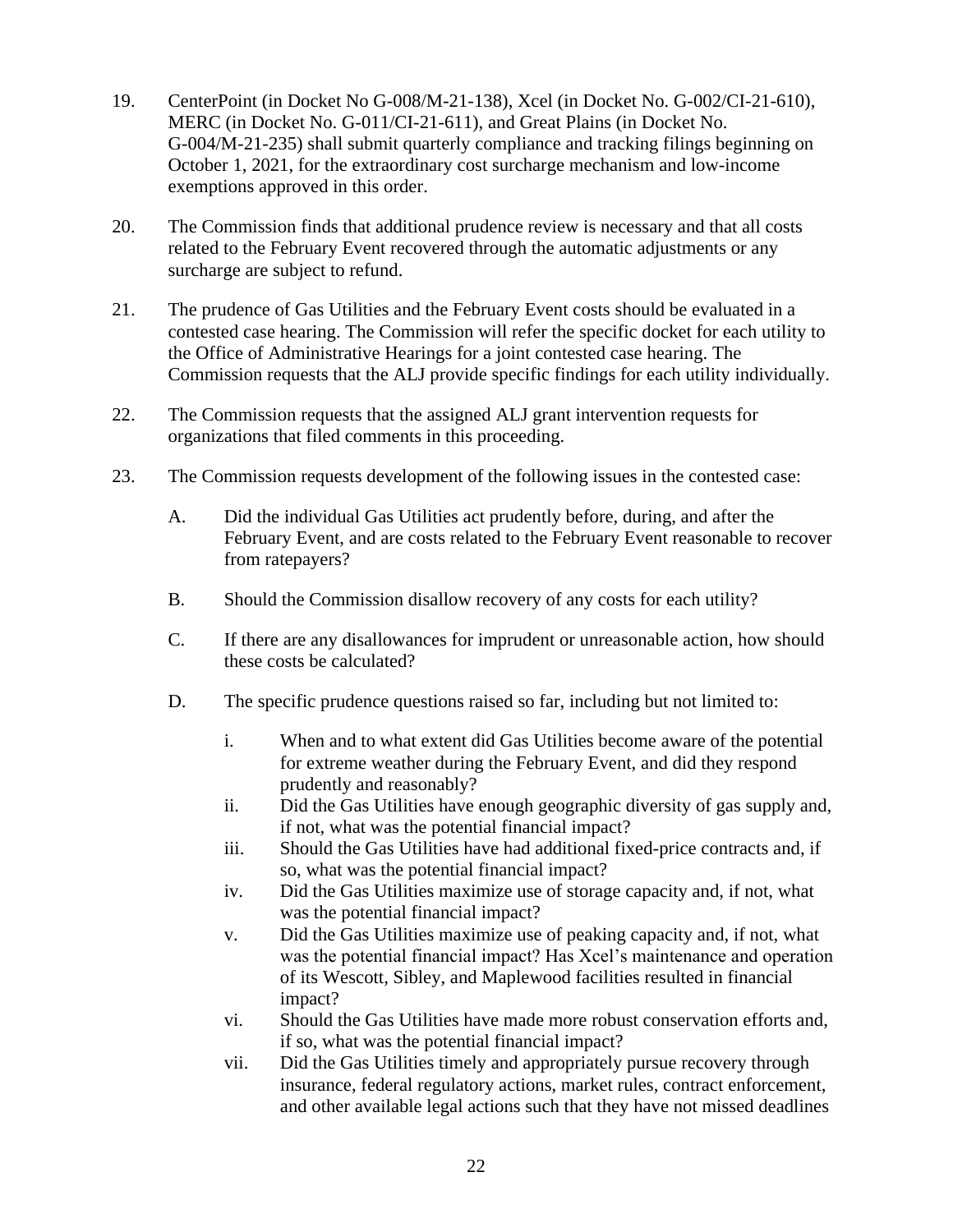or become barred from possible recovery on behalf of ratepayers and, if not, what is the potential financial impact?

- viii. Are there any other issues or actions related to prudence and, if so, what is the potential financial impact?
- E. Is it possible to assign extraordinary costs to customers or customer classes based on their consumption during the February Event and, if so, would it be reasonable to do so?
- 24. The Commission requests the ALJ's report at least 120 days before September 1, 2022.
- 25. By November 1, 2021, the Gas Utilities shall file for approval communication plans for future price spikes. The plan should include multiple means of customer outreach, including phone calls, text messages, emails, and social media. The Commission delegates authority to the Executive Secretary to review and approve communication plans.
- 26. The Executive Secretary will convene a stakeholder group beginning no later than August 2022 to examine whether prospective changes are appropriate for natural gas supply planning, and coordinate the stakeholder group's relationship to work on the Natural Gas Innovation Act. The stakeholder group shall include the rate regulated gas utilities and other interested parties, including, at a minimum, the Department of Commerce Division of Energy Resources, the Office of the Attorney General, the Citizens Utility Board of Minnesota, and Energy CENTS Coalition. The Commission delegates authority to the Executive Secretary to establish timelines, comment periods, and procedures as appropriate, including determining whether the group should be facilitated by a third-party expert and, if so, the selection of the outside expert.
- 27. The Commission requests the Commissioner of the Minnesota Commerce Department to seek authorization from the Commissioner of Management and Budget to incur costs for specialized technical and professional services and personnel to investigate the impacted natural gas utilities' request for cost recovery, Xcel's operation and maintenance of peak shaving facilities, storage prudence, and all stakeholder proceedings related to Docket Nos. G-999/CI-21-135, G-004/M-21-235, and G-008/M-21-138 (or any related docket(s) opened by the Commission) pursuant to Minn. Stat. § 216B.62, subd. 8.
- 28. CenterPoint shall provide testimony in its next rate case about call center performance, staffing levels in and outside of Minnesota, budgets, and costs for the last three years and specifically during the February 2021 natural gas pricing event. The Commission requests that the Department, OAG, and other parties evaluate whether that performance was reasonable and, if not, what steps should be taken.
- 29. The Gas Utilities shall work with the Department, OAG, and the other intervenors to (1) initiate the contested case in the fall of 2021, and (2) coordinate the scheduling of the contested case proceeding to accommodate the deadlines of other contested cases.
- 30. Within 10 days, the joint utilities shall make a compliance filing informing the Commission of negotiations and agreements on material assistance that would allow CUB and ECC to participate fully in the prudence review contested case.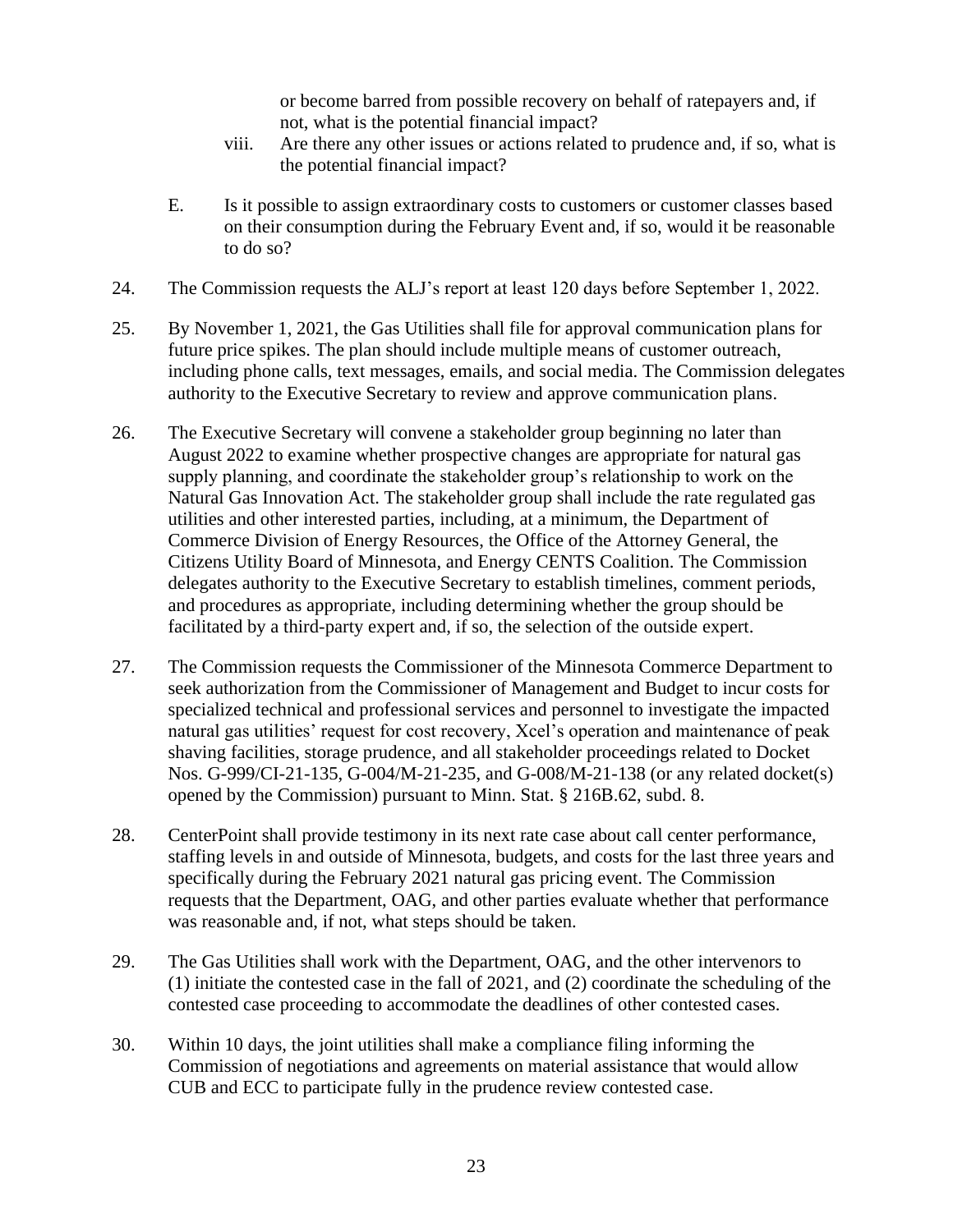31. This order shall become effective immediately.

BY ORDER OF THE COMMISSION

William Auff

Will Seuffert Executive Secretary



This document can be made available in alternative formats (e.g., large print or audio) by calling 651.296.0406 (voice). Persons with hearing or speech impairment may call using their preferred Telecommunications Relay Service or email [consumer.puc@state.mn.us](mailto:consumer.puc@state.mn.us) for assistance.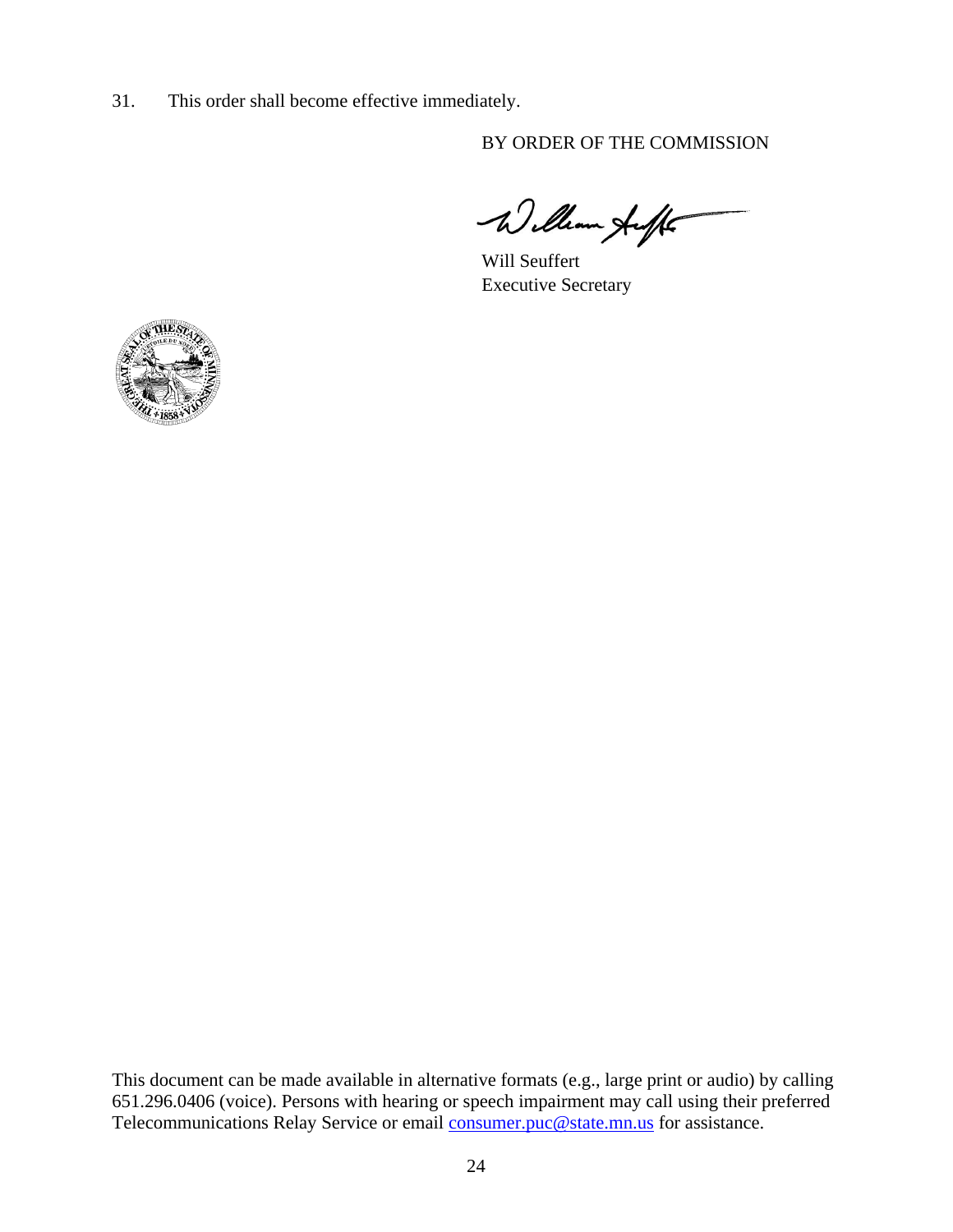

OAH Docket Number: 71-2500-37763

### STATE OF MINNESOTA OFFICE OF ADMINISTRATIVE HEARINGS

In the Matter of the Petitions for Recovery of Certain Gas Costs

### **NOTICE OF APPEARANCE**

### **PLEASE TAKE NOTICE that**:

1. The party/agency named below (Party/Agency) will appear at the prehearing conference and all subsequent proceedings in the above-entitled matter.

2. By providing its email address below, the Party/Agency acknowledges that it has read and agrees to the terms of the Office of Administrative Hearings' e-Filing policy and chooses to opt into receiving electronic notice from the Office of Administrative Hearings in this matter. **Note: Provision of an email address DOES NOT constitute consent to electronic service from any opposing party or agency in this proceeding.<sup>1</sup>**

3. The Party/Agency agrees to use best efforts to provide the Office of Administrative Hearings with the email address(es) for opposing parties and their legal counsel.

| Telephone: __________________                |
|----------------------------------------------|
|                                              |
|                                              |
| Telephone: ____________________              |
|                                              |
|                                              |
| <b>Signature of Party/Agency or Attorney</b> |

Note: This form must be served upon the opposing party/agency. Counsel may not withdraw from representation without written notice.

<sup>&</sup>lt;sup>1</sup> In order to opt in to electronic notice, this form must be emailed to [OAH.efiling.support@state.mn.us.](mailto:OAH.efiling.support@state.mn.us) If the party does not wish to opt in to electronic notice, this form may be filed with the Office of Administrative Hearings via facsimile, U.S. Mail, or personal service. *See* Minn. Stat. § 14.58, Minn. R. 1400.5550, subps. 2-5.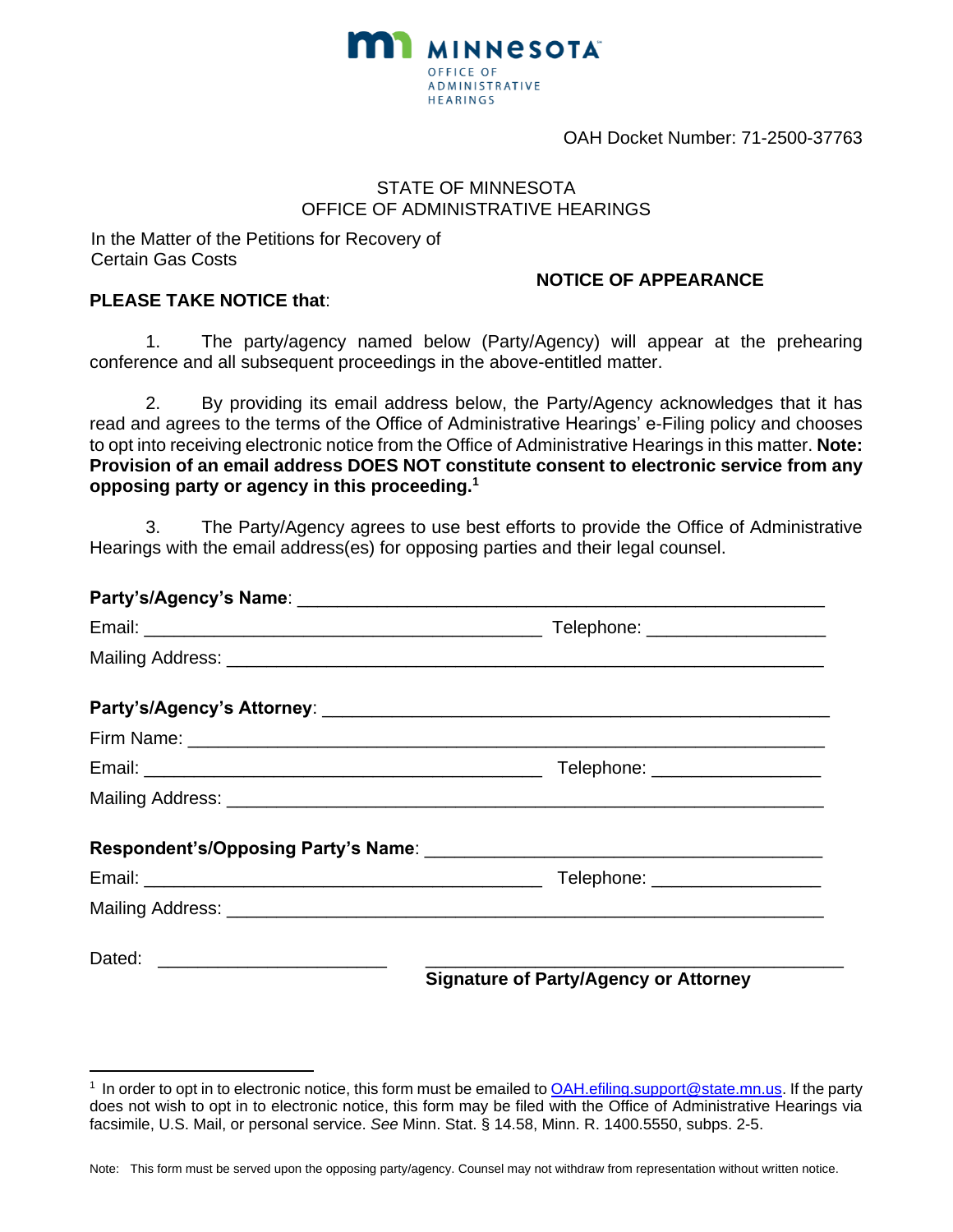### **CERTIFICATE OF SERVICE**

I, Chrishna Beard, hereby certify that I have this day, served a true and correct copy of the following document to all persons at the addresses indicated below or on the attached list by electronic filing, electronic mail, courier, interoffice mail or by depositing the same enveloped with postage paid in the United States mail at St. Paul, Minnesota.

### **Minnesota Public Utilities Commission ORDER GRANTING VARIANCES AND AUTHORIZING MODIFIED COST RECOVERY SUBJECT TO PRUDENCE REVIEW, AND NOTICE OF AND ORDER FOR HEARING**

Docket Number **G-999/CI-21-135, G-008/M-21-138, G-004/M-21-235, G-002/CI-21- 610, G-011/CI-21-611** Dated this 30th day of August, 2021

/s/ Chrishna Beard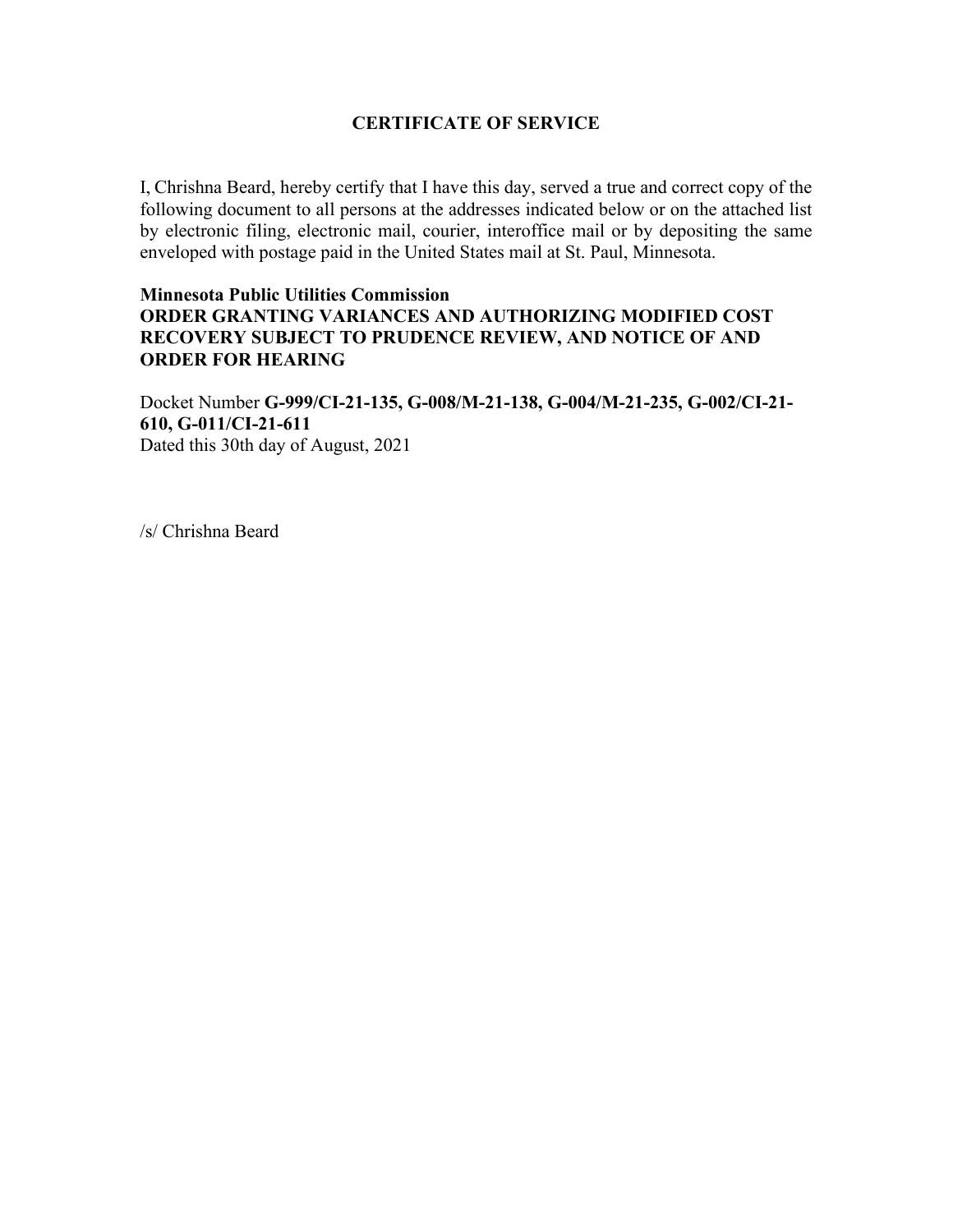| First Name            | Last Name                 | Email                                                       | Company Name                               | <b>Address</b>                                                                   | Delivery Method           | <b>View Trade Secret</b> | Service List Name                      |
|-----------------------|---------------------------|-------------------------------------------------------------|--------------------------------------------|----------------------------------------------------------------------------------|---------------------------|--------------------------|----------------------------------------|
| James J.              | Bertrand                  | james.bertrand@stinson.co<br>m                              | <b>STINSON LLP</b>                         | 50 S 6th St Ste 2600<br>Minneapolis,<br>ΜN<br>55402                              | <b>Electronic Service</b> | No                       | OFF_SL_21-135_Official<br>Service List |
| Brenda A.             | Bjorklund                 | brenda.bjorklund@centerp<br>ointenergy.com                  | <b>CenterPoint Energy</b>                  | 505 Nicollet Mall<br>Minneapolis,<br><b>MN</b><br>55402                          | <b>Electronic Service</b> | No                       | OFF_SL_21-135_Official<br>Service List |
| <b>Generic Notice</b> | <b>Commerce Attorneys</b> | commerce.attorneys@ag.st<br>ate.mn.us                       | Office of the Attorney<br>General-DOC      | 445 Minnesota Street Suite<br>1400<br>St. Paul,<br><b>MN</b><br>55101            | <b>Electronic Service</b> | Yes                      | OFF_SL_21-135_Official<br>Service List |
| Brian                 | Edstrom                   | briane@cubminnesota.org                                     | Citizens Utility Board of<br>Minnesota     | 332 Minnesota St<br>Ste W1360<br>Saint Paul,<br>ΜN<br>55101                      | Electronic Service        | No                       | OFF SL 21-135 Official<br>Service List |
| Sharon                | Ferguson                  | sharon.ferguson@state.mn<br>.us                             | Department of Commerce                     | 85 7th Place E Ste 280<br>Saint Paul,<br>MN<br>551012198                         | <b>Electronic Service</b> | No                       | OFF_SL_21-135_Official<br>Service List |
| Edward                | Garvey                    | garveyed@aol.com                                            | Residence                                  | 32 Lawton St<br>Saint Paul,<br><b>MN</b><br>55102                                | <b>Electronic Service</b> | No                       | OFF_SL_21-135_Official<br>Service List |
| Robert                | Harding                   | robert.harding@state.mn.u<br>s                              | <b>Public Utilities Commission</b>         | Suite 350 121 7th Place<br>East<br>St. Paul,<br>MN<br>55101                      | <b>Electronic Service</b> | No                       | OFF_SL_21-135_Official<br>Service List |
| Kim                   | Havey                     | kim.havey@minneapolismn City of Minneapolis<br>.gov         |                                            | 350 South 5th Street,<br>Suite 315M<br>Minneapolis,<br><b>MN</b><br>55415        | <b>Electronic Service</b> | No                       | OFF_SL_21-135_Official<br>Service List |
| Travis                | Jacobson                  | travis.jacobson@mdu.com                                     | <b>Great Plains Natural Gas</b><br>Company | 400 N 4th St<br>Bismarck,<br>ND.<br>58501                                        | <b>Electronic Service</b> | No                       | OFF_SL_21-135_Official<br>Service List |
| Erica                 | Larson                    | erica.larson@centerpointen   CenterPoint Energy<br>ergy.com |                                            | 505 Nicollet Avenue<br>P.O. Box 59038<br>Minneapolis,<br>Minnesota<br>55459-0038 | <b>Electronic Service</b> | No                       | OFF_SL_21-135_Official<br>Service List |
|                       |                           |                                                             |                                            |                                                                                  |                           |                          |                                        |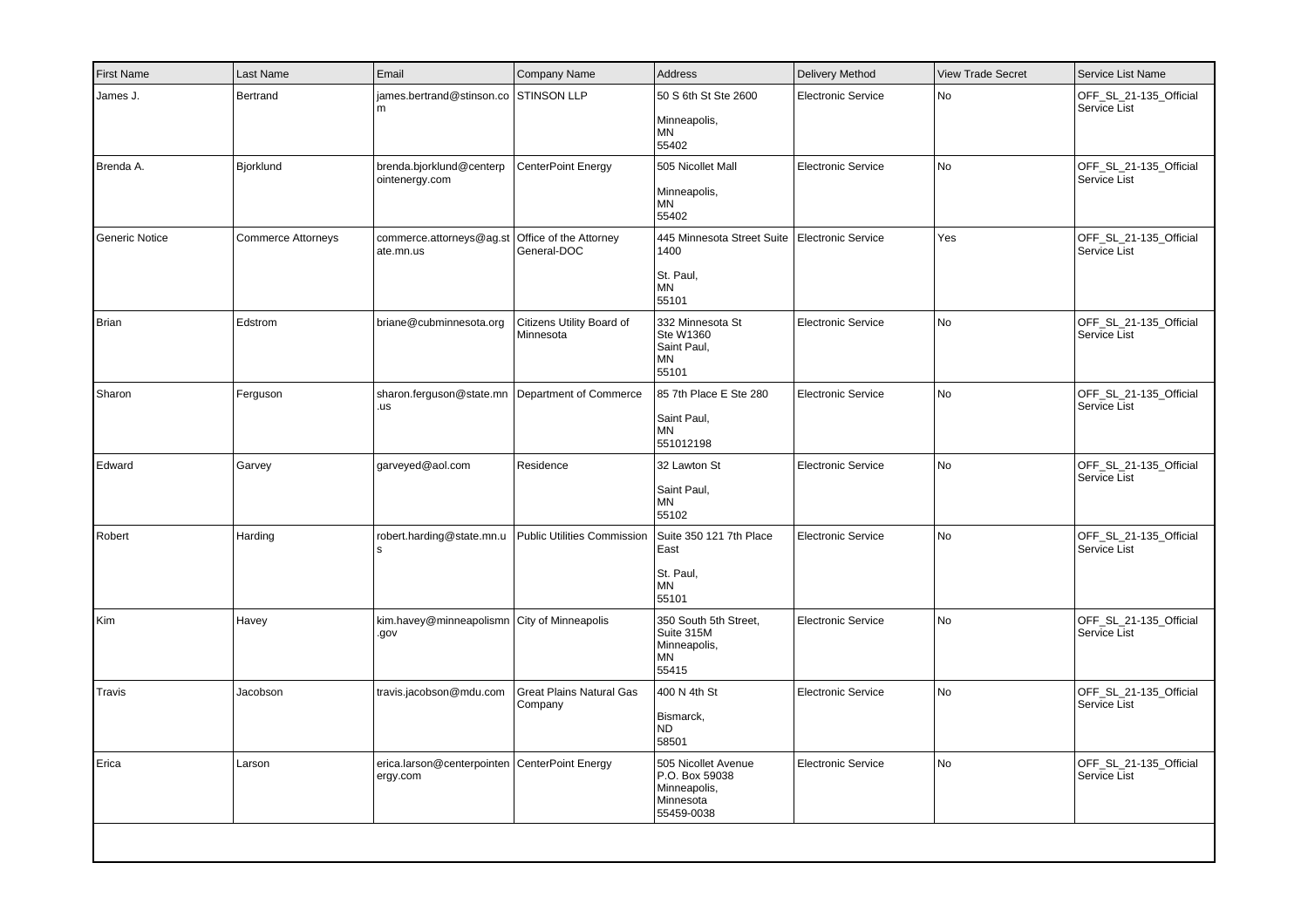| <b>First Name</b>     | Last Name     | Email                                                                     | Company Name                           | Address                                                                 | <b>Delivery Method</b>    | <b>View Trade Secret</b> | Service List Name                      |
|-----------------------|---------------|---------------------------------------------------------------------------|----------------------------------------|-------------------------------------------------------------------------|---------------------------|--------------------------|----------------------------------------|
| Amber                 | Lee           | Amber.Lee@centerpointen<br>ergy.com                                       | CenterPoint Energy                     | 505 Nicollet Mall<br>Minneapolis,<br>ΜN<br>55402                        | <b>Electronic Service</b> | Yes                      | OFF SL 21-135 Official<br>Service List |
| Annie                 | Levenson Falk | annielf@cubminnesota.org                                                  | Citizens Utility Board of<br>Minnesota | 332 Minnesota Street,<br>Suite W1360<br>St. Paul,<br><b>MN</b><br>55101 | <b>Electronic Service</b> | <b>No</b>                | OFF_SL_21-135_Official<br>Service List |
| Pam                   | Marshall      | pam@energycents.org                                                       | Energy CENTS Coalition                 | 823 7th St E<br>St. Paul,<br><b>MN</b><br>55106                         | <b>Electronic Service</b> | No                       | OFF_SL_21-135_Official<br>Service List |
| Brian                 | Meloy         | brian.meloy@stinson.com                                                   | STINSON LLP                            | 50 S 6th St Ste 2600<br>Minneapolis,<br><b>MN</b><br>55402              | <b>Electronic Service</b> | Yes                      | OFF_SL_21-135_Official<br>Service List |
| David                 | Moeller       | dmoeller@allete.com                                                       | Minnesota Power                        | 30 W Superior St<br>Duluth,<br>MN<br>558022093                          | Electronic Service        | No                       | OFF_SL_21-135_Official<br>Service List |
| Andrew                | Moratzka      | andrew.moratzka@stoel.co Stoel Rives LLP<br>l m                           |                                        | 33 South Sixth St Ste 4200<br>Minneapolis,<br>MN<br>55402               | Electronic Service        | <b>No</b>                | OFF_SL_21-135_Official<br>Service List |
| Samantha              | <b>Norris</b> | samanthanorris@alliantene   Interstate Power and Light<br>rgy.com         | Company                                | 200 1st Street SE PO Box<br>351<br>Cedar Rapids,<br>IA<br>524060351     | Electronic Service        | <b>No</b>                | OFF_SL_21-135_Official<br>Service List |
| Lisa                  | Peterson      | lisa.r.peterson@xcelenergy   Xcel Energy<br>.com                          |                                        | 414 Nicollet Mall FL 7<br>Minneapolis,<br>ΜN<br>55401                   | <b>Electronic Service</b> | No                       | OFF_SL_21-135_Official<br>Service List |
| <b>Generic Notice</b> |               | Residential Utilities Division   residential.utilities@ag.stat<br>e.mn.us | Office of the Attorney<br>General-RUD  | 1400 BRM Tower<br>445 Minnesota St<br>St. Paul,<br>MN<br>551012131      | <b>Electronic Service</b> | Yes                      | OFF_SL_21-135_Official<br>Service List |
|                       |               |                                                                           |                                        |                                                                         |                           |                          |                                        |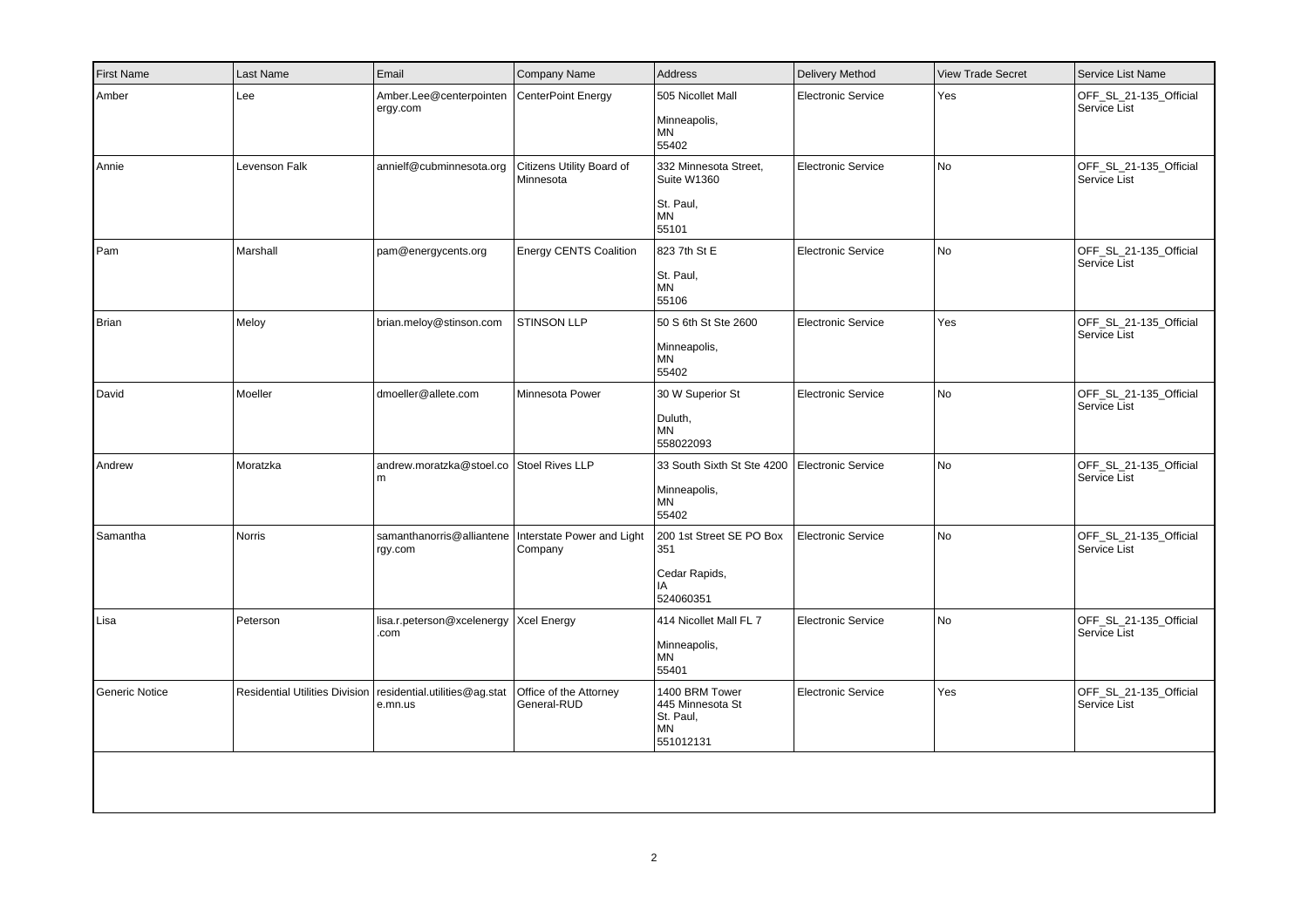| First Name    | Last Name     | Email                                                    | Company Name                       | Address                                                                          | Delivery Method    | <b>View Trade Secret</b> | Service List Name                      |
|---------------|---------------|----------------------------------------------------------|------------------------------------|----------------------------------------------------------------------------------|--------------------|--------------------------|----------------------------------------|
| <b>I</b> Will | Seuffert      | Will.Seuffert@state.mn.us                                | <b>Public Utilities Commission</b> | 121 7th PI E Ste 350<br>Saint Paul,<br><b>MN</b><br>55101                        | Electronic Service | Yes                      | OFF_SL_21-135_Official<br>Service List |
| Peggy         | Sorum         | peggy.sorum@centerpointe CenterPoint Energy<br>nergy.com |                                    | 505 Nicollet Mall<br>Minneapolis,<br>MN<br>55402                                 | Electronic Service | l No                     | OFF SL 21-135 Official<br>Service List |
| Richard       | <b>Stasik</b> | richard.stasik@wecenergyg   Minnesota Energy<br>roup.com | Resources Corporation<br>(HOLDING) | 231 West Michigan St -<br>P321<br>Milwaukee,<br>WI<br>53203                      | Electronic Service | No                       | OFF_SL_21-135_Official<br>Service List |
| James M       | Strommen      | jstrommen@kennedy-<br>graven.com                         | Kennedy & Graven,<br>Chartered     | 150 S 5th St Ste 700<br>Minneapolis,<br>MN<br>55402                              | Electronic Service | No                       | OFF SL 21-135 Official<br>Service List |
| Eric          | Swanson       | eswanson@winthrop.com                                    | Winthrop & Weinstine               | 225 S 6th St Ste 3500<br>Capella Tower<br>Minneapolis,<br><b>MN</b><br>554024629 | Electronic Service | No                       | OFF_SL_21-135_Official<br>Service List |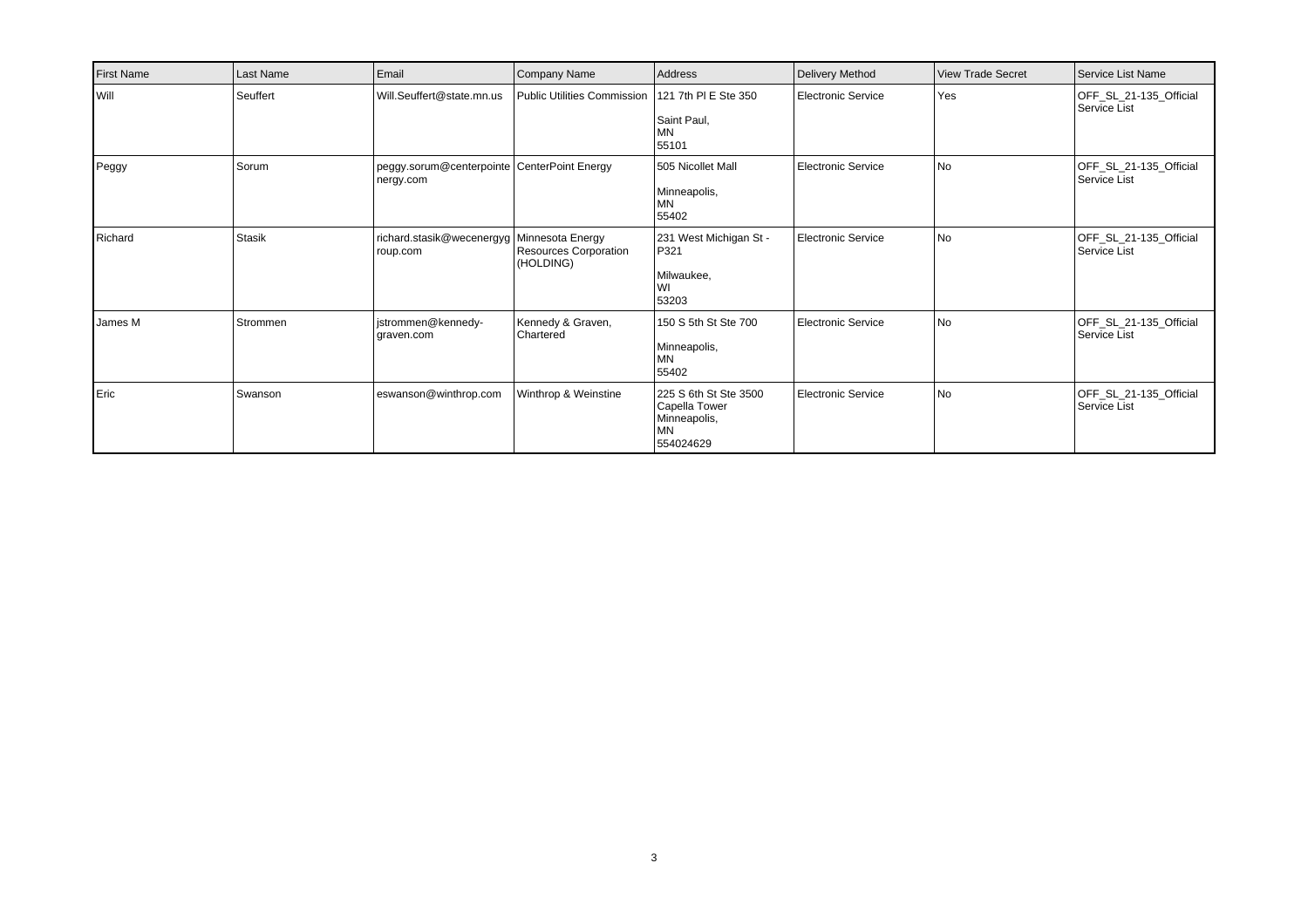| <b>First Name</b> | Last Name                 | Email                                                  | Company Name                               | <b>Address</b>                                                        | <b>Delivery Method</b>    | <b>View Trade Secret</b> | Service List Name                                        |
|-------------------|---------------------------|--------------------------------------------------------|--------------------------------------------|-----------------------------------------------------------------------|---------------------------|--------------------------|----------------------------------------------------------|
| James J.          | Bertrand                  | james.bertrand@stinson.co STINSON LLP<br>m             |                                            | 50 S 6th St Ste 2600<br>Minneapolis,<br>ΜN<br>55402                   | <b>Electronic Service</b> | No                       | OFF_SL_21-138_Official<br>Service List G008-M-21-<br>138 |
| Brenda A.         | Bjorklund                 | brenda.bjorklund@centerp<br>ointenergy.com             | CenterPoint Energy                         | 505 Nicollet Mall<br>Minneapolis,<br><b>MN</b><br>55402               | <b>Electronic Service</b> | No                       | OFF SL 21-138 Official<br>Service List G008-M-21-<br>138 |
| Barbara           | Case                      | barbara.case@state.mn.us                               | Office of Administrative<br>Hearings       | 600 N. Robert St.<br>St. Paul,<br>Mn.<br>55101                        | <b>Electronic Service</b> | No                       | OFF_SL_21-138_Official<br>Service List G008-M-21-<br>138 |
| Generic Notice    | <b>Commerce Attorneys</b> | commerce.attorneys@ag.st<br>ate.mn.us                  | Office of the Attorney<br>General-DOC      | 445 Minnesota Street Suite<br>1400<br>St. Paul,<br><b>MN</b><br>55101 | Electronic Service        | Yes                      | OFF_SL_21-138_Official<br>Service List G008-M-21-<br>138 |
| Brian             | Edstrom                   | briane@cubminnesota.org                                | Citizens Utility Board of<br>Minnesota     | 332 Minnesota St<br>Ste W1360<br>Saint Paul,<br>MN<br>55101           | <b>Electronic Service</b> | No                       | OFF_SL_21-138_Official<br>Service List G008-M-21-<br>138 |
| Sharon            | Ferguson                  | sharon.ferguson@state.mn Department of Commerce<br>.us |                                            | 85 7th Place E Ste 280<br>Saint Paul,<br>MN<br>551012198              | <b>Electronic Service</b> | No                       | OFF_SL_21-138_Official<br>Service List G008-M-21-<br>138 |
| Edward            | Garvey                    | garveyed@aol.com                                       | Residence                                  | 32 Lawton St<br>Saint Paul,<br><b>MN</b><br>55102                     | <b>Electronic Service</b> | No                       | OFF_SL_21-138_Official<br>Service List G008-M-21-<br>138 |
| Robert            | Harding                   | robert.harding@state.mn.u<br>١s                        | <b>Public Utilities Commission</b>         | Suite 350 121 7th Place<br>East<br>St. Paul,<br><b>MN</b><br>55101    | <b>Electronic Service</b> | No                       | OFF_SL_21-138_Official<br>Service List G008-M-21-<br>138 |
| Kim               | Havey                     | kim.havey@minneapolismn City of Minneapolis<br>.gov    |                                            | 350 South 5th Street,<br>Suite 315M<br>Minneapolis,<br>MN<br>55415    | <b>Electronic Service</b> | No                       | OFF SL 21-138 Official<br>Service List G008-M-21-<br>138 |
| Travis            | Jacobson                  | travis.jacobson@mdu.com                                | <b>Great Plains Natural Gas</b><br>Company | 400 N 4th St<br>Bismarck,<br>N <sub>D</sub><br>58501                  | <b>Electronic Service</b> | No                       | OFF_SL_21-138_Official<br>Service List G008-M-21-<br>138 |
|                   |                           |                                                        |                                            |                                                                       |                           |                          |                                                          |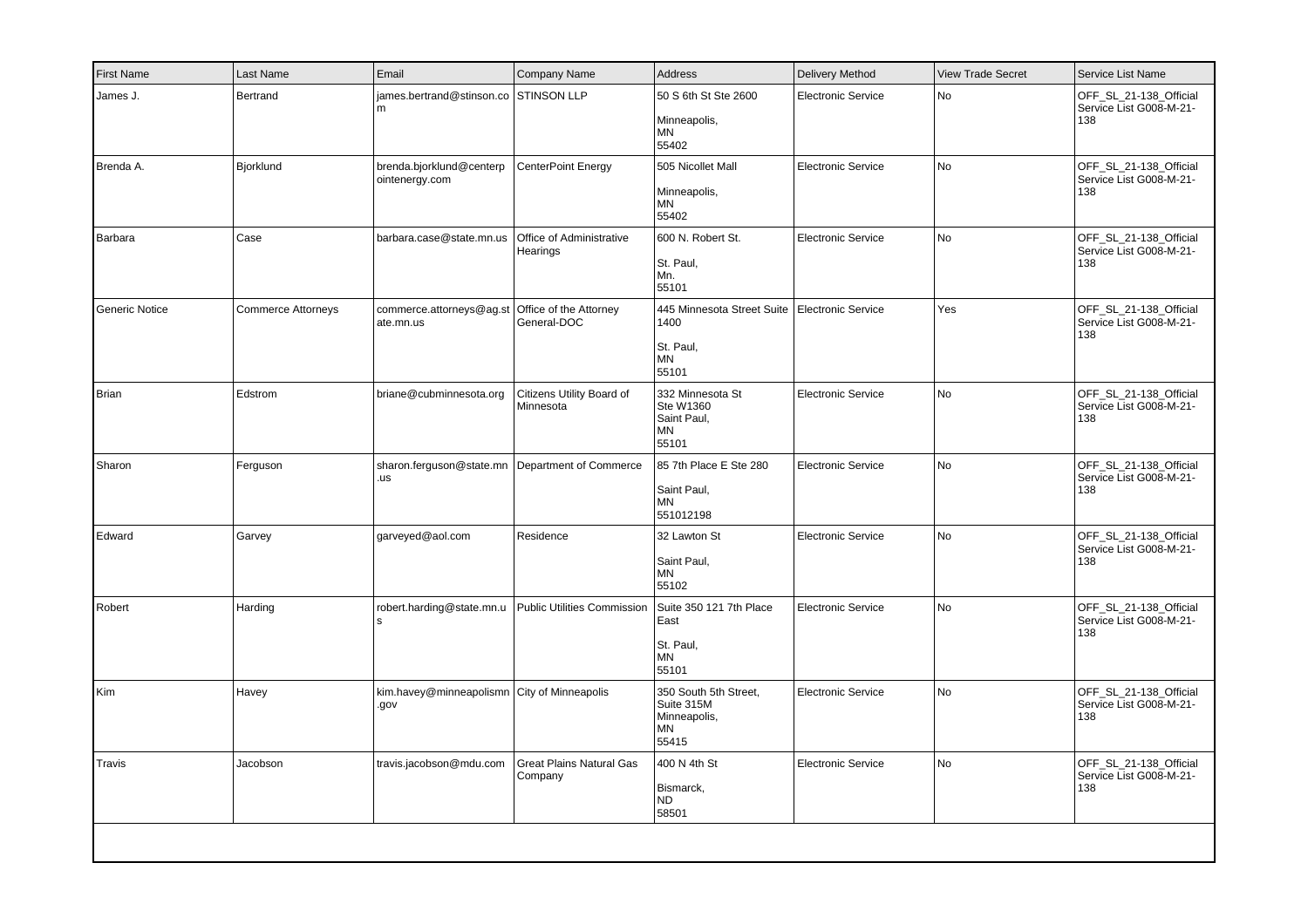| <b>First Name</b> | Last Name     | Email                                                     | Company Name                           | Address                                                                          | <b>Delivery Method</b>    | <b>View Trade Secret</b> | Service List Name                                        |
|-------------------|---------------|-----------------------------------------------------------|----------------------------------------|----------------------------------------------------------------------------------|---------------------------|--------------------------|----------------------------------------------------------|
| Erica             | Larson        | erica.larson@centerpointen CenterPoint Energy<br>ergy.com |                                        | 505 Nicollet Avenue<br>P.O. Box 59038<br>Minneapolis,<br>Minnesota<br>55459-0038 | <b>Electronic Service</b> | No                       | OFF_SL_21-138_Official<br>Service List G008-M-21-<br>138 |
| Amber             | Lee           | Amber.Lee@centerpointen<br>ergy.com                       | CenterPoint Energy                     | 505 Nicollet Mall<br>Minneapolis,<br>ΜN<br>55402                                 | <b>Electronic Service</b> | Yes                      | OFF_SL_21-138_Official<br>Service List G008-M-21-<br>138 |
| Annie             | Levenson Falk | annielf@cubminnesota.org                                  | Citizens Utility Board of<br>Minnesota | 332 Minnesota Street,<br>Suite W1360<br>St. Paul,<br><b>MN</b><br>55101          | <b>Electronic Service</b> | No                       | OFF SL 21-138 Official<br>Service List G008-M-21-<br>138 |
| Pam               | Marshall      | pam@energycents.org                                       | <b>Energy CENTS Coalition</b>          | 823 7th St E<br>St. Paul,<br><b>MN</b><br>55106                                  | <b>Electronic Service</b> | No                       | OFF_SL_21-138_Official<br>Service List G008-M-21-<br>138 |
| David             | Moeller       | dmoeller@allete.com                                       | Minnesota Power                        | 30 W Superior St<br>Duluth,<br><b>MN</b><br>558022093                            | <b>Electronic Service</b> | No                       | OFF_SL_21-138_Official<br>Service List G008-M-21-<br>138 |
| Andrew            | Moratzka      | andrew.moratzka@stoel.co Stoel Rives LLP<br>l m           |                                        | 33 South Sixth St Ste 4200<br>Minneapolis,<br>MN<br>55402                        | Electronic Service        | No                       | OFF SL 21-138 Official<br>Service List G008-M-21-<br>138 |
| Samantha          | <b>Norris</b> | samanthanorris@alliantene<br>rgy.com                      | Interstate Power and Light<br>Company  | 200 1st Street SE PO Box<br>351<br>Cedar Rapids,<br>IA<br>524060351              | <b>Electronic Service</b> | No                       | OFF_SL_21-138_Official<br>Service List G008-M-21-<br>138 |
| Jessica           | Palmer Denig  | jessica.palmer-<br>Denig@state.mn.us                      | Office of Administrative<br>Hearings   | 600 Robert St N<br>PO Box 64620<br>St. Paul,<br>ΜN<br>55164                      | <b>Electronic Service</b> | No                       | OFF_SL_21-138_Official<br>Service List G008-M-21-<br>138 |
| Lisa              | Peterson      | lisa.r.peterson@xcelenergy<br>.com                        | <b>Xcel Energy</b>                     | 414 Nicollet Mall FL 7<br>Minneapolis,<br><b>MN</b><br>55401                     | <b>Electronic Service</b> | No                       | OFF_SL_21-138_Official<br>Service List G008-M-21-<br>138 |
|                   |               |                                                           |                                        |                                                                                  |                           |                          |                                                          |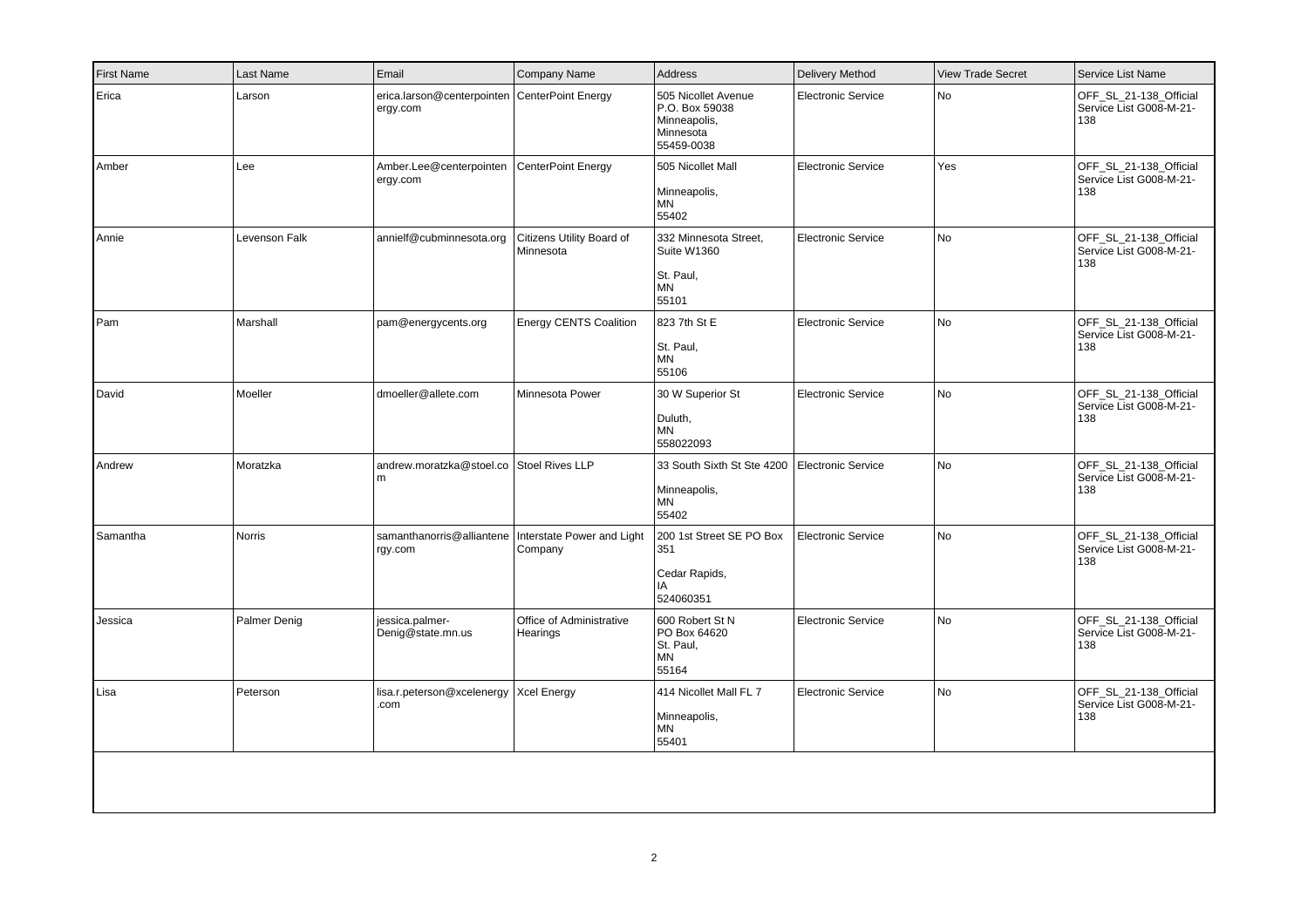| <b>First Name</b> | Last Name     | Email                                                                     | Company Name                                                  | Address                                                                          | Delivery Method    | <b>View Trade Secret</b> | Service List Name                                        |
|-------------------|---------------|---------------------------------------------------------------------------|---------------------------------------------------------------|----------------------------------------------------------------------------------|--------------------|--------------------------|----------------------------------------------------------|
| Generic Notice    |               | Residential Utilities Division   residential.utilities@ag.stat<br>e.mn.us | Office of the Attorney<br>General-RUD                         | 1400 BRM Tower<br>445 Minnesota St<br>St. Paul,<br><b>MN</b><br>551012131        | Electronic Service | Yes                      | OFF SL 21-138 Official<br>Service List G008-M-21-<br>138 |
| l will            | Seuffert      | Will.Seuffert@state.mn.us                                                 | <b>Public Utilities Commission</b>                            | 121 7th PI E Ste 350<br>Saint Paul,<br>MN<br>55101                               | Electronic Service | Yes                      | OFF SL 21-138 Official<br>Service List G008-M-21-<br>138 |
| Peggy             | Sorum         | peggy.sorum@centerpointe CenterPoint Energy<br>nergy.com                  |                                                               | 505 Nicollet Mall<br>Minneapolis,<br><b>MN</b><br>55402                          | Electronic Service | l No                     | OFF SL 21-138 Official<br>Service List G008-M-21-<br>138 |
| Richard           | <b>Stasik</b> | richard.stasik@wecenergyg<br>roup.com                                     | Minnesota Energy<br><b>Resources Corporation</b><br>(HOLDING) | 231 West Michigan St -<br>P321<br>Milwaukee,<br>WI<br>53203                      | Electronic Service | l No                     | OFF SL 21-138 Official<br>Service List G008-M-21-<br>138 |
| James M           | Strommen      | istrommen@kennedy-<br>graven.com                                          | Kennedy & Graven,<br>Chartered                                | 150 S 5th St Ste 700<br>Minneapolis,<br><b>MN</b><br>55402                       | Electronic Service | l No                     | OFF SL 21-138 Official<br>Service List G008-M-21-<br>138 |
| Eric              | Swanson       | eswanson@winthrop.com                                                     | Winthrop & Weinstine                                          | 225 S 6th St Ste 3500<br>Capella Tower<br>Minneapolis,<br><b>MN</b><br>554024629 | Electronic Service | l No                     | OFF SL 21-138 Official<br>Service List G008-M-21-<br>138 |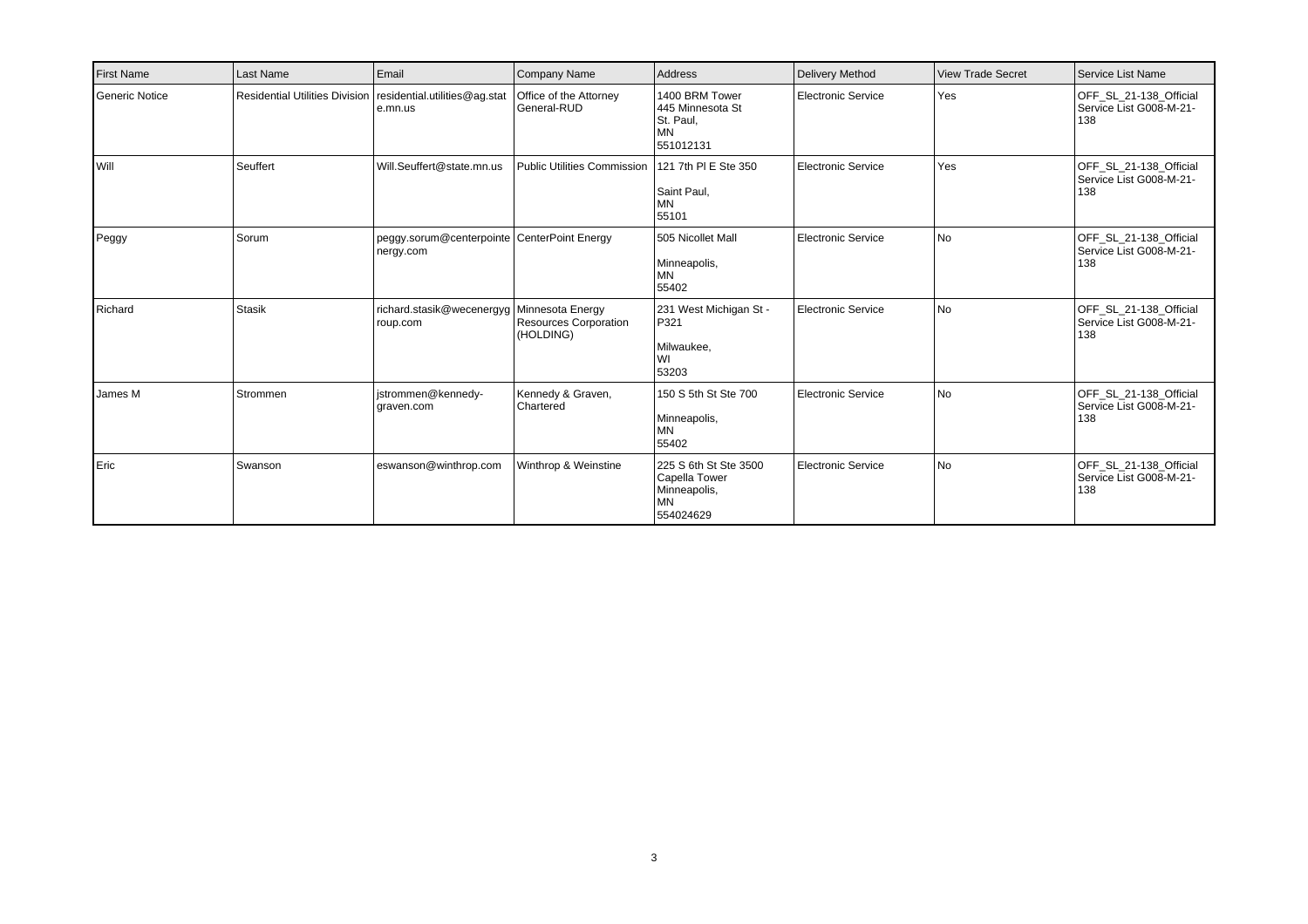| <b>First Name</b> | Last Name                 | Email                                                                     | Company Name                               | <b>Address</b>                                                            | <b>Delivery Method</b>    | <b>View Trade Secret</b> | Service List Name      |
|-------------------|---------------------------|---------------------------------------------------------------------------|--------------------------------------------|---------------------------------------------------------------------------|---------------------------|--------------------------|------------------------|
| Brenda A.         | Bjorklund                 | brenda.bjorklund@centerp<br>ointenergy.com                                | CenterPoint Energy                         | 505 Nicollet Mall<br>Minneapolis,<br><b>MN</b><br>55402                   | <b>Electronic Service</b> | No                       | OFF_SL_21-235_Official |
| Barbara           | Case                      | barbara.case@state.mn.us                                                  | Office of Administrative<br>Hearings       | 600 N. Robert St.<br>St. Paul,<br>Mn.<br>55101                            | <b>Electronic Service</b> | No                       | OFF_SL_21-235_Official |
| Generic Notice    | <b>Commerce Attorneys</b> | commerce.attorneys@ag.st<br>ate.mn.us                                     | Office of the Attorney<br>General-DOC      | 445 Minnesota Street Suite<br>1400<br>St. Paul,<br><b>MN</b><br>55101     | Electronic Service        | Yes                      | OFF_SL_21-235_Official |
| Sharon            | Ferguson                  | sharon.ferguson@state.mn Department of Commerce<br>.us                    |                                            | 85 7th Place E Ste 280<br>Saint Paul,<br><b>MN</b><br>551012198           | <b>Electronic Service</b> | No                       | OFF_SL_21-235_Official |
| Travis            | Jacobson                  | travis.jacobson@mdu.com                                                   | <b>Great Plains Natural Gas</b><br>Company | 400 N 4th St<br>Bismarck,<br><b>ND</b><br>58501                           | <b>Electronic Service</b> | Yes                      | OFF_SL_21-235_Official |
| Brian             | Meloy                     | brian.meloy@stinson.com                                                   | STINSON LLP                                | 50 S 6th St Ste 2600<br>Minneapolis,<br>MN<br>55402                       | <b>Electronic Service</b> | Yes                      | OFF_SL_21-235_Official |
| Jessica           | Palmer Denig              | jessica.palmer-<br>Denig@state.mn.us                                      | Office of Administrative<br>Hearings       | 600 Robert St N<br>PO Box 64620<br>St. Paul,<br><b>MN</b><br>55164        | <b>Electronic Service</b> | No                       | OFF_SL_21-235_Official |
| Lisa              | Peterson                  | lisa.r.peterson@xcelenergy   Xcel Energy<br>.com                          |                                            | 414 Nicollet Mall FL 7<br>Minneapolis,<br>MN<br>55401                     | <b>Electronic Service</b> | No                       | OFF_SL_21-235_Official |
| Generic Notice    |                           | Residential Utilities Division   residential.utilities@ag.stat<br>e.mn.us | Office of the Attorney<br>General-RUD      | 1400 BRM Tower<br>445 Minnesota St<br>St. Paul,<br><b>MN</b><br>551012131 | <b>Electronic Service</b> | Yes                      | OFF_SL_21-235_Official |
| Will              | Seuffert                  | Will.Seuffert@state.mn.us                                                 | <b>Public Utilities Commission</b>         | 121 7th PI E Ste 350<br>Saint Paul,<br>MN<br>55101                        | <b>Electronic Service</b> | Yes                      | OFF_SL_21-235_Official |
|                   |                           |                                                                           |                                            |                                                                           |                           |                          |                        |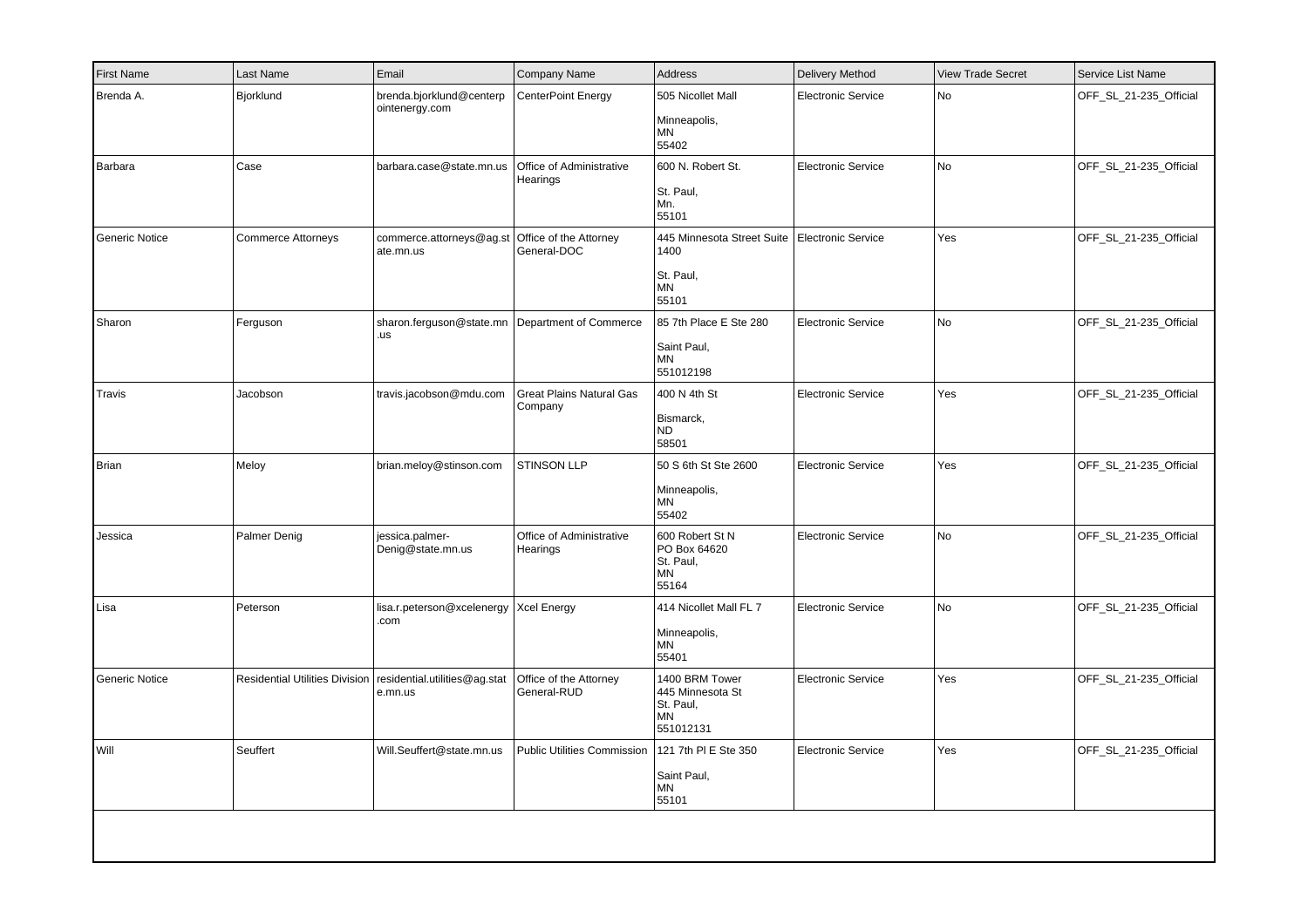| <b>I</b> First Name | Last Name | l Email                                                  | Company Name                       | <b>Address</b>                                              | Delivery Method           | View Trade Secret | Service List Name      |
|---------------------|-----------|----------------------------------------------------------|------------------------------------|-------------------------------------------------------------|---------------------------|-------------------|------------------------|
| Richard             | Stasik    | richard.stasik@wecenergyg   Minnesota Energy<br>roup.com | Resources Corporation<br>(HOLDING) | 231 West Michigan St -<br>P321<br>Milwaukee,<br>WI<br>53203 | <b>Electronic Service</b> | 1No               | OFF SL 21-235 Official |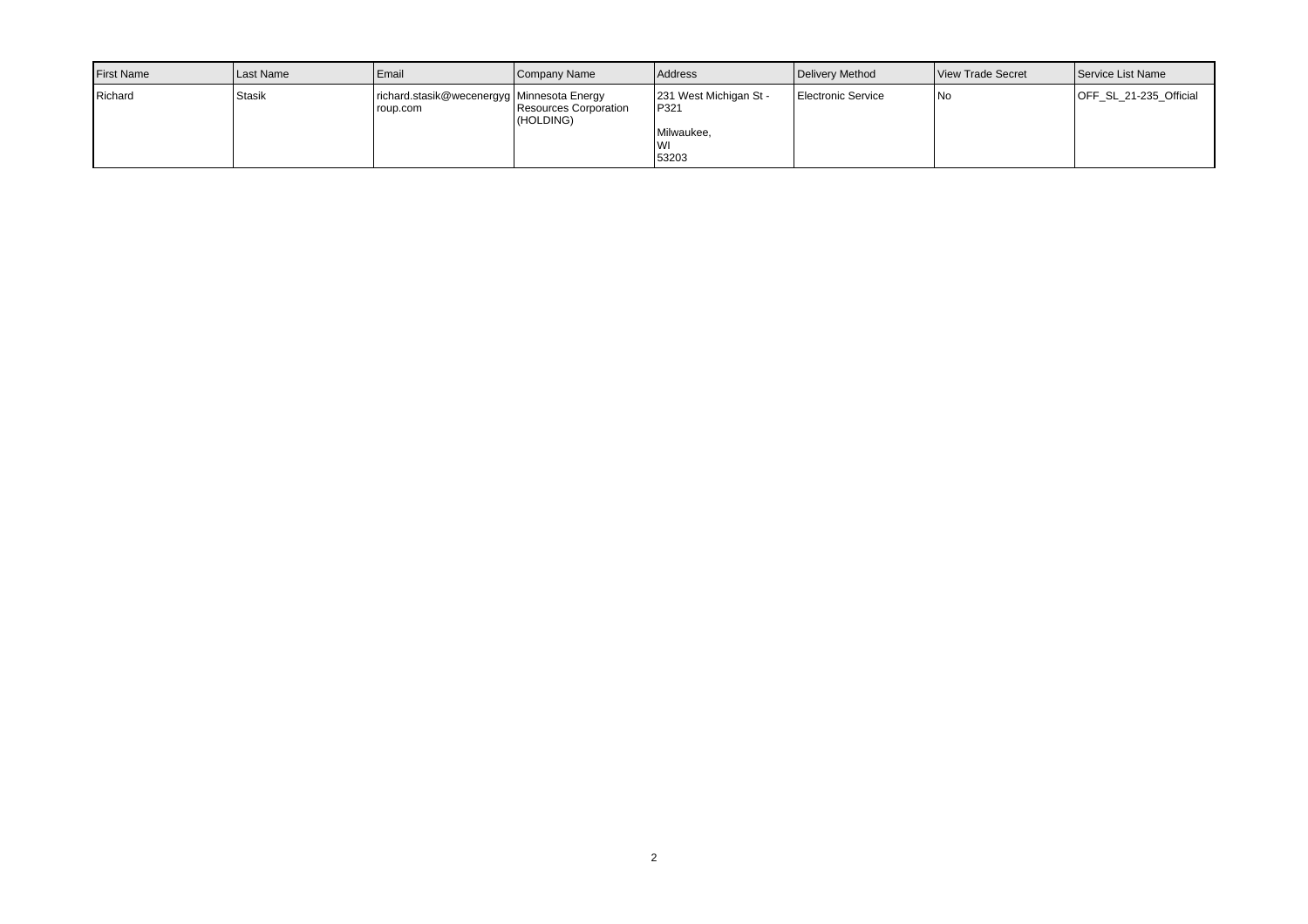| <b>First Name</b> | Last Name                 | Email                                                    | Company Name                               | <b>Address</b>                                                     | Delivery Method           | <b>View Trade Secret</b> | Service List Name                      |
|-------------------|---------------------------|----------------------------------------------------------|--------------------------------------------|--------------------------------------------------------------------|---------------------------|--------------------------|----------------------------------------|
| James J.          | Bertrand                  | james.bertrand@stinson.co<br>m                           | <b>STINSON LLP</b>                         | 50 S 6th St Ste 2600<br>Minneapolis,<br>MN<br>55402                | <b>Electronic Service</b> | No                       | OFF_SL_21-610_Official<br>Service List |
| Brenda A.         | Bjorklund                 | brenda.bjorklund@centerp<br>ointenergy.com               | CenterPoint Energy                         | 505 Nicollet Mall<br>Minneapolis,<br>ΜN<br>55402                   | Electronic Service        | No                       | OFF_SL_21-610_Official<br>Service List |
| Barbara           | Case                      | barbara.case@state.mn.us                                 | Office of Administrative<br>Hearings       | 600 N. Robert St.<br>St. Paul,<br>Mn.<br>55101                     | <b>Electronic Service</b> | No                       | OFF_SL_21-610_Official<br>Service List |
| Generic Notice    | <b>Commerce Attorneys</b> | commerce.attorneys@ag.st<br>ate.mn.us                    | Office of the Attorney<br>General-DOC      | 445 Minnesota Street Suite<br>1400<br>St. Paul,<br>MN<br>55101     | Electronic Service        | Yes                      | OFF_SL_21-610_Official<br>Service List |
| Brian             | Edstrom                   | briane@cubminnesota.org                                  | Citizens Utility Board of<br>Minnesota     | 332 Minnesota St<br>Ste W1360<br>Saint Paul,<br><b>MN</b><br>55101 | <b>Electronic Service</b> | No                       | OFF_SL_21-610_Official<br>Service List |
| Sharon            | Ferguson                  | sharon.ferguson@state.mn   Department of Commerce<br>.us |                                            | 85 7th Place E Ste 280<br>Saint Paul,<br>ΜN<br>551012198           | <b>Electronic Service</b> | No                       | OFF_SL_21-610_Official<br>Service List |
| Edward            | Garvey                    | garveyed@aol.com                                         | Residence                                  | 32 Lawton St<br>Saint Paul,<br><b>MN</b><br>55102                  | <b>Electronic Service</b> | No                       | OFF_SL_21-610_Official<br>Service List |
| Robert            | Harding                   | robert.harding@state.mn.u<br>s                           | <b>Public Utilities Commission</b>         | Suite 350 121 7th Place<br>East<br>St. Paul,<br><b>MN</b><br>55101 | Electronic Service        | No                       | OFF_SL_21-610_Official<br>Service List |
| Kim               | Havey                     | kim.havey@minneapolismn City of Minneapolis<br>.gov      |                                            | 350 South 5th Street,<br>Suite 315M<br>Minneapolis,<br>ΜN<br>55415 | <b>Electronic Service</b> | No                       | OFF_SL_21-610_Official<br>Service List |
| Travis            | Jacobson                  | travis.jacobson@mdu.com                                  | <b>Great Plains Natural Gas</b><br>Company | 400 N 4th St<br>Bismarck,<br><b>ND</b><br>58501                    | <b>Electronic Service</b> | No                       | OFF_SL_21-610_Official<br>Service List |
|                   |                           |                                                          |                                            |                                                                    |                           |                          |                                        |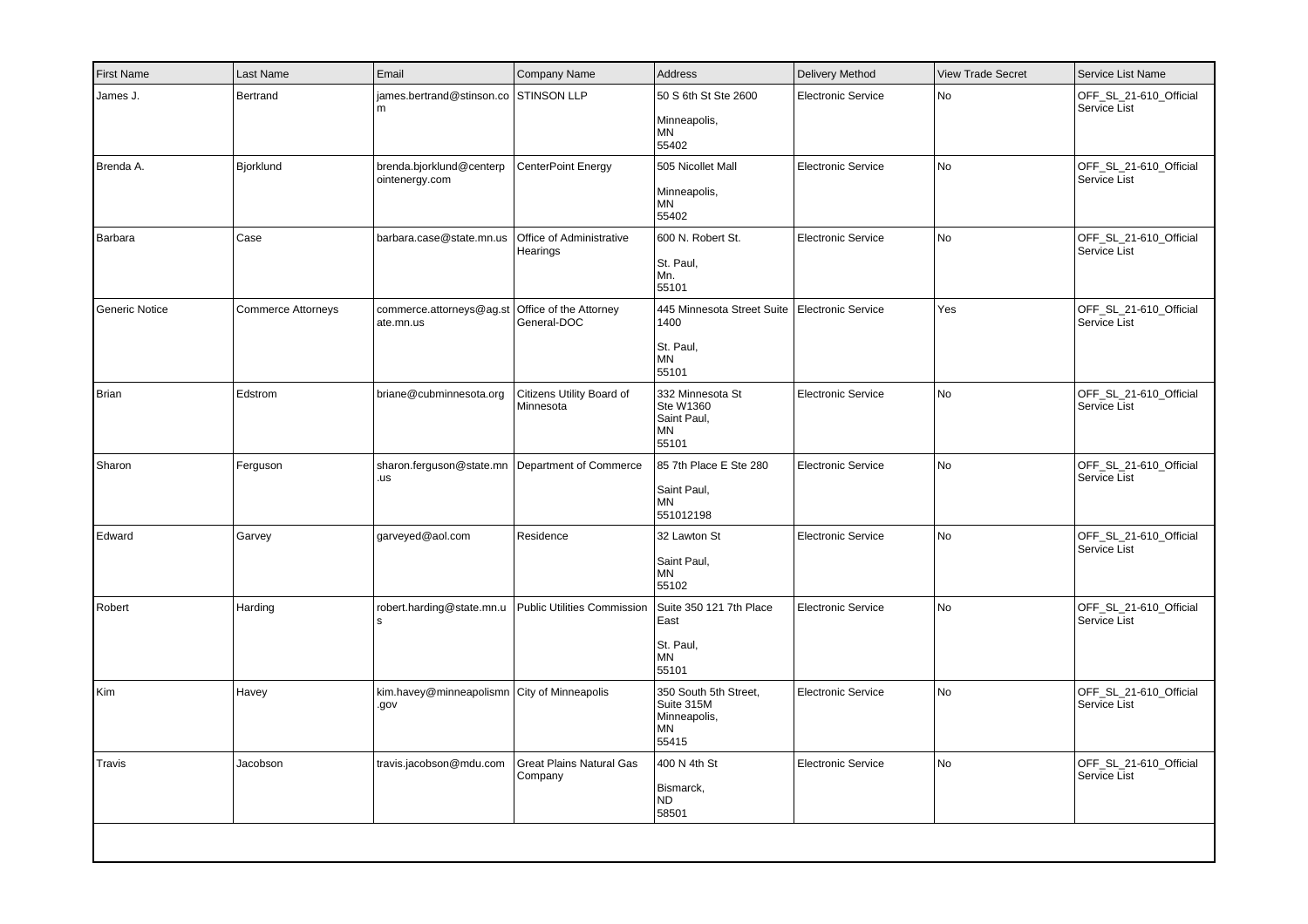| <b>First Name</b> | Last Name     | Email                                                             | Company Name                           | <b>Address</b>                                                                   | <b>Delivery Method</b>    | <b>View Trade Secret</b> | Service List Name                      |
|-------------------|---------------|-------------------------------------------------------------------|----------------------------------------|----------------------------------------------------------------------------------|---------------------------|--------------------------|----------------------------------------|
| Erica             | Larson        | erica.larson@centerpointen   CenterPoint Energy<br>ergy.com       |                                        | 505 Nicollet Avenue<br>P.O. Box 59038<br>Minneapolis,<br>Minnesota<br>55459-0038 | <b>Electronic Service</b> | No                       | OFF_SL_21-610_Official<br>Service List |
| Amber             | Lee           | Amber.Lee@centerpointen<br>ergy.com                               | CenterPoint Energy                     | 505 Nicollet Mall<br>Minneapolis,<br>ΜN<br>55402                                 | <b>Electronic Service</b> | Yes                      | OFF SL 21-610 Official<br>Service List |
| Annie             | Levenson Falk | annielf@cubminnesota.org                                          | Citizens Utility Board of<br>Minnesota | 332 Minnesota Street,<br>Suite W1360<br>St. Paul,<br><b>MN</b><br>55101          | Electronic Service        | No                       | OFF_SL_21-610_Official<br>Service List |
| Pam               | Marshall      | pam@energycents.org                                               | <b>Energy CENTS Coalition</b>          | 823 7th St E<br>St. Paul,<br><b>MN</b><br>55106                                  | <b>Electronic Service</b> | No                       | OFF_SL_21-610_Official<br>Service List |
| Brian             | Meloy         | brian.meloy@stinson.com                                           | STINSON LLP                            | 50 S 6th St Ste 2600<br>Minneapolis,<br><b>MN</b><br>55402                       | <b>Electronic Service</b> | Yes                      | OFF_SL_21-610_Official<br>Service List |
| David             | Moeller       | dmoeller@allete.com                                               | Minnesota Power                        | 30 W Superior St<br>Duluth,<br>MN<br>558022093                                   | <b>Electronic Service</b> | <b>No</b>                | OFF_SL_21-610_Official<br>Service List |
| Andrew            | Moratzka      | andrew.moratzka@stoel.co Stoel Rives LLP<br>l m                   |                                        | 33 South Sixth St Ste 4200<br>Minneapolis,<br>MN<br>55402                        | Electronic Service        | <b>No</b>                | OFF_SL_21-610_Official<br>Service List |
| Samantha          | Norris        | samanthanorris@alliantene   Interstate Power and Light<br>rgy.com | Company                                | 200 1st Street SE PO Box<br>351<br>Cedar Rapids,<br>IA<br>524060351              | <b>Electronic Service</b> | No                       | OFF_SL_21-610_Official<br>Service List |
| Jessica           | Palmer Denig  | jessica.palmer-<br>Denig@state.mn.us                              | Office of Administrative<br>Hearings   | 600 Robert St N<br>PO Box 64620<br>St. Paul,<br>MN<br>55164                      | <b>Electronic Service</b> | No                       | OFF_SL_21-610_Official<br>Service List |
|                   |               |                                                                   |                                        |                                                                                  |                           |                          |                                        |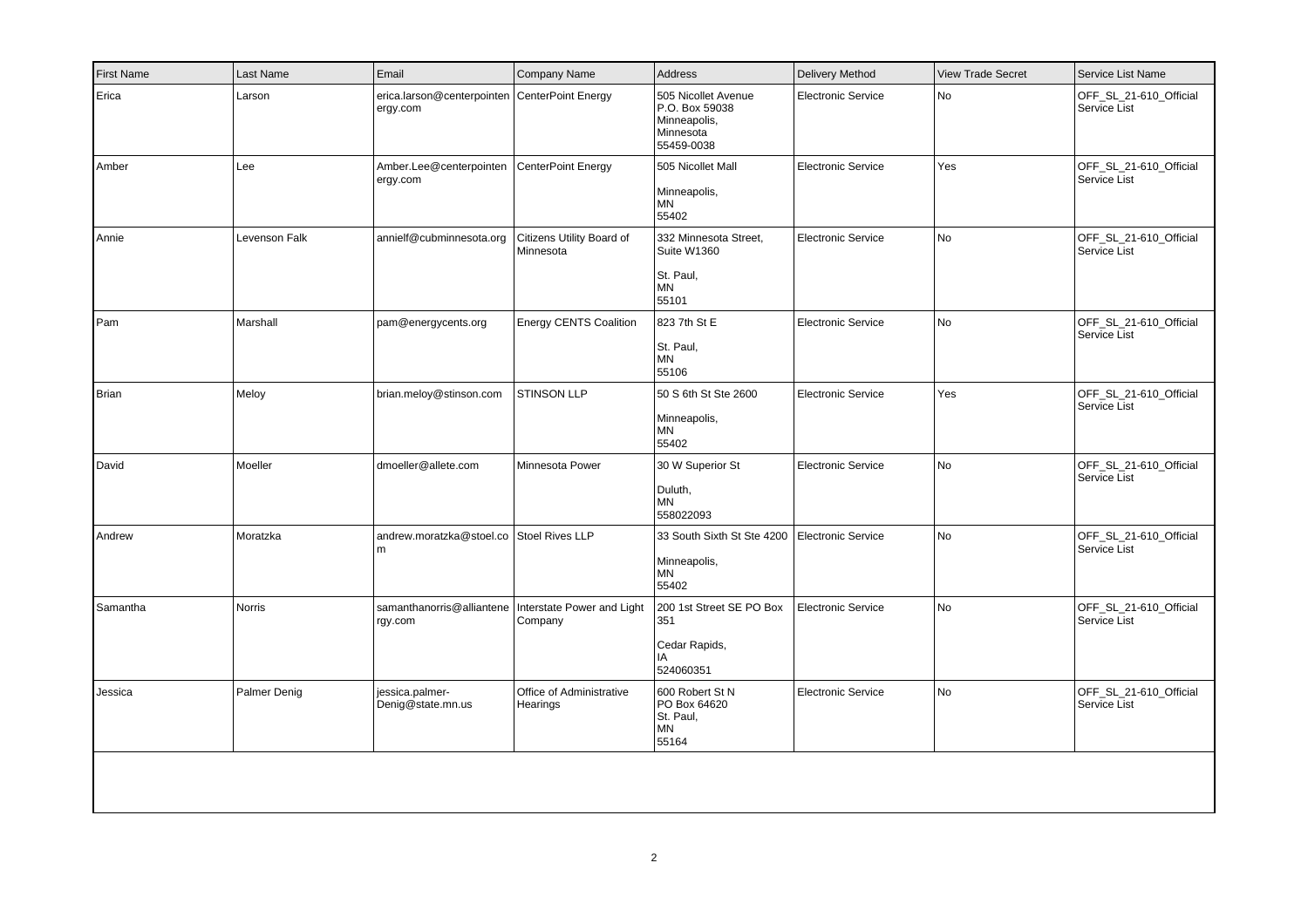| <b>First Name</b> | Last Name     | Email                                                                     | Company Name                              | Address                                                                          | Delivery Method           | <b>View Trade Secret</b> | Service List Name                      |
|-------------------|---------------|---------------------------------------------------------------------------|-------------------------------------------|----------------------------------------------------------------------------------|---------------------------|--------------------------|----------------------------------------|
| Lisa              | Peterson      | lisa.r.peterson@xcelenergy   Xcel Energy<br>.com                          |                                           | 414 Nicollet Mall FL 7<br>Minneapolis,<br><b>MN</b><br>55401                     | <b>Electronic Service</b> | No                       | OFF_SL_21-610_Official<br>Service List |
| Generic Notice    |               | Residential Utilities Division   residential.utilities@ag.stat<br>e.mn.us | Office of the Attorney<br>General-RUD     | 1400 BRM Tower<br>445 Minnesota St<br>St. Paul,<br><b>MN</b><br>551012131        | Electronic Service        | Yes                      | OFF_SL_21-610_Official<br>Service List |
| l will            | Seuffert      | Will.Seuffert@state.mn.us                                                 | Public Utilities Commission               | 121 7th PI E Ste 350<br>Saint Paul,<br><b>MN</b><br>55101                        | Electronic Service        | Yes                      | OFF_SL_21-610_Official<br>Service List |
| Peggy             | Sorum         | peggy.sorum@centerpointe CenterPoint Energy<br>nergy.com                  |                                           | 505 Nicollet Mall<br>Minneapolis,<br><b>MN</b><br>55402                          | Electronic Service        | No.                      | OFF_SL_21-610_Official<br>Service List |
| Richard           | <b>Stasik</b> | richard.stasik@wecenergyg Minnesota Energy<br>roup.com                    | <b>Resources Corporation</b><br>(HOLDING) | 231 West Michigan St -<br>P321<br>Milwaukee,<br>WI<br>53203                      | <b>Electronic Service</b> | N <sub>o</sub>           | OFF SL 21-610 Official<br>Service List |
| James M           | Strommen      | istrommen@kennedy-<br>graven.com                                          | Kennedy & Graven,<br>Chartered            | 150 S 5th St Ste 700<br>Minneapolis,<br><b>MN</b><br>55402                       | Electronic Service        | N <sub>o</sub>           | OFF SL 21-610 Official<br>Service List |
| Eric              | Swanson       | eswanson@winthrop.com                                                     | Winthrop & Weinstine                      | 225 S 6th St Ste 3500<br>Capella Tower<br>Minneapolis,<br><b>MN</b><br>554024629 | <b>Electronic Service</b> | N <sub>o</sub>           | OFF_SL_21-610_Official<br>Service List |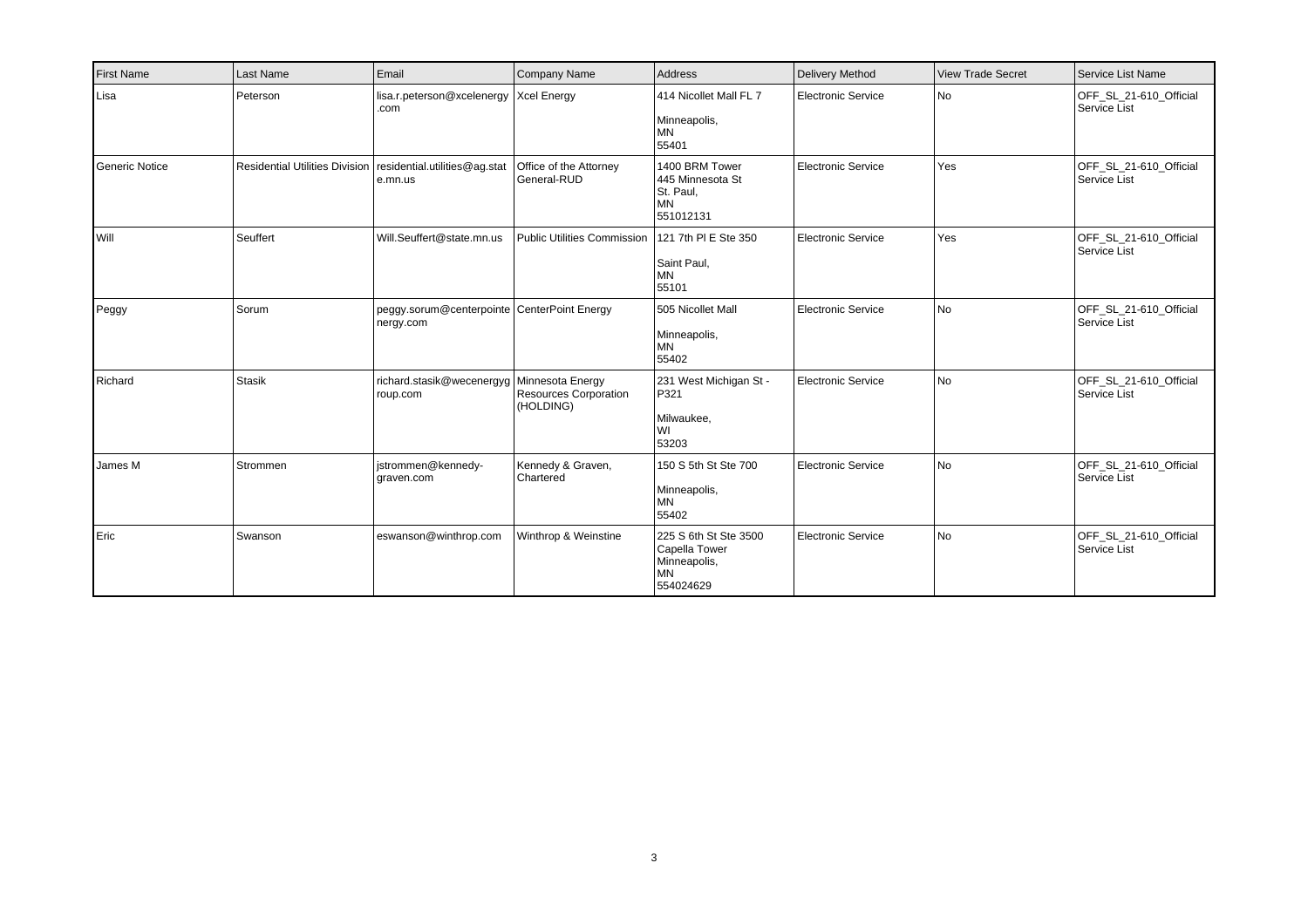| <b>First Name</b> | Last Name                 | Email                                                    | Company Name                               | <b>Address</b>                                                     | Delivery Method           | <b>View Trade Secret</b> | Service List Name                      |
|-------------------|---------------------------|----------------------------------------------------------|--------------------------------------------|--------------------------------------------------------------------|---------------------------|--------------------------|----------------------------------------|
| James J.          | Bertrand                  | james.bertrand@stinson.co<br>m                           | <b>STINSON LLP</b>                         | 50 S 6th St Ste 2600<br>Minneapolis,<br>MN<br>55402                | <b>Electronic Service</b> | No                       | OFF_SL_21-611_Official<br>Service List |
| Brenda A.         | Bjorklund                 | brenda.bjorklund@centerp<br>ointenergy.com               | CenterPoint Energy                         | 505 Nicollet Mall<br>Minneapolis,<br>ΜN<br>55402                   | Electronic Service        | No                       | OFF_SL_21-611_Official<br>Service List |
| Barbara           | Case                      | barbara.case@state.mn.us                                 | Office of Administrative<br>Hearings       | 600 N. Robert St.<br>St. Paul,<br>Mn.<br>55101                     | <b>Electronic Service</b> | No                       | OFF_SL_21-611_Official<br>Service List |
| Generic Notice    | <b>Commerce Attorneys</b> | commerce.attorneys@ag.st<br>ate.mn.us                    | Office of the Attorney<br>General-DOC      | 445 Minnesota Street Suite<br>1400<br>St. Paul,<br>MN<br>55101     | Electronic Service        | Yes                      | OFF_SL_21-611_Official<br>Service List |
| Brian             | Edstrom                   | briane@cubminnesota.org                                  | Citizens Utility Board of<br>Minnesota     | 332 Minnesota St<br>Ste W1360<br>Saint Paul,<br><b>MN</b><br>55101 | <b>Electronic Service</b> | No                       | OFF_SL_21-611_Official<br>Service List |
| Sharon            | Ferguson                  | sharon.ferguson@state.mn   Department of Commerce<br>.us |                                            | 85 7th Place E Ste 280<br>Saint Paul,<br>ΜN<br>551012198           | <b>Electronic Service</b> | No                       | OFF_SL_21-611_Official<br>Service List |
| Edward            | Garvey                    | garveyed@aol.com                                         | Residence                                  | 32 Lawton St<br>Saint Paul,<br><b>MN</b><br>55102                  | <b>Electronic Service</b> | No                       | OFF_SL_21-611_Official<br>Service List |
| Robert            | Harding                   | robert.harding@state.mn.u<br>s                           | <b>Public Utilities Commission</b>         | Suite 350 121 7th Place<br>East<br>St. Paul,<br><b>MN</b><br>55101 | Electronic Service        | No                       | OFF_SL_21-611_Official<br>Service List |
| Kim               | Havey                     | kim.havey@minneapolismn City of Minneapolis<br>.gov      |                                            | 350 South 5th Street,<br>Suite 315M<br>Minneapolis,<br>ΜN<br>55415 | <b>Electronic Service</b> | No                       | OFF_SL_21-611_Official<br>Service List |
| Travis            | Jacobson                  | travis.jacobson@mdu.com                                  | <b>Great Plains Natural Gas</b><br>Company | 400 N 4th St<br>Bismarck,<br><b>ND</b><br>58501                    | <b>Electronic Service</b> | No                       | OFF_SL_21-611_Official<br>Service List |
|                   |                           |                                                          |                                            |                                                                    |                           |                          |                                        |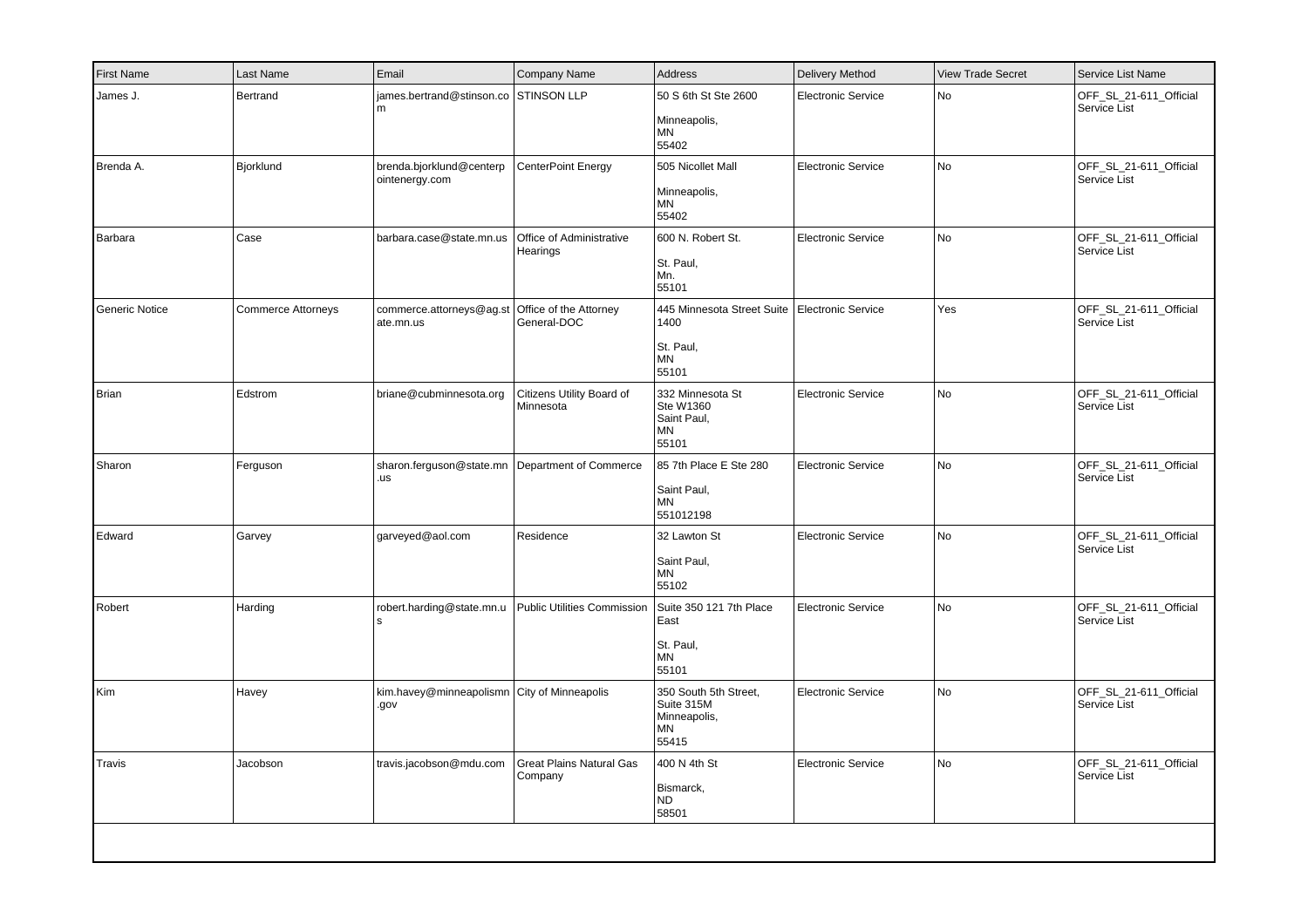| <b>First Name</b> | Last Name     | Email                                                             | Company Name                           | Address                                                                          | <b>Delivery Method</b>    | <b>View Trade Secret</b> | Service List Name                      |
|-------------------|---------------|-------------------------------------------------------------------|----------------------------------------|----------------------------------------------------------------------------------|---------------------------|--------------------------|----------------------------------------|
| Erica             | Larson        | erica.larson@centerpointen CenterPoint Energy<br>ergy.com         |                                        | 505 Nicollet Avenue<br>P.O. Box 59038<br>Minneapolis,<br>Minnesota<br>55459-0038 | <b>Electronic Service</b> | No                       | OFF SL 21-611 Official<br>Service List |
| Amber             | Lee           | Amber.Lee@centerpointen<br>ergy.com                               | CenterPoint Energy                     | 505 Nicollet Mall<br>Minneapolis,<br>MN<br>55402                                 | <b>Electronic Service</b> | Yes                      | OFF_SL_21-611_Official<br>Service List |
| Annie             | Levenson Falk | annielf@cubminnesota.org                                          | Citizens Utility Board of<br>Minnesota | 332 Minnesota Street,<br>Suite W1360<br>St. Paul,<br>MN<br>55101                 | <b>Electronic Service</b> | No                       | OFF_SL_21-611_Official<br>Service List |
| Pam               | Marshall      | pam@energycents.org                                               | Energy CENTS Coalition                 | 823 7th St E<br>St. Paul,<br>MN<br>55106                                         | <b>Electronic Service</b> | No                       | OFF_SL_21-611_Official<br>Service List |
| Brian             | Meloy         | brian.meloy@stinson.com                                           | <b>STINSON LLP</b>                     | 50 S 6th St Ste 2600<br>Minneapolis,<br><b>MN</b><br>55402                       | <b>Electronic Service</b> | Yes                      | OFF_SL_21-611_Official<br>Service List |
| David             | Moeller       | dmoeller@allete.com                                               | Minnesota Power                        | 30 W Superior St<br>Duluth,<br>ΜN<br>558022093                                   | <b>Electronic Service</b> | No                       | OFF_SL_21-611_Official<br>Service List |
| Andrew            | Moratzka      | andrew.moratzka@stoel.co Stoel Rives LLP<br>l m                   |                                        | 33 South Sixth St Ste 4200<br>Minneapolis,<br><b>MN</b><br>55402                 | <b>Electronic Service</b> | No                       | OFF_SL_21-611_Official<br>Service List |
| Samantha          | Norris        | samanthanorris@alliantene   Interstate Power and Light<br>rgy.com | Company                                | 200 1st Street SE PO Box<br>351<br>Cedar Rapids,<br>IA<br>524060351              | <b>Electronic Service</b> | No                       | OFF_SL_21-611_Official<br>Service List |
| Jessica           | Palmer Denig  | iessica.palmer-<br>Denig@state.mn.us                              | Office of Administrative<br>Hearings   | 600 Robert St N<br>PO Box 64620<br>St. Paul,<br>ΜN<br>55164                      | <b>Electronic Service</b> | No                       | OFF_SL_21-611_Official<br>Service List |
|                   |               |                                                                   |                                        |                                                                                  |                           |                          |                                        |